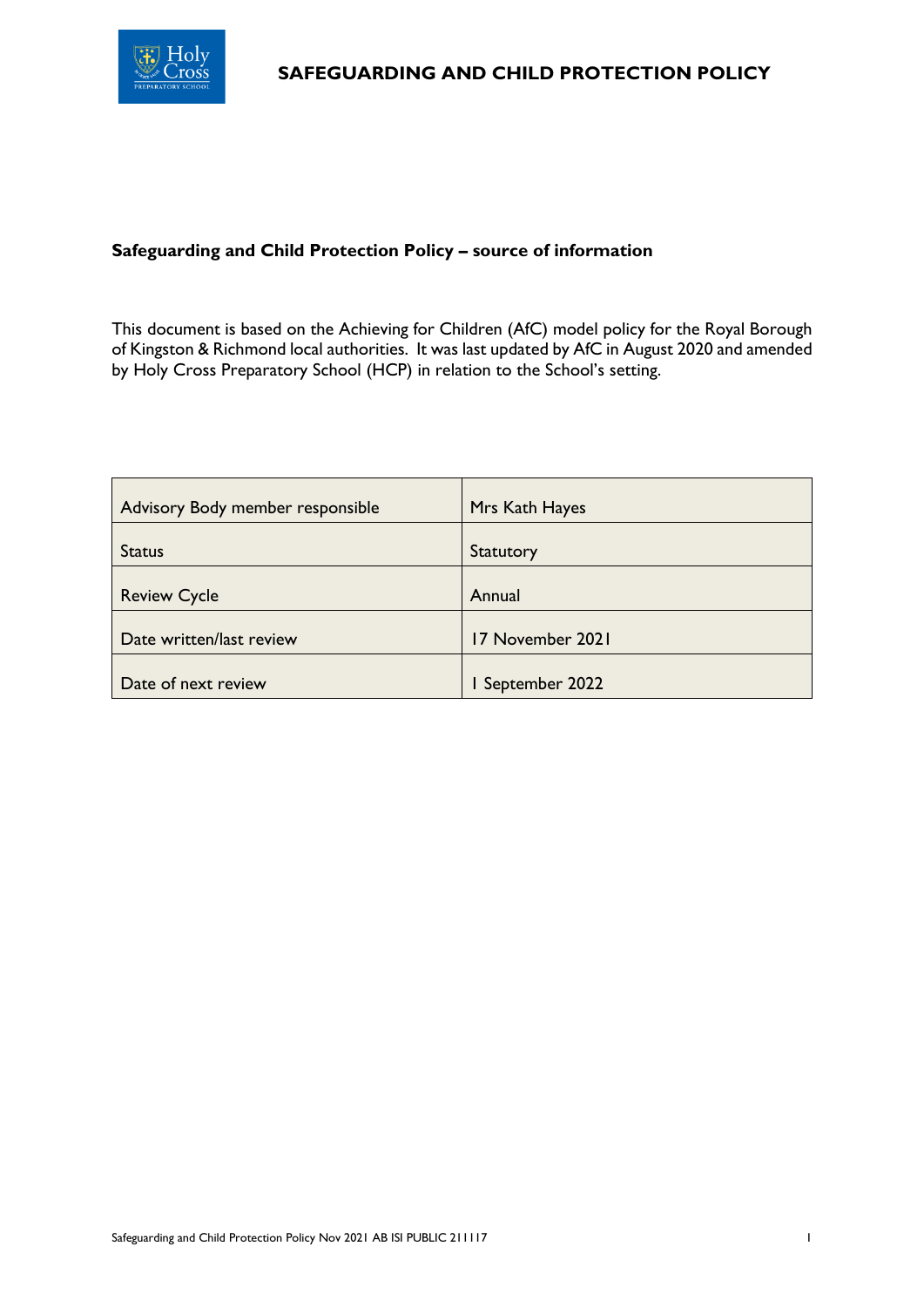

# **Contents**

| $\mathsf{I}$ . |                                                                                  |  |
|----------------|----------------------------------------------------------------------------------|--|
| 2.             |                                                                                  |  |
| 3.             |                                                                                  |  |
| 4.             |                                                                                  |  |
| 5.             |                                                                                  |  |
| 6.             |                                                                                  |  |
| 7.             |                                                                                  |  |
| 8.             |                                                                                  |  |
| 9.             |                                                                                  |  |
| 10.            |                                                                                  |  |
|                |                                                                                  |  |
|                |                                                                                  |  |
|                |                                                                                  |  |
|                |                                                                                  |  |
|                |                                                                                  |  |
|                |                                                                                  |  |
|                |                                                                                  |  |
|                |                                                                                  |  |
|                |                                                                                  |  |
|                |                                                                                  |  |
|                |                                                                                  |  |
|                |                                                                                  |  |
|                |                                                                                  |  |
|                |                                                                                  |  |
|                |                                                                                  |  |
|                |                                                                                  |  |
|                |                                                                                  |  |
|                |                                                                                  |  |
|                |                                                                                  |  |
|                |                                                                                  |  |
|                | Sharing nudes and semi-nudes (previously known as 'sexting') Error! Bookmark not |  |
|                | defined.                                                                         |  |
|                |                                                                                  |  |
|                |                                                                                  |  |
|                |                                                                                  |  |
|                |                                                                                  |  |
|                |                                                                                  |  |
|                |                                                                                  |  |
|                |                                                                                  |  |
|                |                                                                                  |  |
|                |                                                                                  |  |
|                |                                                                                  |  |
|                |                                                                                  |  |
|                | 12. Children with Special Educational Needs or Disabilities (SEND)44             |  |
|                |                                                                                  |  |
| 13.            |                                                                                  |  |
|                |                                                                                  |  |
|                |                                                                                  |  |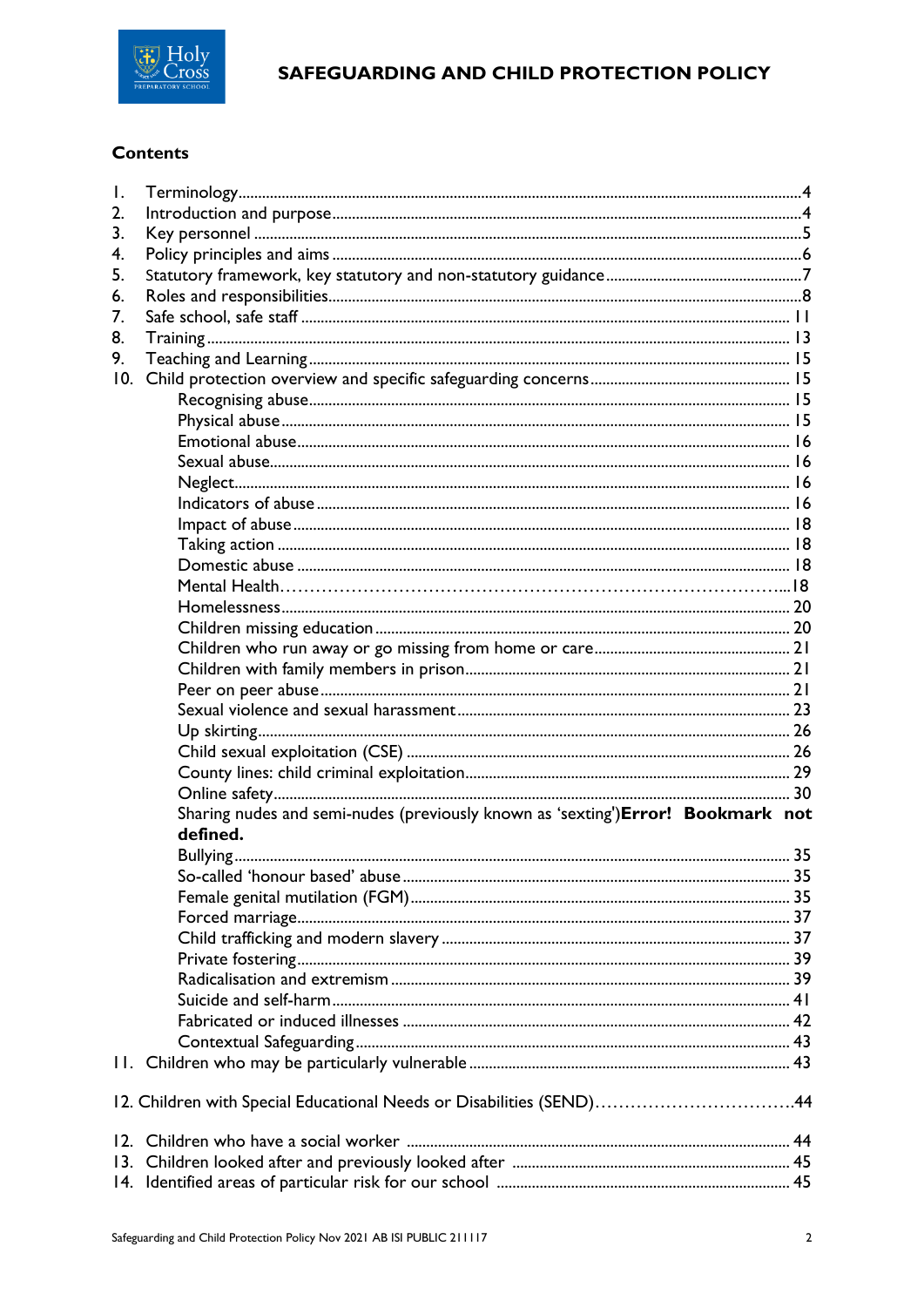

| 26. Staff acceptable use of devices including EYFS (see Acceptable use of technology and e-safety |  |
|---------------------------------------------------------------------------------------------------|--|
|                                                                                                   |  |
|                                                                                                   |  |
|                                                                                                   |  |
|                                                                                                   |  |
|                                                                                                   |  |
|                                                                                                   |  |
|                                                                                                   |  |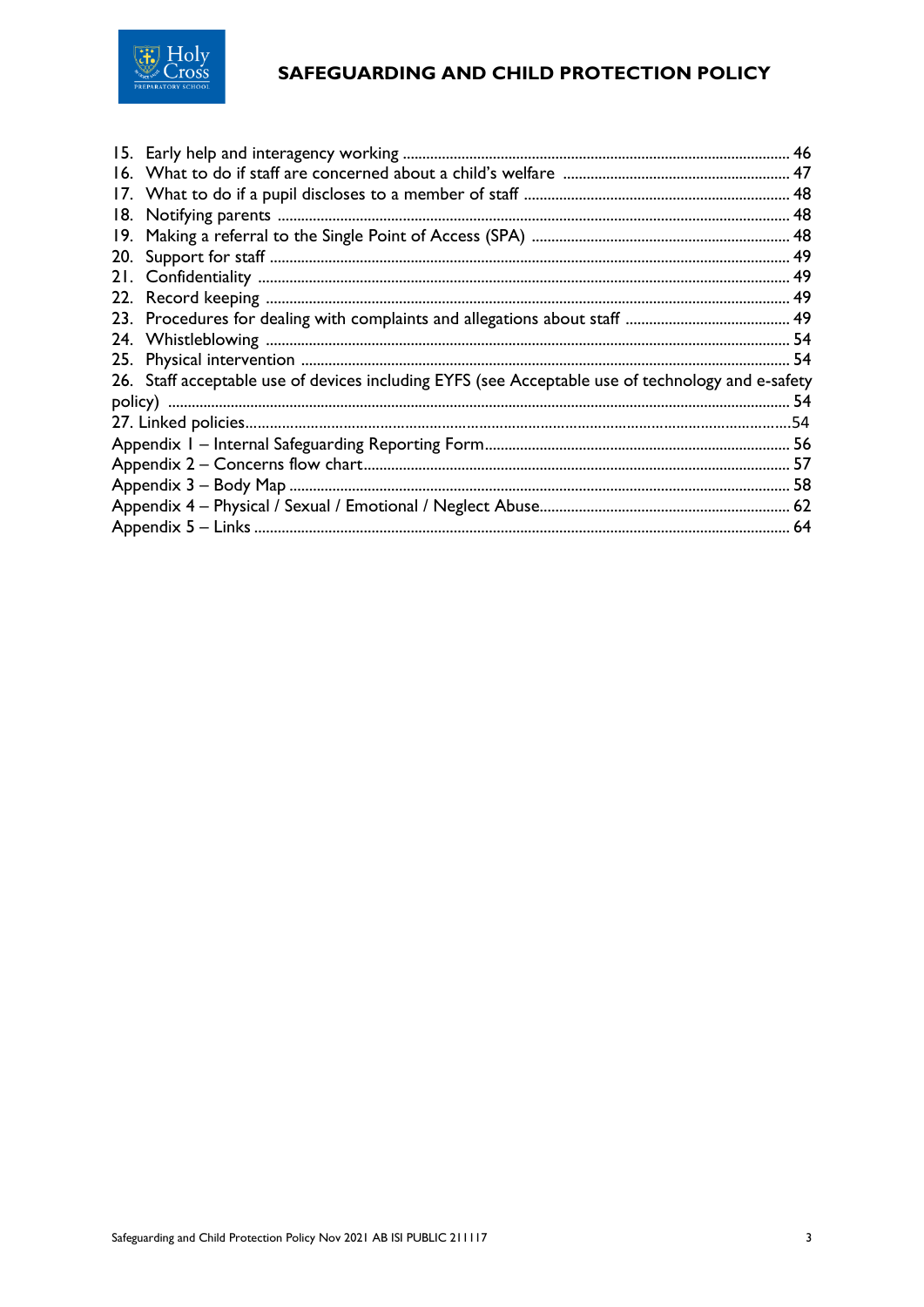

## <span id="page-3-0"></span>**1. Terminology**

**Safeguarding** and promoting the welfare of children refers to the process of protecting children from maltreatment, preventing the impairment of children's mental and physical health or development, ensuring that children grow up in circumstances consistent with the provision of safe and effective care and taking action to enable all children to have the best outcomes.

**Child protection** refers to the processes undertaken to protect children who have been identified as suffering, or being at risk of suffering significant harm.

**Staff** refers to all those working for or on behalf of the school, full time or part time, temporary or permanent, in either a paid or voluntary capacity.

**Child** includes everyone under the age of 18.

**Parent** refers to birth parents and other adults who are in a parenting role, for example stepparents, foster carers and adoptive parents.

| <b>Significant Information</b> |                                  |  |  |
|--------------------------------|----------------------------------|--|--|
| SPA:                           | 020 8547 5008                    |  |  |
|                                | LADO: 020 8891 7370              |  |  |
|                                | 07774332675                      |  |  |
|                                | lado@achievingforchildren.org.uk |  |  |

#### <span id="page-3-1"></span>**2. Introduction and purpose**

All children whatever their race, sex, beliefs and physical and mental abilities have the right to grow up unharmed, to have an opportunity to develop fully and to have their basic needs met. It is the Holy Cross school mission, in the spirit of St. Francis to be a caring community which strives to enable each person to realise their full potential spiritually, academically, personally and physically. Holy Cross aims to provide an environment in which children feel secure, their viewpoints are valued, and they are encouraged to talk and are listened to.

It is important that children receive the right help at the right time to address risks and prevent issues escalating as well as acting on and referring the early signs of abuse and neglect, keeping records, listening to the views of the child, reassessing concerns when situations do not improve, sharing information quickly and challenging inaction.

**Staff members working with children are advised to maintain an attitude of 'it could happen here' where safeguarding is concerned. When concerned about the welfare of a child, staff members should always act in the interest of the child.**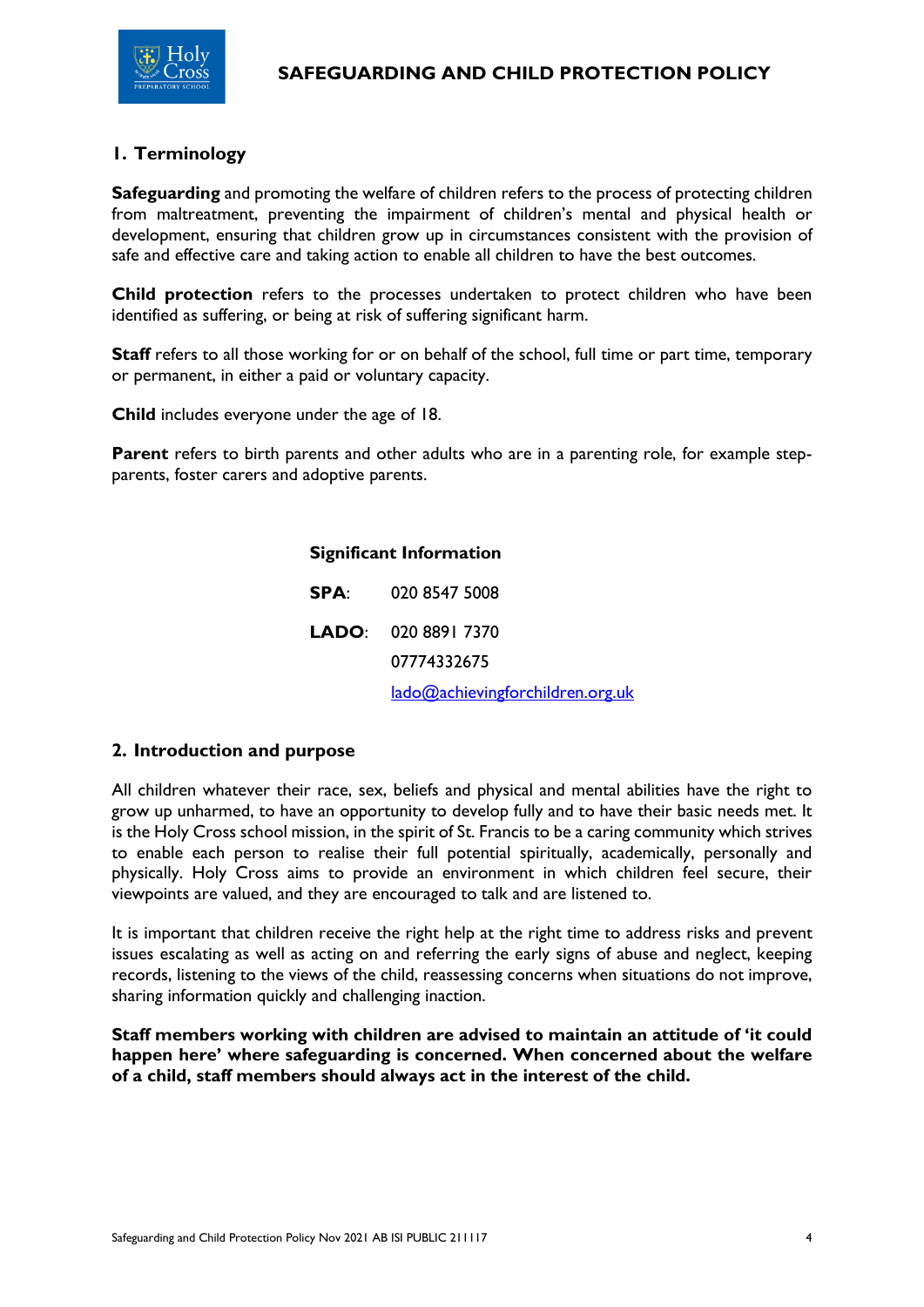

Holy Cross Preparatory School fully recognises our moral and statutory responsibility to safeguard and promote the welfare of all pupils. This Safeguarding and Child Protection Policy is one of a range of documents which set out the safeguarding responsibilities of the school and includes the Early Years Foundation Stage (EYFS). We wish to create a safe, welcoming and vigilant environment for children where they feel valued and are respected.

We recognise that the school may provide the only stability in the lives of children who have been abused or who are at risk of harm.

We are aware that the behaviour of a child in these circumstances may range from that which is perceived to be normal to aggressive or withdrawn.

We are able to play a significant part in the prevention of harm to our children by providing them with good lines of communication with trusted adults, supportive friends and an ethos of protection.

Wherever the word "staff" is used, it covers all staff on site, including ancillary, supply and selfemployed staff, contractors, volunteers, Advisory Body members and trustees. It seeks to set out the principles and procedures we operate to protect children from harm. This policy provides information regarding our safeguarding responsibilities and details how these responsibilities should be carried out.



## <span id="page-4-0"></span>**3. Key personnel**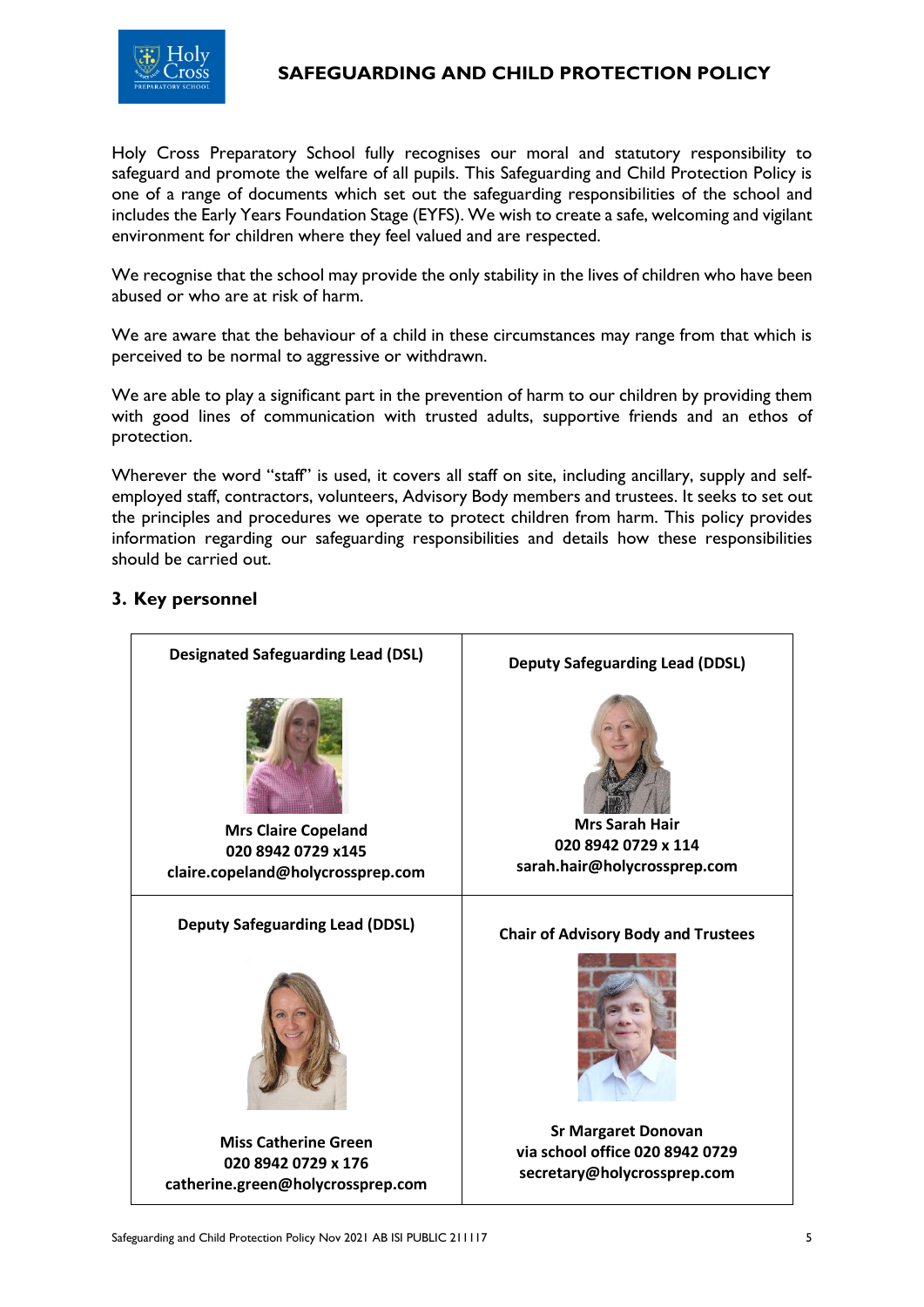



## <span id="page-5-0"></span>**4. Policy principles and aims**

This policy aims to demonstrate to pupils, parents and other partners, Holy Cross Preparatory School's commitment to safeguarding and child protection.

The welfare of our children is paramount. All children, regardless of age, gender, culture, language, race, ability, sexual identity or religion have equal rights to protection, safeguarding and opportunities.

We recognise that all adults in our school have a full and active part to play in protecting our pupils from harm and have an equal responsibility to act on any suspicion or disclosure that may suggest a child is at risk of harm.

Our school is committed to providing an environment in which children and young people feel safe, secure, valued and respected and which promotes their social, physical and moral development. Children in our school feel confident to, and know how to approach adults if they are in difficulties.

This policy is used in conjunction with staff training and continued professional development to:

- raise staff awareness of the need to safeguard children and their responsibilities in identifying and reporting possible cases of abuse
- provide a systematic means of monitoring children known or thought to be at risk of harm, and ensure we, the school, contribute to assessments of need and support packages for those children
- emphasise the need for good levels of communication between all members of staff and develop and promote effective working relationships with other agencies, especially Achieving for Children (AfC) and the police
- develop a structured procedure within the school which will be followed by all members of the school community in cases of suspected abuse; ensure that the structured procedure is followed by school staff in cases of suspected abuse

Pupils and staff involved in child protection issues will receive appropriate support.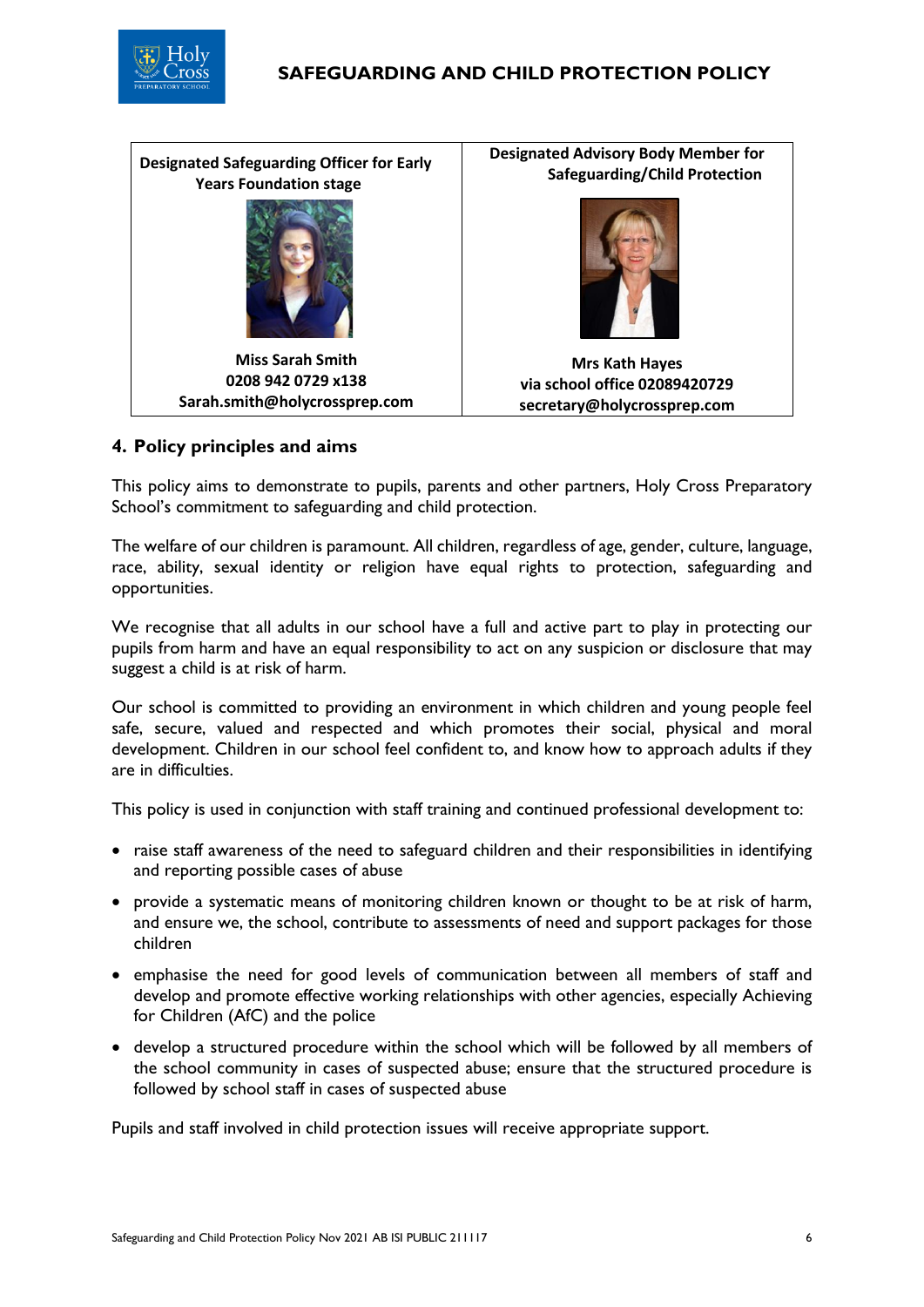

## <span id="page-6-0"></span>**5. Statutory framework, key statutory and non-statutory guidance**

In order to safeguard and promote the welfare of children, Holy Cross Preparatory School will act in accordance with the following legislation and guidance:

- **[Children Act 1989 Care Planning, Placement and Case Review](https://www.gov.uk/government/publications/children-act-1989-care-planning-placement-and-case-review)**
- **[Children Act 2004](http://www.legislation.gov.uk/ukpga/2004/31/contents)**
- **[Education Act 2002](http://www.legislation.gov.uk/ukpga/2002/32/section/175)**
- **[London Child Protection Procedures and Practice Guidance](http://www.londoncp.co.uk/)**
- Keeping Children Safe in Education 2021 **(**incorporates the additional statutory guidance, *Disqualification under the Childcare Act 2006* (September 2018)
- *KCSIE* also refers to the non-statutory advice for practitioners: *What to do if you're worried a child is being abused* (March 2015)
- • *KCSIE* refers also to *When to call the police,* non-statutory guidance from the National Police Chiefs' Council
- **[Working Together to Safeguard Children 2018](https://www.gov.uk/government/publications/working-together-to-safeguard-children--2)**
- **[What to do if You're Worried a Child is Being Abused](https://www.gov.uk/government/publications/what-to-do-if-youre-worried-a-child-is-being-abused--2)**
- **[Information Sharing](https://www.gov.uk/government/publications/safeguarding-practitioners-information-sharing-advice)**
- **Prevent 2015**

*Prevent* is supplemented by non-statutory advice and a briefing note:

- *The Prevent duty: Departmental advice for schools and childminders* (June 2015)
- *The use of social media for on-line radicalisation* (July 2015)
- Guidance on full opening for **[schools](https://www.gov.uk/government/publications/actions-for-schools-during-the-coronavirus-outbreak/guidance-for-full-opening-schools)**, **early [years](https://www.gov.uk/government/publications/coronavirus-covid-19-early-years-and-childcare-closures/coronavirus-covid-19-early-years-and-childcare-closures)** and **further [education](https://www.gov.uk/government/publications/coronavirus-covid-19-maintaining-further-education-provision/what-fe-colleges-and-providers-will-need-to-do-from-the-start-of-the-2020-autumn-term)**

• Non-statutory interim supplements to *KCSIE*: Coronavirus (COVID-19): safeguarding in schools, colleges and other providers (2021 subject to DfE updates) and Safeguarding and remote education during coronavirus (COVID-19)

We take seriously our responsibility to ensure that we have appropriate procedures in place for responding to situations in which we believe that a child has been abused or is at risk of abuse.

Our procedures also cover circumstances in which a member of staff is accused of, or suspected of, abuse.

We will take steps to ensure that any groups or individuals who hire and/or use our building or grounds inside or outside of school hours, follow the local child protection guidelines and are aware of their safeguarding duties.

We will ensure that all staff read and understand:

- Holy Cross Preparatory School's Safeguarding and Child Protection policy
- Keeping Children Safe in Education (2021) [Part One] and school leaders and staff that work directly with children will also read Annex A
- Holy Cross Preparatory School's Staff Behaviour Policy

We will ensure that all staff are aware of: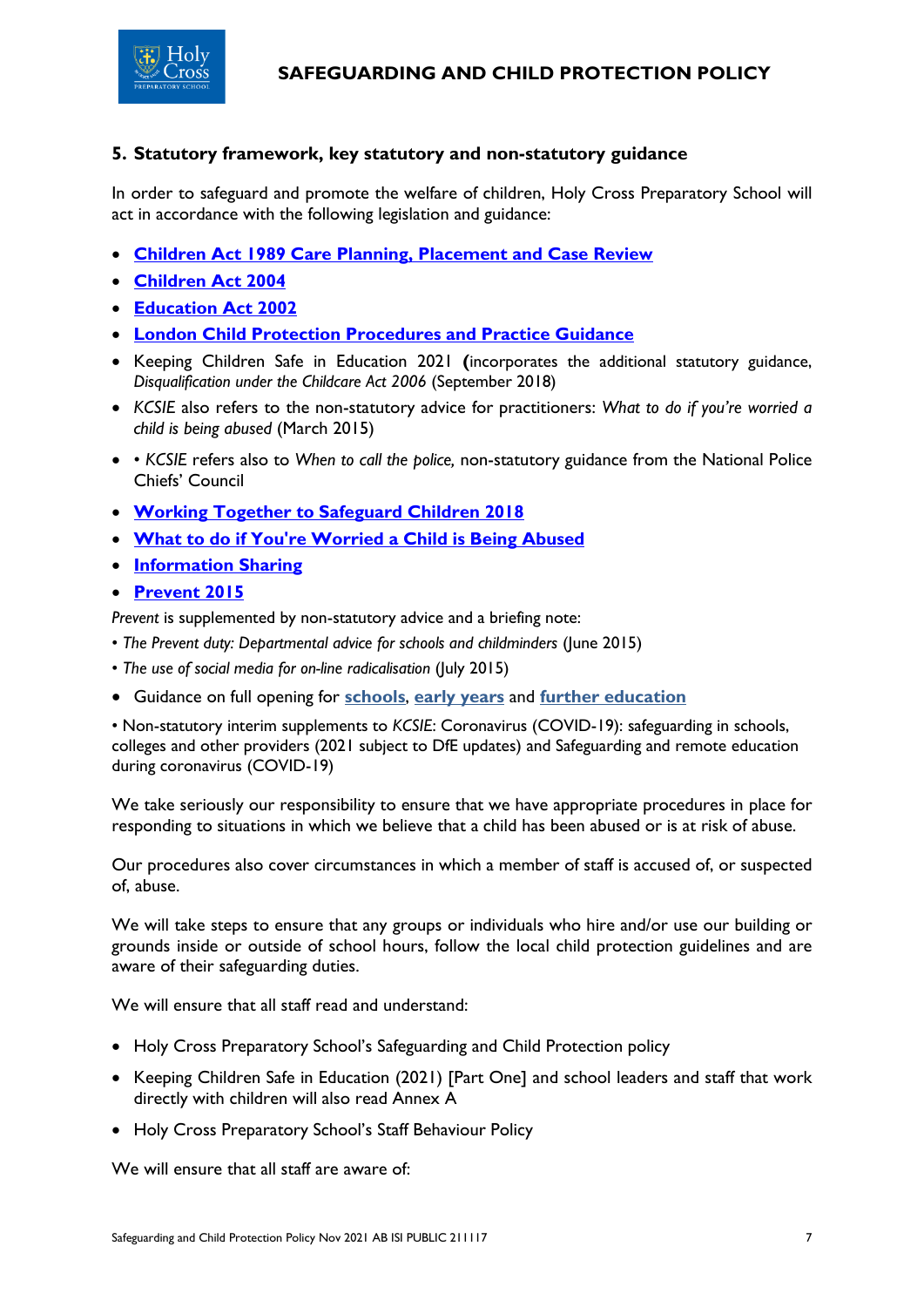

- Holy Cross Preparatory School's Behaviour Policy including EYFS and exclusions
- The safeguarding response to children who go missing from education
- The role of the Designated Safeguarding Lead
- The identity of Holy Cross Preparatory School's Designated Safeguarding Lead, Deputy and other named safeguarding officers

Copies of the above documents will be provided to all staff as part of the induction process.

Holy Cross Preparatory School's will publish our Safeguarding and Child Protection policy on our website and hard copies will be available on request from the school office.

The roles of the Designated Safeguarding Lead, the Deputy Designated Safeguarding Lead and other named safeguarding officers will be explicit in their job descriptions and we will ensure that they have the time and resources to fulfil their duties.

#### <span id="page-7-0"></span>**6. Roles and responsibilities**

#### **The Advisory Body**

The Advisory Body of Holy Cross Preparatory School's understands and fulfils its responsibilities, namely to ensure that:

- there is a Safeguarding and Child Protection policy together with a Staff Behaviour policy
- child protection, safeguarding, recruitment and managing allegations policies and procedures, including the staff behaviour policy are consistent with Kingston's and Richmond's Safeguarding Children's Board and statutory requirements. They are reviewed annually. The Safeguarding and Child Protection policy is publically available on the school website
- all staff, including temporary staff and volunteers read and understand Holy Cross Preparatory School's Safeguarding and Child Protection policy and Staff Behaviour policy
- all staff have read and understood Keeping Children Safe in Education 2021 part 1 and Annex A and that mechanisms are in place to assist staff in understanding and discharging their roles and responsibilities as set out in the guidance
- the school operates a safer recruitment procedure that includes statutory checks on staff suitability to work with children (and disqualification regulations where applicable) and by ensuring that there is at least one person on every recruitment panel who has completed safer recruitment training
- Holy Cross Preparatory School's has procedures for dealing with allegations of abuse against staff (including the headteacher), volunteers and against other children and that a referral is made to the DBS and Teaching Regulation Agency (TRA), as appropriate, if a person in regulated activity has been dismissed or removed due to safeguarding concerns, or would have had they not resigned
- the Advisory Body has a nominated member responsible for safeguarding who has undertaken appropriate training for the role. The chair of trustees is responsible in the event of an allegation of abuse made against the headteacher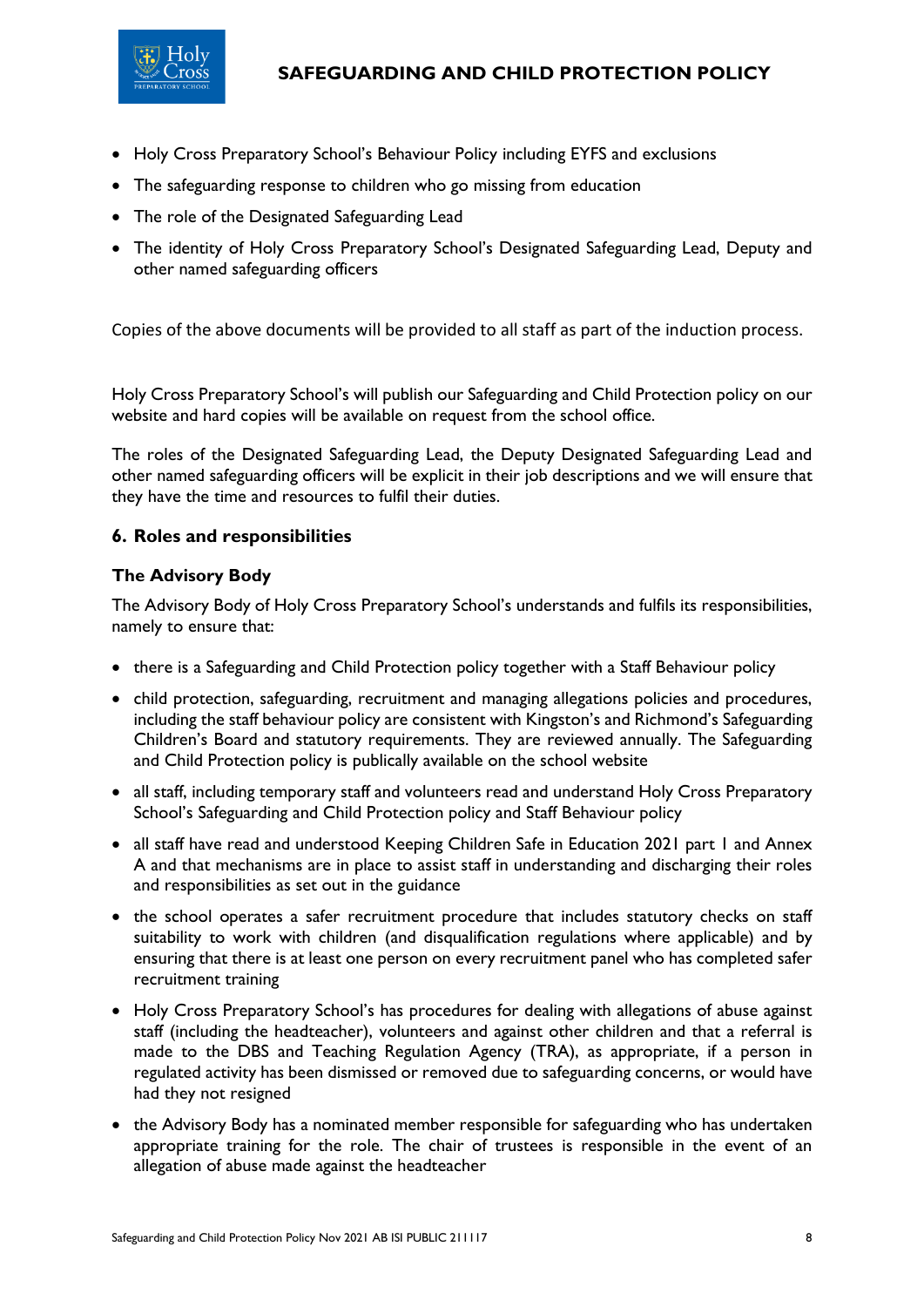

- an annual audit of Holy Cross Preparatory School's safeguarding policies, procedures and practices is undertaken with the Headteacher and designated safeguarding lead (DSL) and that this is submitted to KINGSTON AND RICHMOND SAFEGUARDING CHILDREN PARTNERSHIP
- a member of the senior leadership team has been appointed as the designated safeguarding lead and they will take lead responsibility for safeguarding and child protection; the role is explicit in the role holder's job description
- DSL's and their deputy(ies) undertake multi-agency (Level 3) safeguarding training which is updated every two years
- there is a designated teacher to promote the educational achievement of children looked after who are on the school roll
- all other staff have safeguarding training updated as appropriate
- at least one member of the Advisory Body has completed safer recruitment training to be repeated every five years
- children are taught about safeguarding (including online safety) as part of a broad and balanced curriculum covering relevant issues through personal, social, health and economic education (PSHE) and through relationship education
- appropriate safeguarding responses are in place for children who go missing from education, particularly on repeat occasions, to help identify the risk of abuse and neglect including sexual abuse or exploitation and to help prevent the risks of their going missing in future
- appropriate online filtering and monitoring systems are in place
- enhanced Disclosure and Barring Service (DBS) checks (without barred list checks, unless the advisory body member is also a volunteer at the school) are in place for all advisory body members.

#### **The headteacher**

The headteacher will ensure that:

- the safeguarding and child protection policy and related policies and procedures are implemented and followed by all staff
- sufficient time, training, support, resources, including cover arrangements where necessary, is allocated to the DSL and deputy(ies) to carry out their roles effectively
- where there is a safeguarding concern, that the child's wishes and feelings are taken into account when determining what action to take and what services to provide
- systems are in place for children to express their views and give feedback which operate with the best interest of the child at heart
- all staff feel able to raise concerns about poor or unsafe practice and that such concerns are handled sensitively and in accordance with the whistle-blowing procedures
- pupils are provided with opportunities throughout the curriculum to learn about safeguarding, including keeping themselves safe online
- they liaise with the local authority designated officer (LADO) within 24 hours, before taking any action and then on an ongoing basis, where an allegation is made against a member of staff or volunteer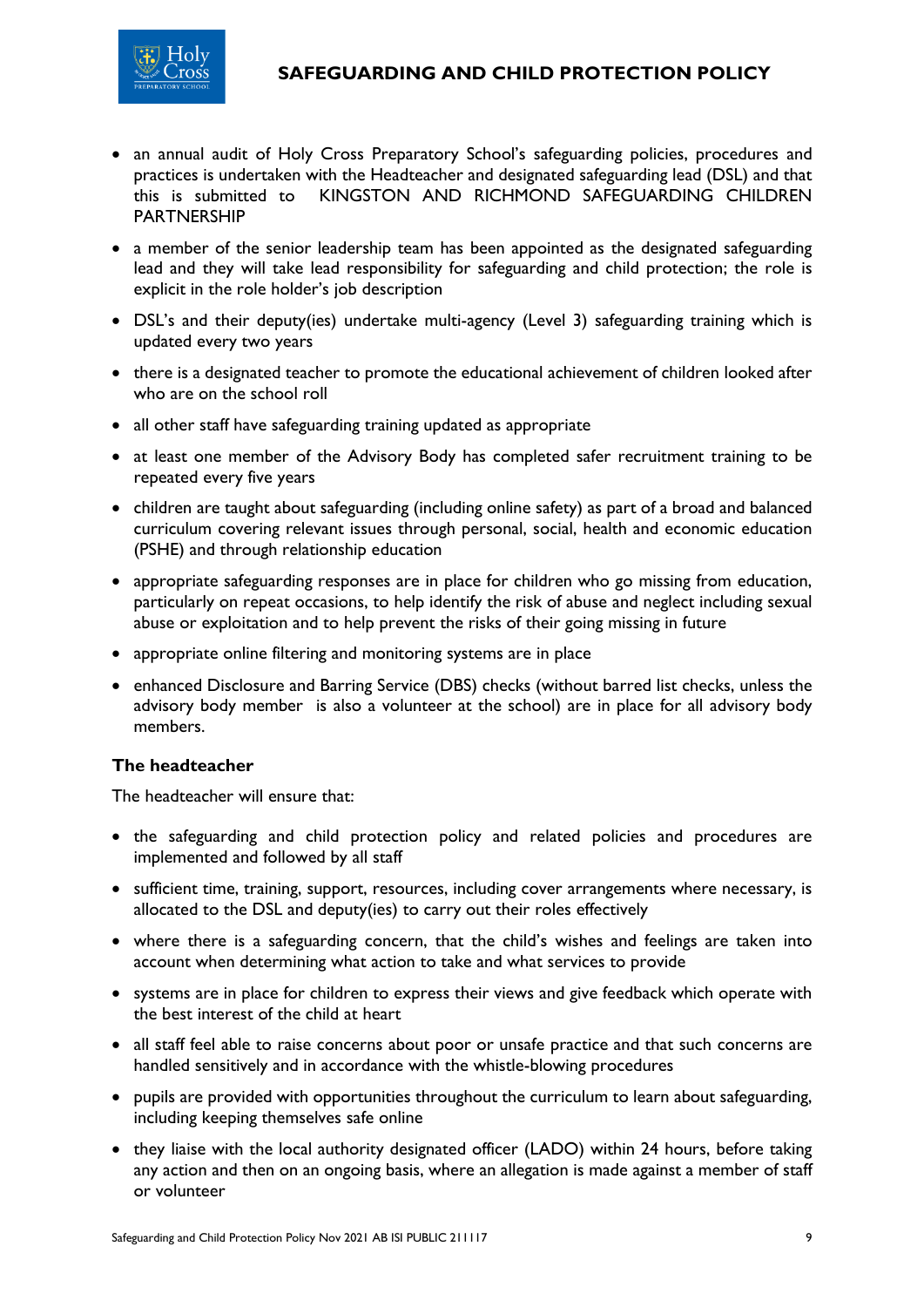

#### **The designated safeguarding lead (DSL)**

- Holds ultimate responsibility for safeguarding and child protection including online safety in Holy Cross Preparatory School's. This responsibility will not be delegated.
- Acts as a source of support and expertise for the whole school community in regards to our safeguarding duties.
- Encourages a culture of listening to children and taking account of their wishes and feelings.
- Undertakes multi-agency (Level 3) safeguarding training with updates every two years and will refresh their knowledge and skills at regular intervals but at least annually.
- Undertakes Prevent awareness training.
- Will refer a child if there are concerns about possible abuse, to Achieving for Children's Single Point of Access (SPA) and/or the local authority where the child resides and act as a focal point for staff to discuss concerns.
- Will keep detailed, accurate records, either written or using appropriate online software, of all concerns about a child even if there is no need to make an immediate referral.
- Will ensure that all such records are kept confidential, stored securely and are separate from the pupil's general file.
- Will ensure that an indication of the existence of the additional safeguarding and child protection file is marked on the pupil general file.
- Will ensure that a copy of the safeguarding and child protection file is retained until such a time that the new school acknowledges receipt of the original file. The copy will then be shredded.
- Will liaise with the local authority and work with other agencies and professionals in line with Working Together to Safeguard Children.
- Has a working knowledge of KINGSTON AND RICHMOND SAFEGUARDING CHILDREN PARTNERSHIP and Achieving for Children procedures. Will ensure that either they, or an appropriate staff member, attend case conferences, core groups, or other multi-agency planning meetings, contribute to assessments and provide a report, where required, which has been shared with the parents.
- Notifies Children's Social Care if a child subject to a child protection plan is absent from school without explanation.
- Will ensure that all staff sign to say they have read, understood and agree to work within name of school's safeguarding and child protection policy, staff behaviour policy (code of conduct) and Keeping Children Safe in Education 2021 Part 1 and Annex A and ensure that the policies are used appropriately.
- Will organise child protection and safeguarding induction, regularly updated training and a minimum of annual updates (including online safety) for all school staff, keep a record of attendance and address any absences.
- Will undertake with the headteacher and the Advisory Body, an annual audit of Holy Cross Preparatory School's safeguarding policies, procedures and practices and ensure that this is submitted to KINGSTON AND RICHMOND SAFEGUARDING CHILDREN PARTNERSHIP.
- Has an understanding of locally agreed processes for providing early help and intervention and will support members of staff where Early Help is appropriate.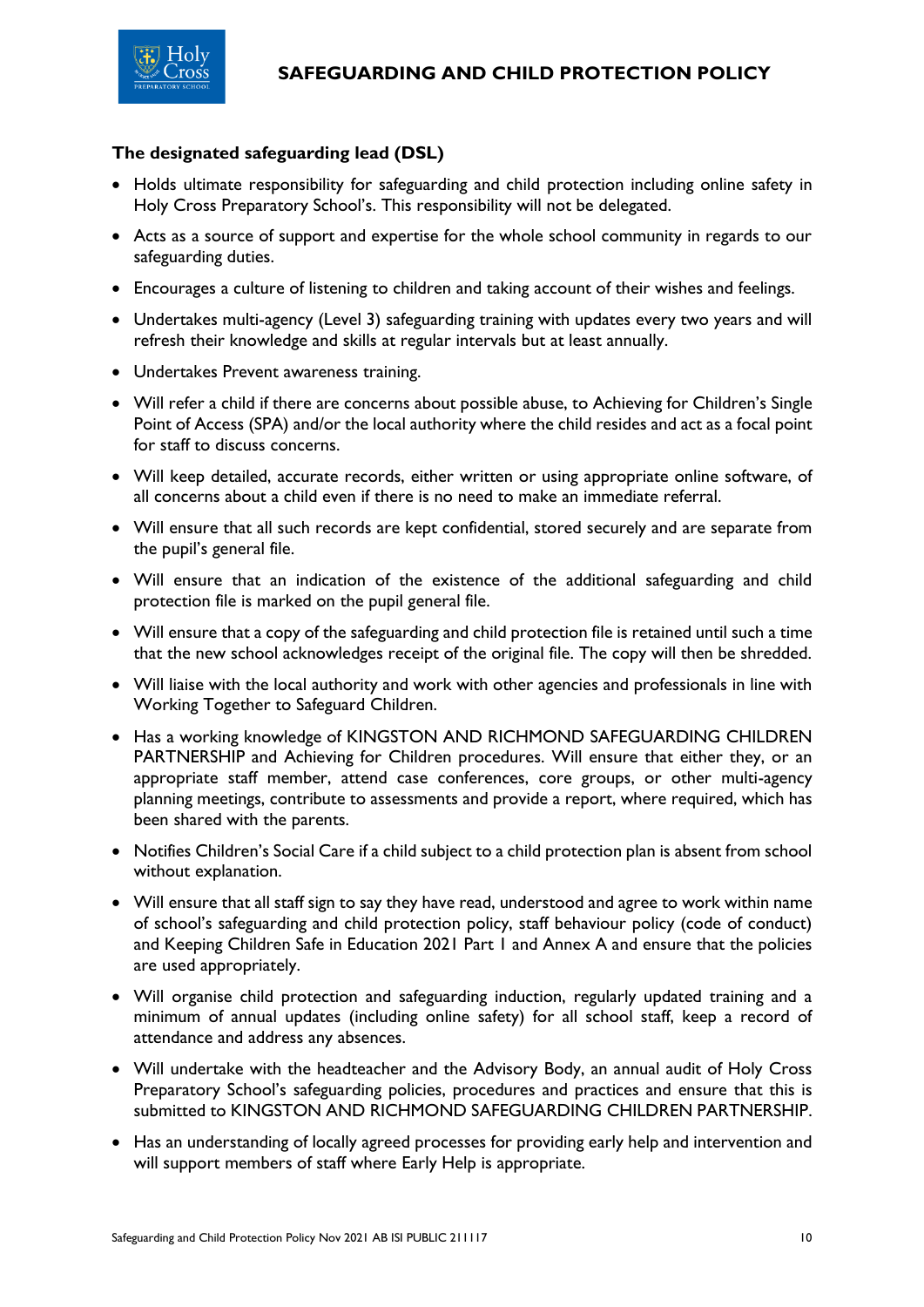

- Can recognise the additional risks that children with SEN and disabilities (SEND) face online, for example, from online bullying, grooming and radicalisation.
- Will help to promote educational outcomes by sharing the information about the welfare, safeguarding and child protection issues that children, including children with a social worker, are experiencing, or have experienced, with teachers and leadership staff.
- Will ensure that the name of the designated safeguarding lead and deputies, are clearly advertised in the school and on the website, with a statement explaining the school's role in referring and monitoring cases of suspected abuse.
- Will ensure that they, or a deputy, are available during term time school hours for staff to discuss any safeguarding concerns.
- Will ensure that there are adequate and appropriate cover arrangements for any out of hours or out of term activities.

#### **A deputy designated safeguarding lead(s)**

• Is trained to the same standard as the designated safeguarding lead and, in the absence of the DSL, carries out those functions necessary to ensure the ongoing safety and protection of pupils. In the event of the long-term absence of the DSL the deputy will assume all of the functions above.

#### **All school staff**

- Understand that it is everyone's responsibility to safeguard and promote the welfare of children and that they have a role to play in identifying concerns, sharing information and taking prompt action.
- Consider, at all times, what is in the best interests of the child.
- Know how to respond to a pupil who discloses abuse.
- Will refer any safeguarding or child protection concerns to the designated safeguarding lead or if necessary where the child is at immediate risk, to the police or Single Point of Access (SPA), or if a child lives out of borough, to the relevant local authority.
- Will provide a safe environment in which children can learn.

#### <span id="page-10-0"></span>**7. Safe school, safe staff**

We will ensure that:

- at least one member of every recruitment panel has completed safer recruitment training within the last five years
- safer recruitment practices are adhered to including appropriate DBS checks, reference checks and any additional checks relevant to the role undertaken. Holy Cross Preparatory School has a Safer Recruitment Policy which is available as a separate document.
- all staff are aware of the need for maintaining appropriate and professional boundaries in their relationship with staff, pupils and parents and adhere to Holy Cross Preparatory School's Staff Behaviour Policy.
- our lettings policy will seek to ensure the suitability of adults working with children on school sites at any time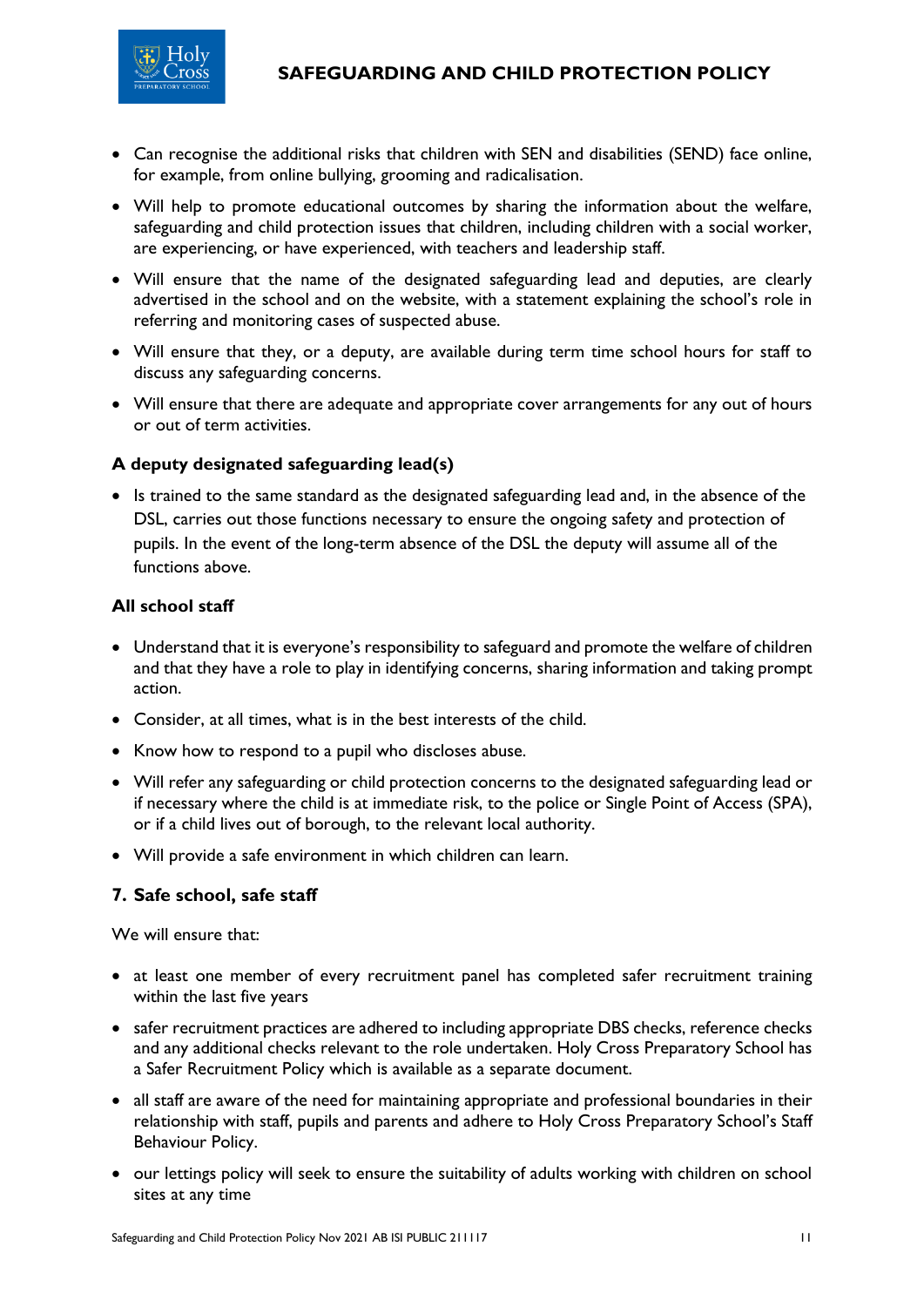

- adequate risk assessments are in place including for off-site activities, after school clubs, residential trips.
- any disciplinary proceedings against staff related to child protection matters are concluded in full in accordance with Government guidance Keeping Children Safe in Education 2021 and KINGSTON AND RICHMOND SAFEGUARDING CHILDREN PARTNERSHIP, LADO and HR policy, procedures and guidance
- staff are fully aware of how to and have the confidence to report misconduct
- all staff receive information about Holy Cross Preparatory school's safeguarding arrangements, safeguarding statement, staff behaviour policy (code of conduct), safeguarding and child protection policy, the role and names of the designated safeguarding lead and their deputy(ies), and Keeping Children Safe in Education 2021 Part 1 and Annex A on induction
- all staff receive safeguarding and child protection training at induction which is regularly updated. In addition, they receive safeguarding and child protection updates (for example, via email, e-bulletins and staff meetings), as required, but at least annually
- all members of staff are trained in and receive regular updates in online safety and reporting concerns
- all staff, advisory body members and trusteeshave regular safeguarding awareness training, updated by the DSL as appropriate, to maintain their understanding of the signs and indicators of abuse
- the safeguarding and child protection policy is made available via our school website, parents and carers are made aware of this policy and their entitlement to have a copy via the school's parent handbook, newsletter or website
- all parents and carers are made aware of the responsibilities of staff members with regard to child protection procedures through the publication of the safeguarding and child protection policy and reference to it in our school's parent handbook
- Holy Cross Preparatory School's provides a co-ordinated offer of Early Help when additional needs of children are identified and contributes to early help arrangements and inter-agency working and plans
- community users organising activities for children are aware of Holy Cross Preparatory school's safeguarding and child protection policy, guidelines and procedures
- the names of the designated safeguarding lead and deputy(ies), are clearly advertised in the school with a statement explaining the Holy Cross Preparatory school's role in referring and monitoring cases of suspected abuse
- all staff will be given a copy of Part 1 and Annex A of Keeping Children Safe in Education 2021 and will sign to say they have read and understood it. This applies to the Advisory Body in relation to parts 1, 2 and Annex A of the same guidance. The DSL and Safeguarding Governor are required to read the whole document.

#### *Extended school and off-site arrangements*

- Where extended school activities are provided by and managed by the school, our own safeguarding and child protection policy and procedures apply.
- If other organisations provide services or activities on our site, we will ensure that they have appropriate procedures in place, including safer recruitment procedures.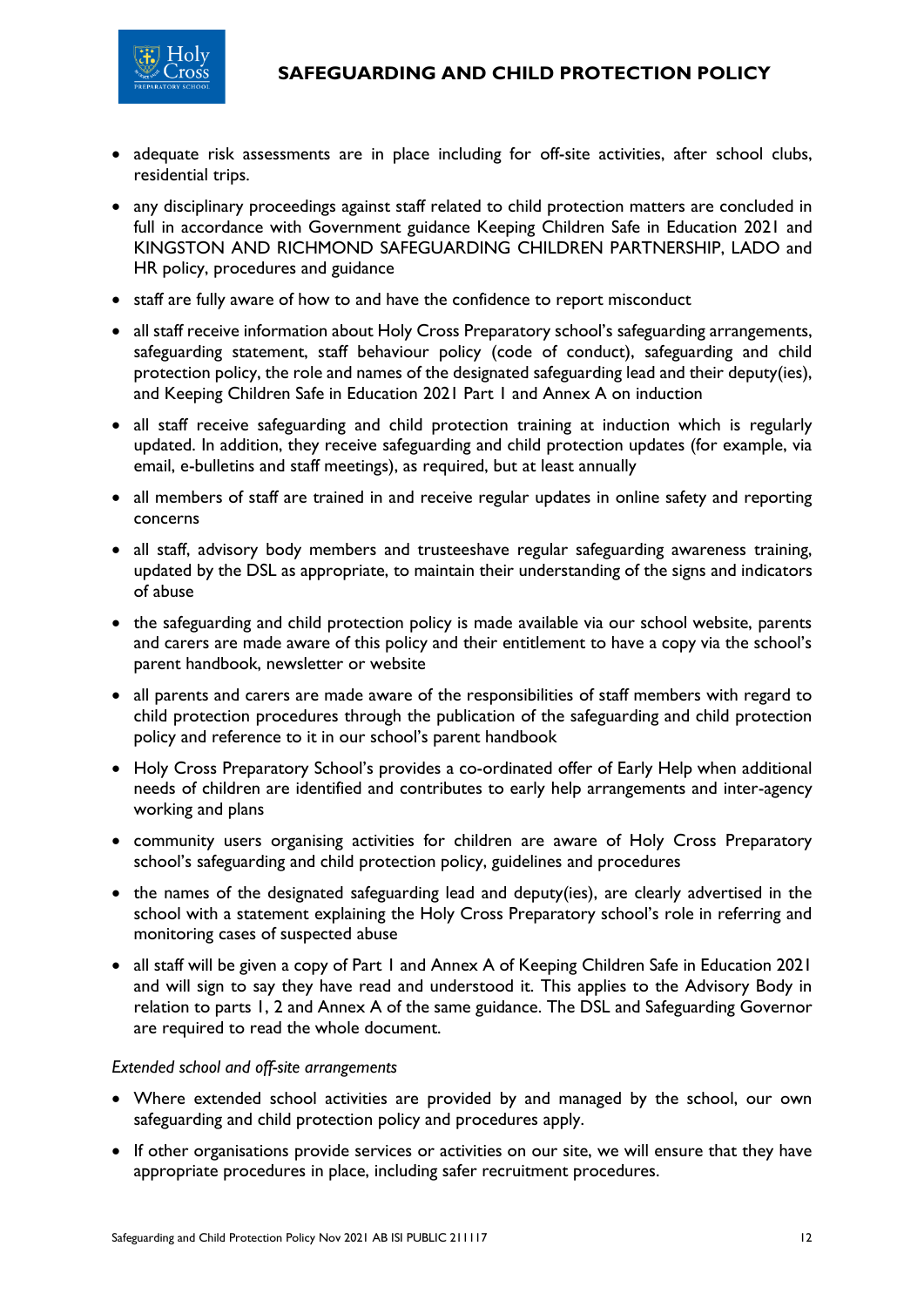

- When our pupils attend off-site activities, we will ensure that effective child protection arrangements are in place.
- When our pupils attend an alternative provision provider, we will obtain written confirmation that appropriate safeguarding checks have been carried out on individuals working at the establishment, i.e. those checks that we would otherwise perform in respect of our own staff.

#### *Photography and images*

The vast majority of people who take or view photographs or videos of children do so for entirely innocent, understandable and acceptable reasons. Sadly, some people abuse children through taking or using images, so we must ensure that we have some safeguards in place. To protect pupils we will:

- seek their consent and parental consent for photographs to be taken or published (for example, on our website or in newspapers or publications)
- use only the pupil's first name with an image
- ensure that pupils are appropriately dressed
- encourage pupils to tell us if they are worried about any photographs that are taken of them
- ensure that pupils do not take photographs or video images of other students without their express permission and the permission of a member of staff

#### <span id="page-12-0"></span>**8. Training**

The training arrangements for safeguarding are as follows:

#### **DSL**

The DSLs to receive appropriate child protection training at least every two years, to include local inter-agency working protocols, training in the KINGSTON AND RICHMOND SAFEGUARDING CHILDREN PARTNERSHIP's approach, participation in child protection conferences, supporting children in need, identifying children at risk of radicalisation, record keeping, promoting a culture of listening to children and Prevent duties in order to

- understand the assessment process for providing Early Help and intervention, for example through locally agreed common and shared assessment processes such as Early Help assessments
- have a working knowledge of how local authorities conduct a child protection case/review conference and be able to attend and contribute to these effectively when required to do so
- ensure each member of staff has access to and understands the school's or college's child protection policy and procedures, especially new and part time staff
- be alert to the needs of children in need, those with special educational needs and young carers;
- be able to keep detailed, accurate, secure written records of concerns and referrals
- obtain access to resources and attend any relevant or refresher training courses
- encourage a culture of listening to children and taking account of their wishes and feelings, among all staff, in any measures the school may put in place to protect them.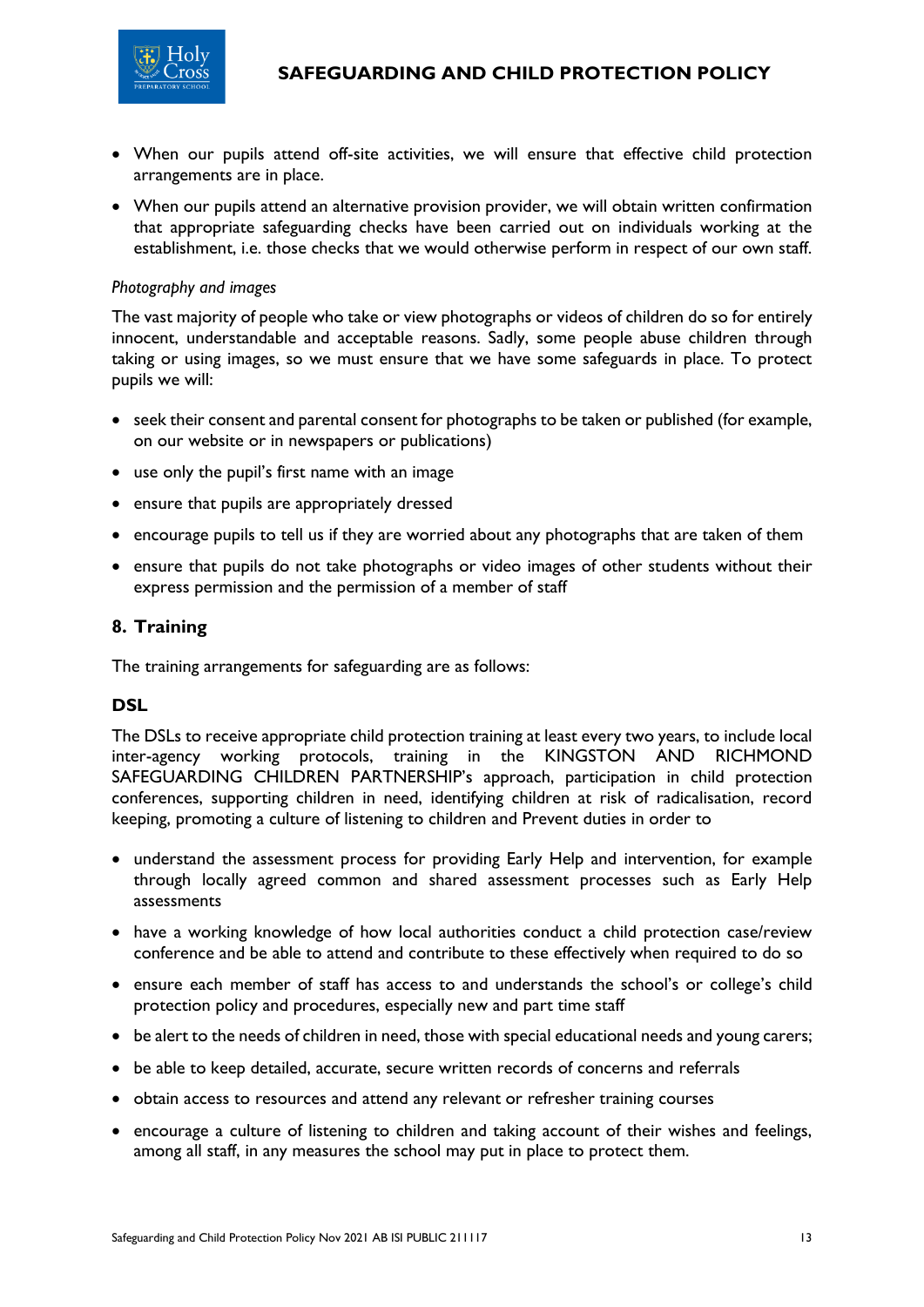

The DSL will have higher level training in the KINGSTON AND RICHMOND SAFEGUARDING CHILDREN PARTNERSHIP's Prevent strategy to:

- be able to assess the risk of children being drawn into terrorism, including being drawn into support for the extremist ideas that are part of terrorist ideology
- understand from local partners the potential risk in the local area
- provide advice and support to other members of staff on protecting children from the risk of radicalisation
- disseminate practice to staff so they have access to and understand the school's child safeguarding and child protection policy and procedures, especially new and part time staff

#### *All staff, members of the Advisory Body and the Trustees*

All staff, members of the Advisory Body and trustees will be trained in child protection (level 2) regularly, in line with advice from the KINGSTON AND RICHMOND SAFEGUARDING CHILDREN PARTNERSHIP. All staff must read Part 1 of KCSIE 2021 each time it is updated and an acknowledgement recorded. The trustees will ensure that mechanisms are in place to assist staff to understand and discharge their role and responsibilities as set out in Part 1. For staff who cannot read English or at all, steps will be taken to ensure they understand key information. In addition, all staff members should receive safeguarding and child protection updates eg via email, e-bulletins and staff meetings as required, but at least annually, to acquire the relevant skills and knowledge to safeguard children effectively.

All staff, members of the Advisory Body and the trustees will be trained in the Prevent strategy that gives them:

- Knowledge and confidence to identify children at risk of being drawn into terrorism, to challenge extremist ideas; and
- Knowledge of how to refer children and young people for further help

#### *Volunteers*

Volunteers, should be aware of systems within the school which support safeguarding and be provided with induction training that includes:

- The School Safeguarding and Child Protection Policy
- The **Staff Behaviour Policy**
- [The Whistleblowing Policy](file://///HCNET.AD/HCP/Share_Policies/Whistleblowing%20Policy.pdf)
- [The Acceptable Use of IT and E-safety Policy](file://///HCNET.AD/HCP/Share_Policies/Acceptable%20Use%20of%20Technology%20and%20e-Safety%20Policy.pdf)
- The identity of the DSL, Deputy DSL and other DSO
- A copy of [Keeping Children Safe](https://www.gov.uk/government/publications/keeping-children-safe-in-education--2) in Education 2021 Part 1 and Annex A
- The role of the DSL
- The Early Help process and their role in it, including: identifying emerging problems; liaising with the DSL; sharing information with other professionals to support early identification and assessment; and in some cases, acting as the lead professional in undertaking an early help assessment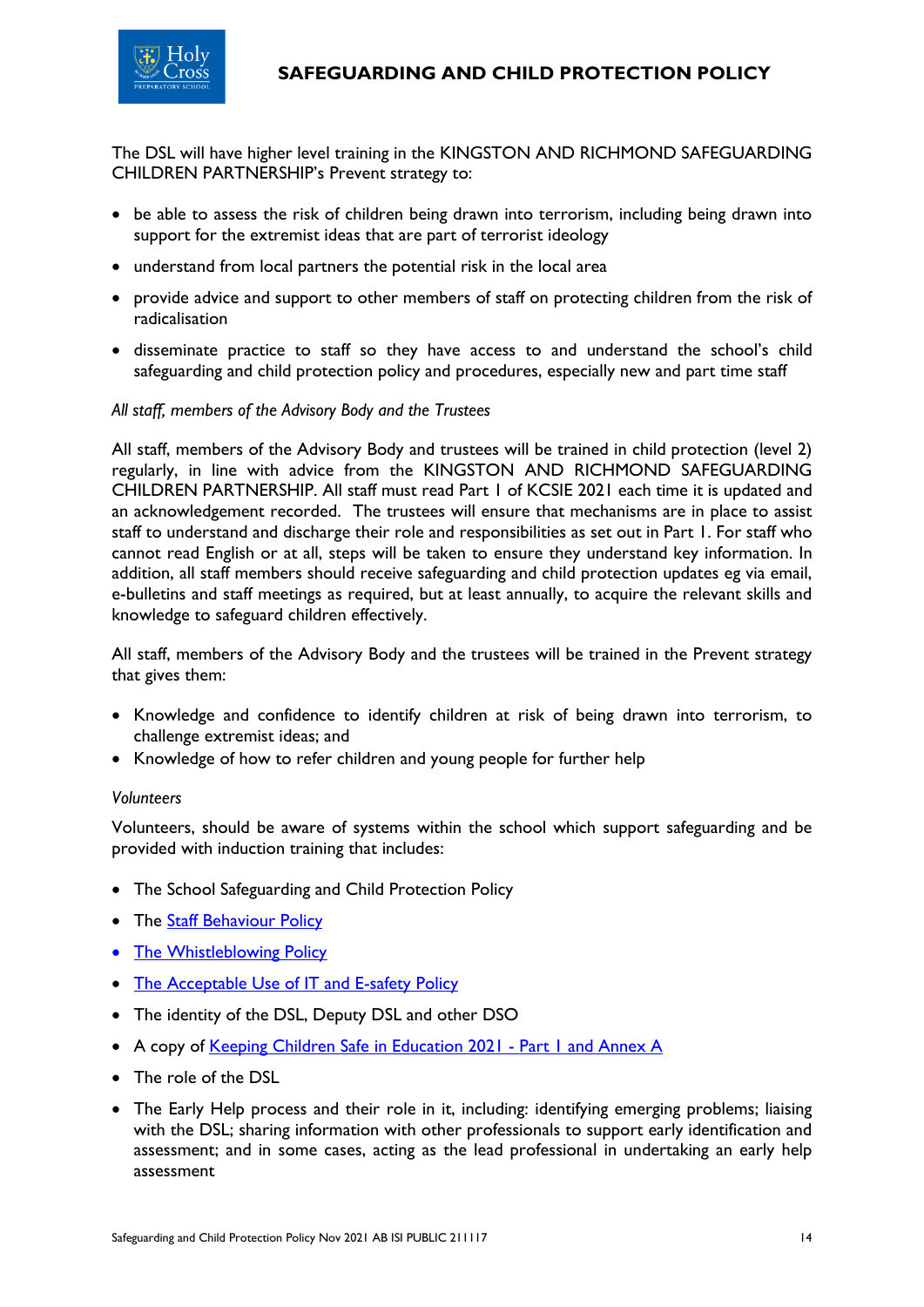

- Prevent awareness training
- E-safety training

## <span id="page-14-0"></span>**9. Teaching and Learning**

Pupils are to be taught about safeguarding themselves, including online, through teaching and learning opportunities to help children to adjust their behaviours in order to reduce risks and build resilience, including to radicalisation, with particular attention to the safe use of electronic equipment and the internet. Children should understand the risks posed by adults or young people, who use the internet and social media to bully, groom, abuse or radicalise other people, especially children, young people and vulnerable adults.

Where possible practices should be age appropriate and delivered through a planned component of the curriculum. These may include covering relevant issues through assemblies, guest speakers, workshops, Personal Social, Health and Economic Education (PSHE Education), Relationship Education and the computing curriculum. Internet safety is integral to the school's computing curriculum and embedded in PSHE and relationship education Areas covered may include appropriate to age: personal safety; who to talk to; stranger danger; road safety; fire safety; online safety; bullying (including cyber bullying); positive relationships; FGM; radicalisation and extremism; self-esteem; and drugs and alcohol.

DfE resources can be found at:

- The use of social media for on-line radicalisation
- the UK Safer Internet Centre [\(www.saferinternet.org.uk\)](http://www.saferinternet.org.uk/) and
- CEOP's ThinkUKnow website ([www.thinkuknow.co.uk\)](http://www.thinkuknow.co.uk/).

#### <span id="page-14-1"></span>**10. Child protection overview and specific safeguarding concerns**

#### <span id="page-14-2"></span>**Recognising abuse**

To ensure that our pupils are protected from harm, we need to understand what types of behaviour constitute abuse and neglect.

Abuse and neglect are forms of maltreatment. Somebody may abuse or neglect a child by inflicting harm, for example by hitting them, or by failing to act to prevent harm, for example by leaving a small child home alone, or leaving knives or matches within reach of an unattended toddler.

Abuse may be committed by adult men or women and by other children and young people.

There are four categories of abuse.

#### <span id="page-14-3"></span>**Physical abuse**

Physical abuse is a form of abuse which may involve hitting, shaking, throwing, poisoning, burning or scalding, drowning, suffocating or otherwise causing physical harm to a child. Physical harm may also be caused when a parent or carer fabricates the symptoms of, or deliberately induces, illness in a child (this used to be called Munchausen's Syndrome by Proxy, but is now more usually referred to as fabricated or induced illness).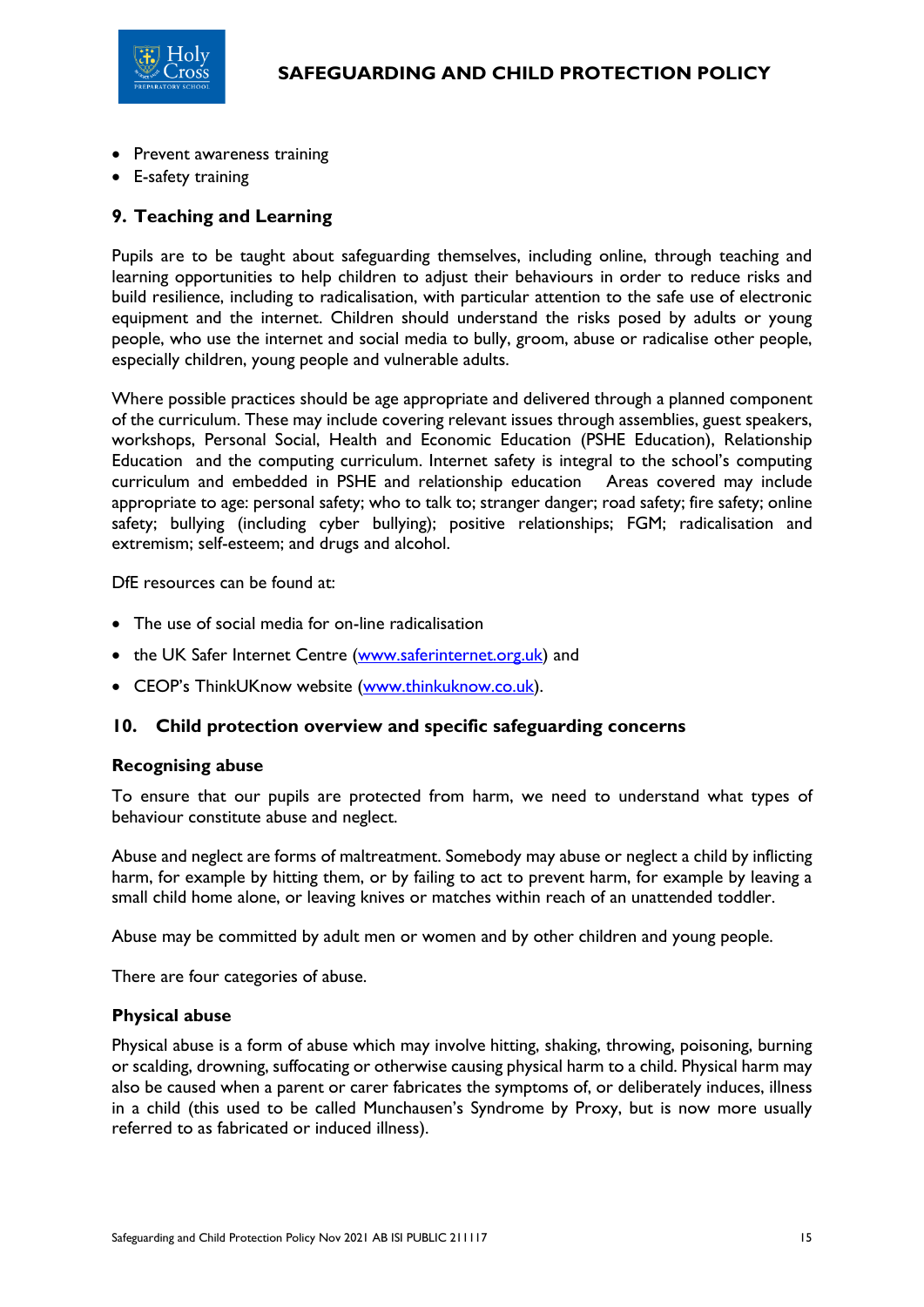

#### <span id="page-15-0"></span>**Emotional abuse**

Emotional abuse is the persistent emotional maltreatment of a child such as to cause severe and persistent adverse effects on the child's emotional development. It may involve conveying to a child that they are worthless or unloved, inadequate, or valued only insofar as they meet the needs of another person. It may include not giving the child opportunities to express their views, deliberately silencing them or 'making fun' of what they say or how they communicate. It may feature age or developmentally inappropriate expectations being imposed on children.

These may include interactions that are beyond a child's developmental capability, as well as overprotection and limitation of exploration and learning, or preventing the child participating in normal social interaction. It may involve seeing or hearing the ill-treatment of another. It may involve serious bullying (including cyber bullying), causing children frequently to feel frightened or in danger, or the exploitation or corruption of children. Some level of emotional abuse is involved in all types of maltreatment of a child, although it may occur alone.

#### <span id="page-15-1"></span>**Sexual abuse**

Sexual abuse involves forcing or enticing a child or young person to take part in sexual activities, not necessarily involving a high level of violence, whether or not the child is aware of what is happening. The activities may involve physical contact, including assault by penetration (for example, rape or oral sex) or non-penetrative acts such as masturbation, kissing, rubbing and touching outside of clothing.

They may also include non-contact activities, such as involving children in looking at, or in the production of, sexual images, watching sexual activities, encouraging children to behave in sexually inappropriate ways or grooming a child in preparation for abuse (including via the internet). Sexual abuse is not solely perpetrated by adult males. Women can also commit acts of sexual abuse, as can other children.

#### <span id="page-15-2"></span>**Neglect**

Neglect is the persistent failure to meet a child's basic physical and/or psychological needs, likely to result in the serious impairment of the child's health or development. Neglect may occur during pregnancy as a result of maternal substance abuse. Once a child is born, neglect may involve a parent or carer failing to:

- provide adequate food, clothing and shelter (including exclusion from home or abandonment)
- protect a child from physical and emotional harm or danger
- ensure adequate supervision (including the use of inadequate care-givers)
- ensure access to appropriate medical care or treatment. It may also include neglect of, or unresponsiveness to, a child's basic emotional needs.

Definitions taken from Working Together to Safeguard Children (HM Government, 2018) [Working Together to Safeguard Children 2018](https://www.gov.uk/government/publications/working-together-to-safeguard-children--2)

#### <span id="page-15-3"></span>**Indicators of abuse**

Physical signs define some types of abuse, for example bruising, bleeding or broken bones resulting from physical or sexual abuse, or injuries sustained while a child has been inadequately supervised. The identification of physical signs is complicated, as children may go to great lengths to hide injuries, often because they are ashamed or embarrassed, or their abuser has threatened further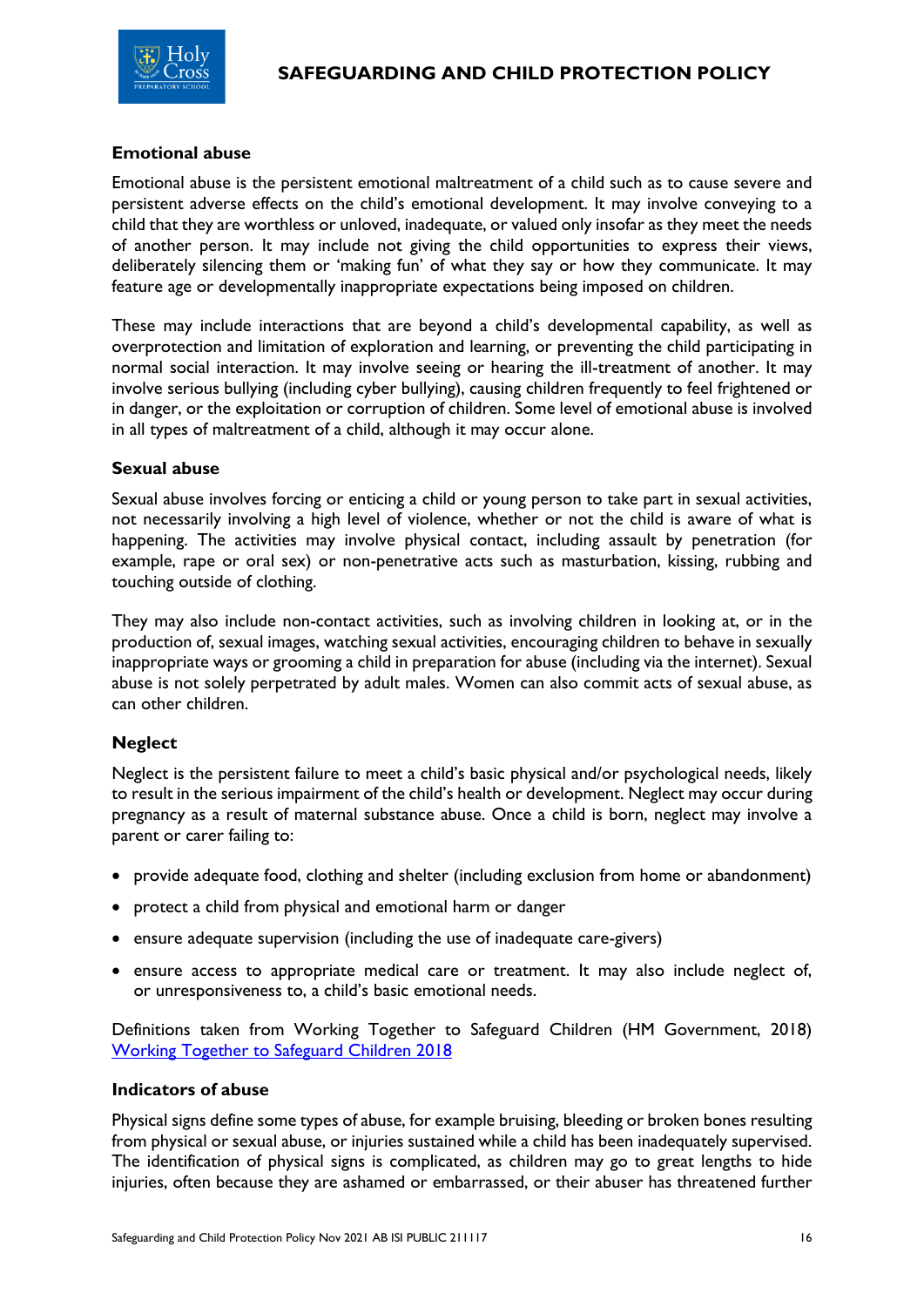

violence or trauma if they 'tell'. It is also quite difficult for anyone without medical training to categorise injuries into accidental or deliberate with any degree of certainty. For those reasons it is vital that staff are also aware of the range of behavioural indicators of abuse and report any concerns to the designated safeguarding lead.

#### **It is the responsibility of staff to report their concerns. It is not their responsibility to investigate or decide whether a child has been abused.**

A child who is being abused or neglected may:

- have bruises, bleeding, burns, fractures or other injuries
- show signs of pain or discomfort
- keep arms and legs covered, even in warm weather
- be concerned about changing for PE or swimming
- look unkempt and uncared for
- change their eating habits
- have difficulty in making or sustaining friendships
- appear fearful
- be reckless with regard to their own or other's safety
- self-harm
- frequently miss school or arrive late
- show signs of not wanting to go home
- display a change in behaviour from quiet to aggressive, or happy-go-lucky to withdrawn
- challenge authority
- become disinterested in their school work
- be constantly tired or preoccupied
- be wary of physical contact
- be involved in, or particularly knowledgeable about drugs or alcohol
- display sexual knowledge or behaviour beyond that normally expected for their age and/or stage of development
- acquire gifts such as money or a mobile phone from new 'friends' or adults recently acquainted with the child's family

Individual indicators will rarely, in isolation, provide conclusive evidence of abuse. They should be viewed as part of a jigsaw and each small piece of information will help the DSL to decide how to proceed.

**It is very important that staff report all of their concerns, however minor or insignificant they may think they are – they do not need 'absolute proof' that the child is at risk.**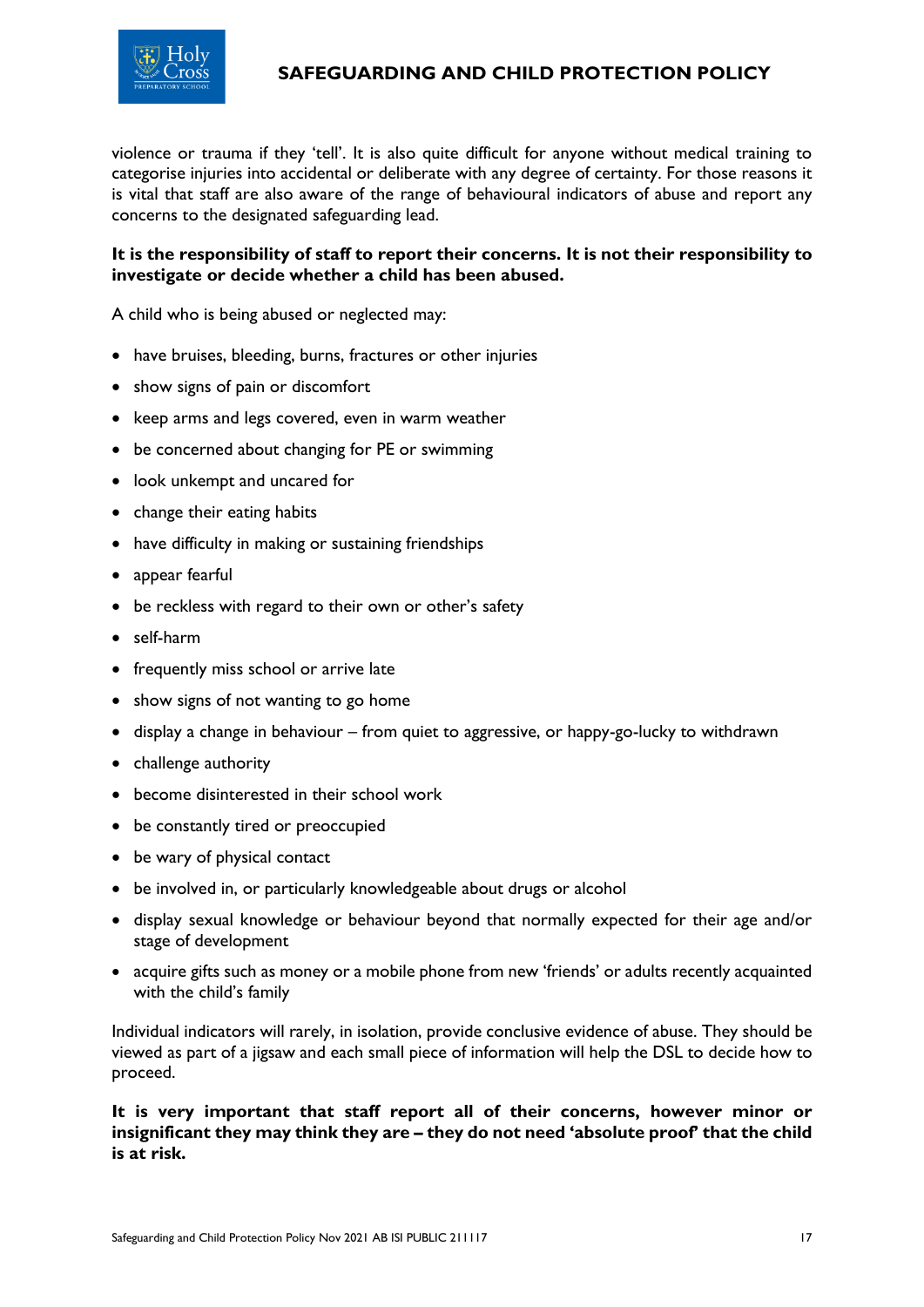

#### <span id="page-17-0"></span>**Impact of abuse**

The impact of child abuse, neglect and exploitation should not be underestimated. Many children do recover well and go on to lead healthy, happy and productive lives, although most adult survivors agree that the emotional scars remain, however well buried. For some children, full recovery is beyond their reach and the rest of their childhood and their adulthood may be characterised by anxiety or depression, self-harm, eating disorders, alcohol and substance misuse, unequal and destructive relationships and long-term medical or psychiatric difficulties.

#### <span id="page-17-1"></span>**Taking action**

## **Any child in any family in any school could become a victim of abuse. Staff should always maintain an attitude of 'It could happen here'.**

Key points for staff to remember when taking action are:

- in an emergency take the action necessary to help the child, for example, call 999
- report your concern to the DSL as quickly as possible immediately when there is evidence of physical or sexual abuse and certainly by the end of the day.
- do not start your own investigation
- share information on a need-to-know basis only do not discuss the issue with colleagues, friends or family
- complete a record of concern using the internal referral form SAFEGUARDING EARLY HELP/CHILD PROTECTION CONCERN saved in Teachers Communal. Email the form to the DSL and check it has been received
- seek support for yourself if you are distressed or need to debrief

#### <span id="page-17-2"></span>**Mental health**

Mental health problems affect about 1 in 10 children and young people. They include depression, anxiety and conduct disorder, and are often a direct response to what is happening in their lives [mentalhealth.org.uk](https://www.mentalhealth.org.uk/a-to-z/c/children-and-young-people)

Holy Cross Preparatory School recognises that mental health problems can, in some cases, be an indicator that a child has suffered or is at risk of suffering abuse, neglect or exploitation and is aware that only appropriately trained professionals should attempt to make a diagnosis of a mental health problem. However, staff are well placed to observe children day-to-day and identify those whose behaviour suggests that they may be experiencing a mental health problem or be at risk of developing one.

Possible warning signs include:

- Persistent sadness two or more weeks
- Withdrawing from or avoiding social interactions
- Hurting oneself or talking about hurting oneself
- Talking about death or suicide
- Outbursts or extreme irritability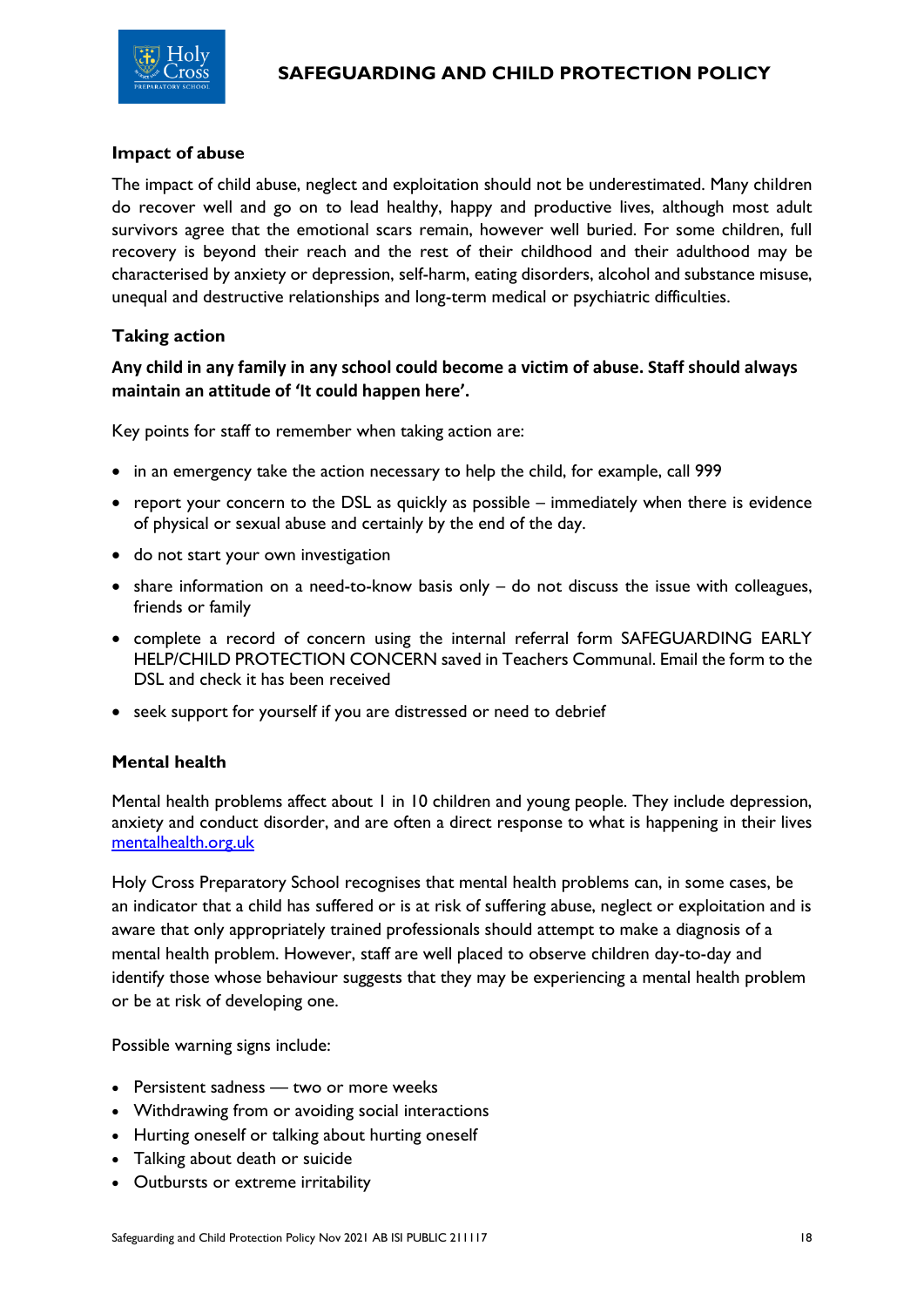

- Out-of-control behaviour that can be harmful
- Drastic changes in mood, behaviour or personality
- Changes in eating habits
- Loss of weight
- Difficulty sleeping
- Frequent headaches or stomach aches
- Difficulty concentrating
- Changes in academic performance
- Avoiding or missing school

If staff have a mental health concern about a child that is also a safeguarding concern, immediate action should be taken by speaking to the designated safeguarding lead or a deputy.

Holy Cross Preparatory School aims to promote positive mental health for all staff and pupils.

Holy Cross Preparatory School will ensure that staff, pupils and parents are made aware of the support available in school and in the local community.

## **Domestic abuse**

In April 2021, the Domestic Abuse Act 2021 received Royal Assent and introduced a statutory definition for the first time.All children can witness and be adversely affected by domestic abuse in the context of their home life where domestic abuse occurs between family members.

The Domestic Abuse Act 2021 (Part 1) defines domestic abuse as any of the following behaviours, either as a pattern of behaviour, or as a single incident, between two people over the age of 16, who are 'personally connected' to each other:

- (a) physical or sexual abuse;
- (b) violent or threatening behaviour;
- (c) controlling or coercive behaviour;

(d) economic abuse (adverse effect of the victim to acquire, use or maintain money or other property; or obtain goods or services); and

(e) psychological, emotional or other abuse.

People are 'personally connected' when they are, or have been married to each other or civil partners; or have agreed to marry or become civil partners. If the two people have been in an intimate relationship with each other, have shared parental responsibility for the same child, or they are relatives.

The definition of Domestic Abuse applies to children if they see or hear, or experience the effects of, the abuse; and they are related to the abusive person.

(The definition can be found here: [https://www.legislation.gov.uk/ukpga/2021/17/part/1/enacted\)](https://www.legislation.gov.uk/ukpga/2021/17/part/1/enacted)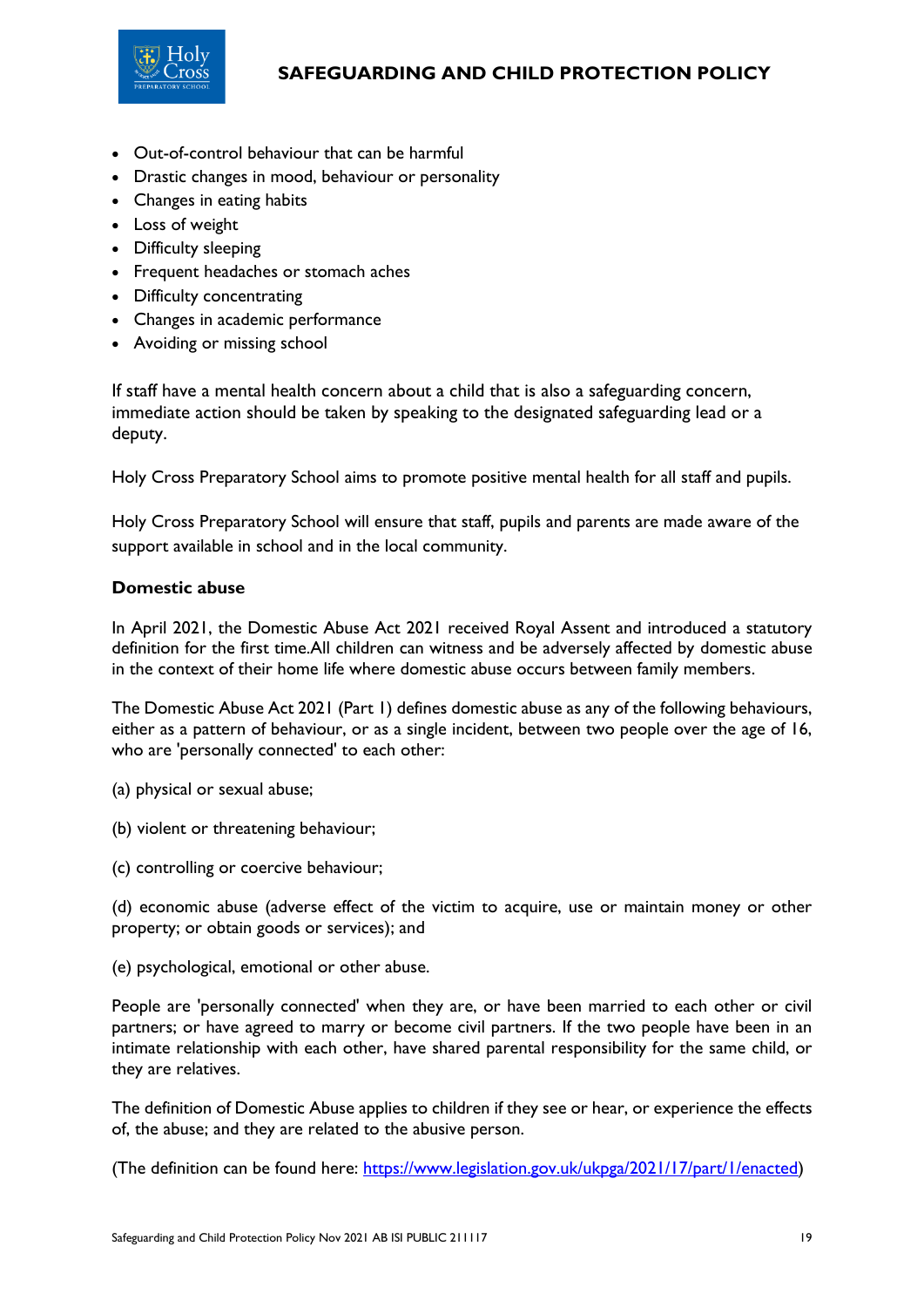

Types of domestic abuse include intimate partner violence, abuse by family members, teenage relationship abuse and child/adolescent to parent violence and abuse. Anyone can be a victim of domestic abuse, regardless of sexual identity, age, ethnicity, socio-economic status, sexuality or background and domestic abuse can take place inside or outside of the home.

Holy Cross Preparatory School recognises that exposure to domestic abuse and/or violence can have a serious, long lasting emotional and psychological impact on children. In some cases, a child may blame themselves for the abuse or may have had to leave the family home as a result. Holy Cross Preparatory School acknowledges that domestic abuse affecting young people can also occur within their personal relationships, as well as in the context of their home life.

The National Domestic Abuse helpline can be called free of charge and in confidence, 24 hours a day on 0808 2000 247.

#### <span id="page-19-0"></span>**Homelessness**

Holy Cross Preparatory School recognises that being homeless or being at risk of becoming homeless presents a real risk to a child's welfare. The designated safeguarding lead is aware of contact details and referral routes in to the Local Housing Authority so they can raise/progress concerns at the earliest opportunity.

Indicators that a family may be at risk of homelessness include:

- household debt
- rent arrears
- domestic abuse and anti-social behaviour
- the family being asked to leave a property

If a child has been harmed or is at risk of harm, a referral to children's social care will be made.

#### <span id="page-19-1"></span>**Children missing education**

We recognise that full attendance at school is important to the wellbeing of all our pupils and enables them to access the opportunities made available to them at school. Attendance is monitored closely and we work in partnership with AfC when patterns of absence give rise to concern.

A child going missing from education is a potential indicator of abuse and neglect, including sexual abuse and sexual exploitation and can also be a sign of child criminal exploitation including involvement in county lines. It may indicate mental health problems, risk of substance abuse, risk of travelling to conflict zones, risk of female genital mutilation or risk of forced marriage. We will ensure, where possible that we have more than one emergency contact number for each pupil. This will give the school additional options to make contact with a responsible adult when a child missing education is also identified as a welfare and/or safeguarding concern.

The school operates in accordance with statutory guidance 'Children Missing Education' (DfE 2016) [Children Missing Education Statutory Guidance](https://www.gov.uk/government/publications/children-missing-education)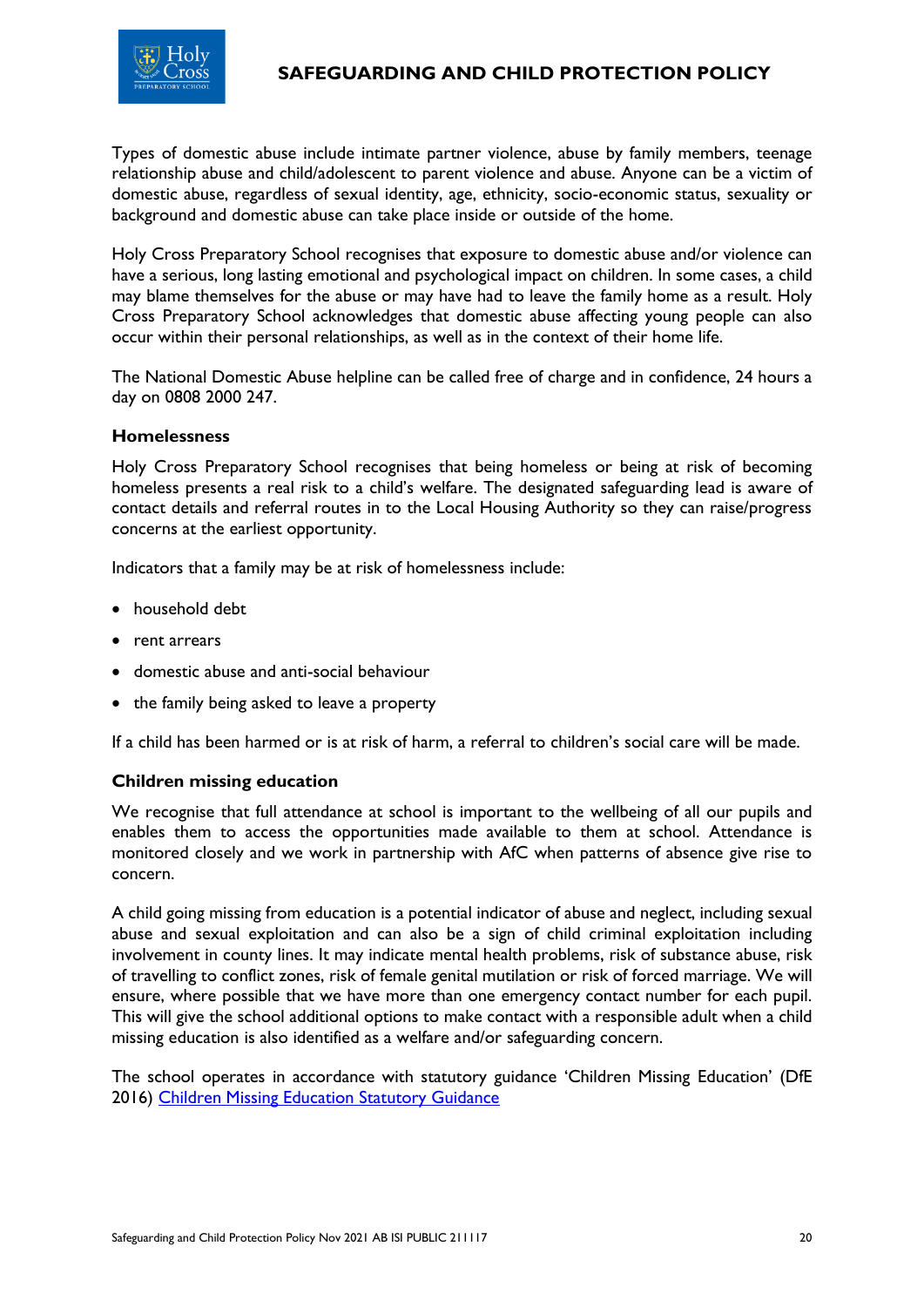

#### <span id="page-20-0"></span>**Children who run away or go missing from home or care**

Holy Cross Preparatory School recognises that children who run away or go missing - and are thus absent from their normal residence - are potentially vulnerable to abuse, exploitation, offending and placing themselves in situations where they may suffer physical harm.

'Keeping Children Safe in Education 2021' highlights that 'Statutory Guidance on Children who Run Away or go Missing from Home or Care' (DfE 2014) requires that every child or young person who runs away or goes missing must be offered a return home interview (RHI) within 72 hours of their return.

When necessary and in conjunction with AfC or other relevant local authority, Holy Cross Preparatory School will facilitate return home interviews, both in terms of releasing the young person from their normal timetable to participate in an interview and in providing an appropriate and safe space on the school or college site for the interview to take place.

See guidance: children [who run away or go missing from home or care](https://www.gov.uk/government/publications/children-who-run-away-or-go-missing-from-home-or-care)

#### <span id="page-20-1"></span>**Children with family members in prison**

Holy Cross Preparatory School recognises that children who have a family member in prison are at risk of poor outcomes including poverty, stigma, isolation and poor mental health. The school will work with agencies and resources such as **NICCO** to help mitigate negative consequences for those children.

#### <span id="page-20-2"></span>**Peer on peer abuse**

Occasionally, allegations may be made against pupils by others in the school, which are of a safeguarding nature. Safeguarding issues raised in this way may include physical abuse, emotional abuse, sexual abuse and sexual exploitation. Holy Cross Preparatory School does not tolerate any form of abuse and will not allow any such behaviour to be passed off as 'banter', 'just having a laugh' or 'part of growing up'. It is likely that to be considered a safeguarding allegation against a pupil, some of the following features will be found.

This is most likely to include, but may not be limited to (Source: KCSIE 2021):

- bullying (including cyberbullying, prejudice-based and discriminatory bullying);
- physical abuse such as hitting, kicking, shaking, biting, hair pulling, or otherwise causing physical harm;
- sexual violence and sexual harassment;
- sexting (also known as youth produced sexual imagery); and
- initiation/hazing type violence and rituals.
- abuse in intimate personal relationships between peers

All peer on peer abuse is unacceptable and will be taken seriously; abuse should never be tolerated or passed off as 'banter', 'just having a laugh' or 'part of growing up';

It is recognised that it is more likely that girls will be victims and boys perpetrators, but that this is not always these case.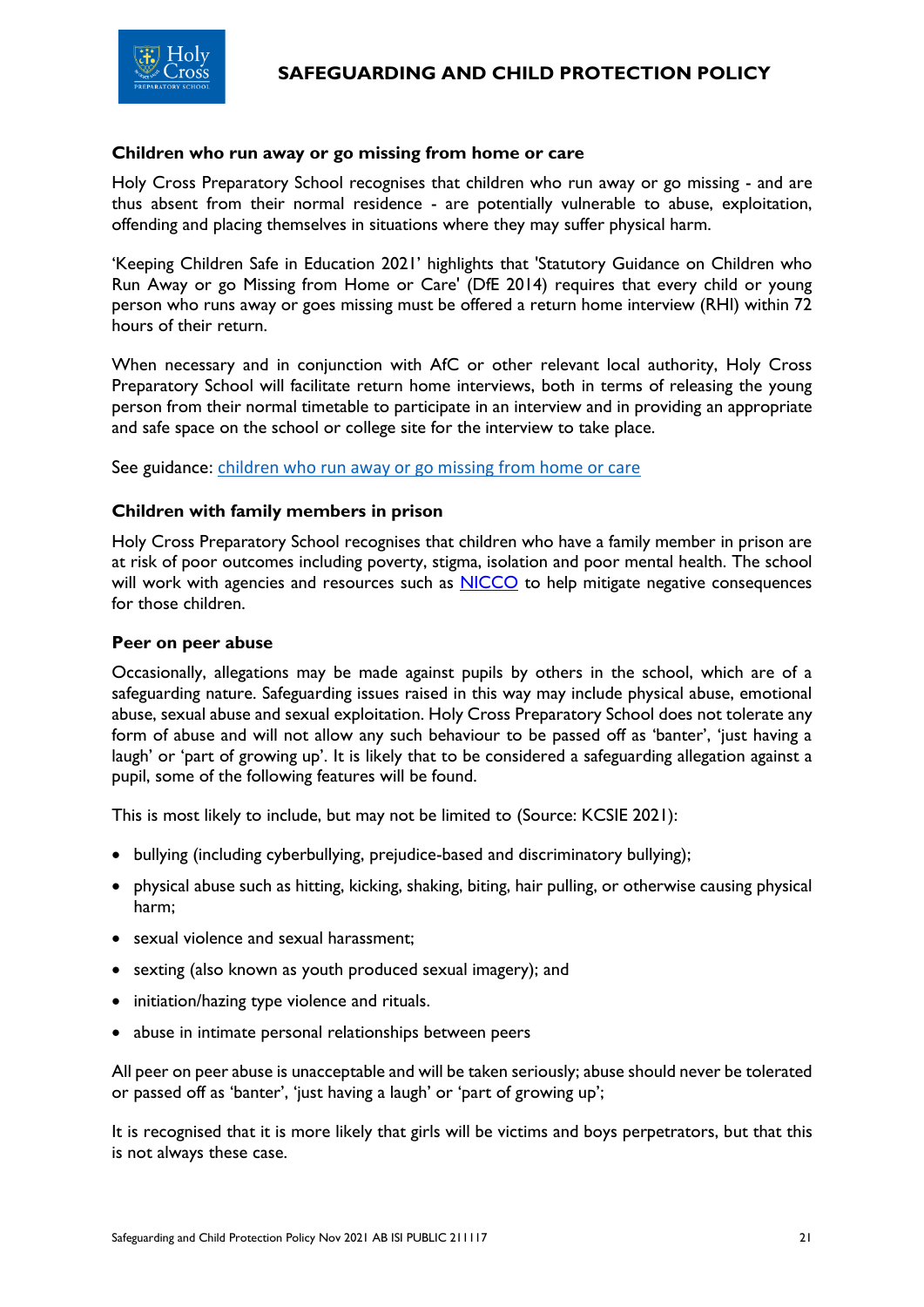

Staff should be aware that some groups are potentially more at risk. Evidence shows girls, children with SEND and LGBT children are at greater risk.

#### **Support**

Victims, perpetrators and any other child affected by peer on peer abuse will be supported in accordance with this policy and the school's pastoral care procedures.

The initial response to a report from a child is important. It is essential that all victims are reassured that they are being taken seriously and that they will be supported and kept safe. A victim should never be given the impression that they are creating a problem by reporting sexual violence or sexual harassment. Nor should a victim ever be made to feel ashamed for making a report.

The allegation:

- is made against an older pupil and refers to their behaviour towards a younger pupil or a more vulnerable pupil
- is of a serious nature, possibly including a criminal offence
- raises risk factors for other pupils in the school
- indicates that other pupils may have been affected by this student
- indicates that young people outside the school may be affected by this student

Examples of safeguarding issues against a pupil could include:

- **physical abuse**: violence, particularly pre-planned, forcing others to use drugs or alcohol, initiation/hazing type violence and rituals
- **emotional abuse**: blackmail or extortion, threats and intimidation
- **sexual abuse**: indecent exposure, upskirting, indecent touching or serious sexual assaults, forcing others to watch pornography or take part in sharing nudes and semi-nudes (previously known as 'sexting')
- **abuse within intimate partner relationships**
- **sexual exploitation**: encouraging other children to attend inappropriate parties, photographing or videoing other children performing indecent acts

In areas where gangs are prevalent, older pupils may attempt to recruit younger pupils using any or all of the above methods. Young people suffering from sexual exploitation themselves may be forced to recruit other young people under threat of violence.

Procedures are in place to minimise the risk of peer on peer abuse, these include:

- pupils taught age-appropriate behaviour, boundaries and inappropriate behaviour being addressed in conjunction with the Behaviour Policy, Anti-Bullying Policy and PSHE curriculum.
- staff making clear that peer-on-peer abuse is not acceptable, will never be tolerated and is not an inevitable part of growing up;
- staff not tolerating or dismissing sexual violence or sexual harassment as "banter", "part of growing up", "just having a laugh" or "boys being boys"; and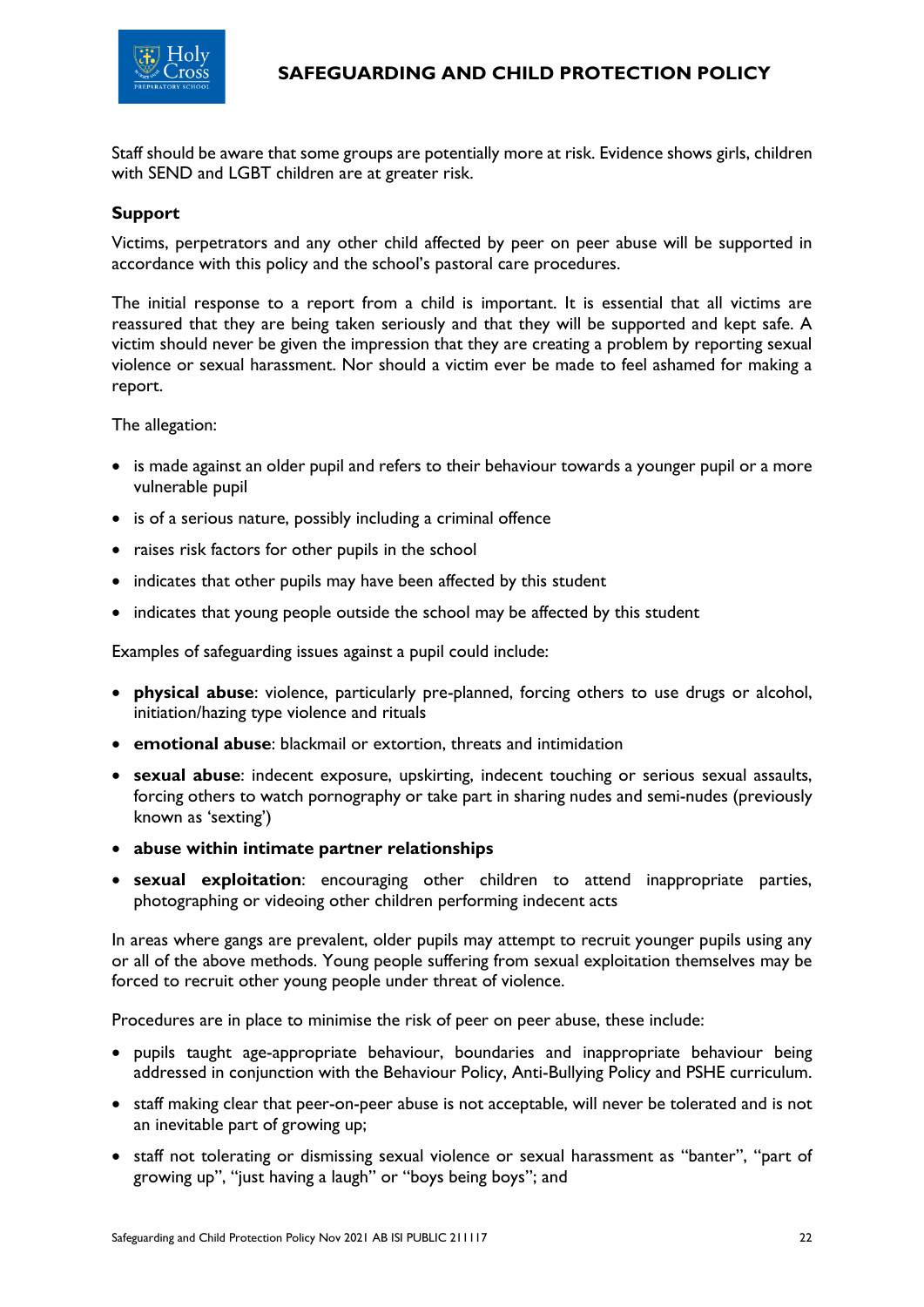

- staff challenging pupil behaviours (potentially criminal in nature), such as grabbing bottoms, breasts and genitalia, flicking bras and lifting up skirts. Dismissing or tolerating such behaviours risks normalising them.
- Staff supervise pupils appropriately.

#### *What to do:*

- When an allegation is made by a pupil against another pupil, members of staff should consider whether the complaint raises a safeguarding concern. If there is a safeguarding concern the designated safeguarding lead should be informed.
- A factual record should be made of the allegation, but no attempt at this stage should be made to investigate the circumstances.
- The DSL should contact children's services to discuss the case. It is possible that children's services are already aware of safeguarding concerns around this young person. The DSL will follow through the outcomes of the discussion and make a children's services referral where appropriate.
- The DSL will make a record of the concern, the discussion and any outcome and keep a copy in both pupils' files.
- If the allegation indicates a potential criminal offence has taken place, the police should be contacted at the earliest opportunity and parents informed (of both the pupil being complained about and the alleged victim).
- It may be appropriate to exclude the pupil being complained about for a period of time according to Holy Cross Preparatory School Behaviour Policy and procedures.
- Where neither social services nor the police accept the complaint, a thorough school investigation should take place into the matter using the school's usual disciplinary procedures.
- In situations where the school considers a safeguarding risk is present, a risk assessment should be prepared along with a preventative, supervision plan.
- The plan should be monitored and a date set for a follow-up evaluation with everyone concerned.
- At Holy Cross Preparatory School, we recognise that even if there are no reported cases of peeron-peer abuse, such abuse may still be taking place and is simply not being reported.

#### <span id="page-22-0"></span>**Sexual violence and sexual harassment**

Holy Cross Preparatory School follows the DfE's advice about sexual violence and sexual harassment between children in schools and colleges **Sexual Violence and Sexual Harassment** [Between Children in Schools and Colleges \(DfE May 2018\)](https://www.gov.uk/government/publications/sexual-violence-and-sexual-harassment-between-children-in-schools-and-colleges)

Reports of sexual violence and sexual harassment are likely to be complex and require difficult professional decisions to be made, often quickly and under pressure. Pre-planning, effective training and effective policies will provide schools and colleges with the foundation for a calm, considered and appropriate response to any reports.

Sexual violence and sexual harassment can occur between two pupils of any sex. They can also occur through a group of pupils sexually assaulting or sexually harassing a single pupil or group of pupils.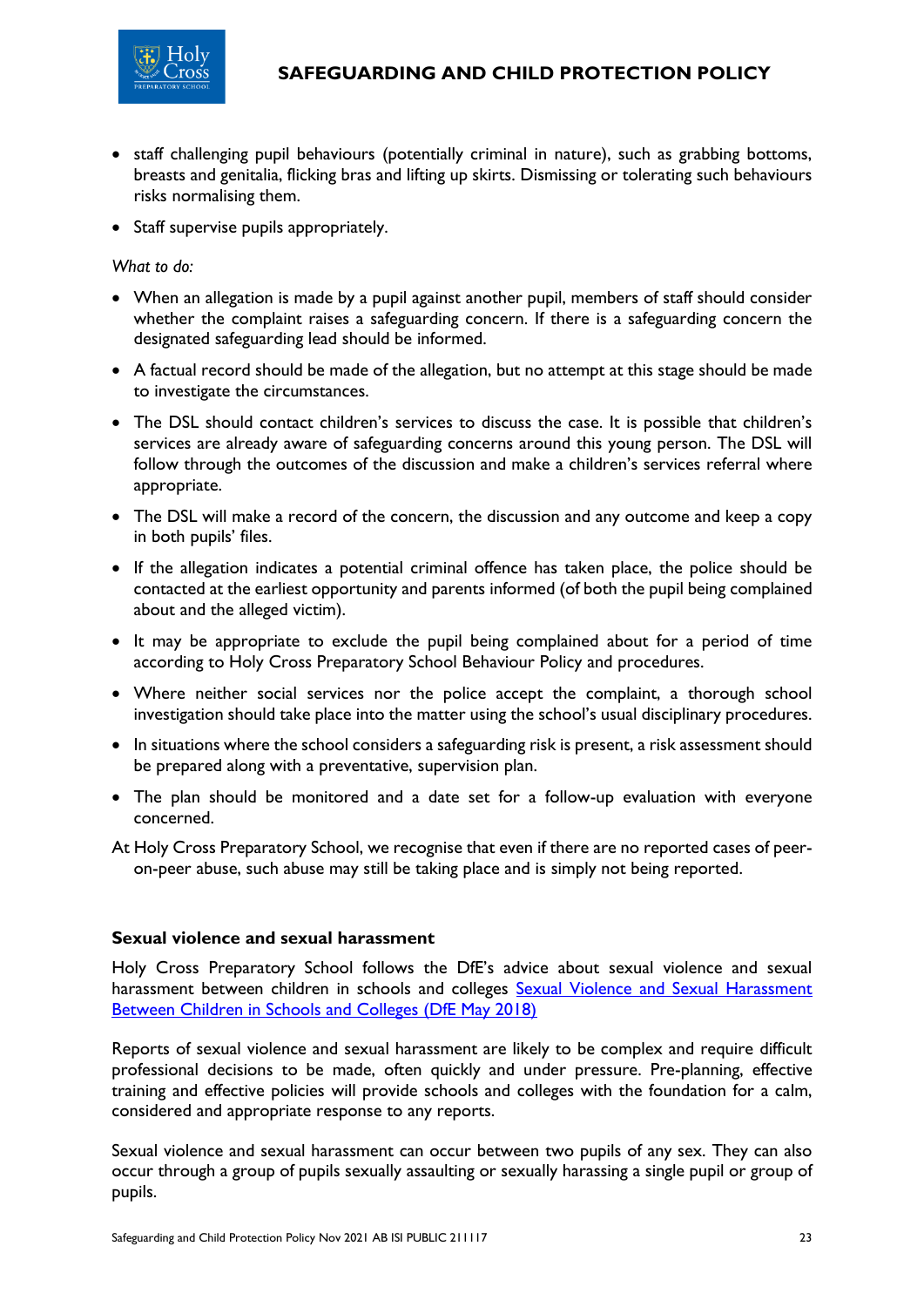

It is more likely that girls will be the victims of sexual violence and more likely that sexual harassment will be perpetrated by boys.

Sexual violence and sexual harassment exist on a continuum and may overlap, they can occur wholly online, offline or a combination of methods, with technology used to facilitate offline abuse. Both physical and verbal abuse are never acceptable. Holy Cross Preparatory School will ensure that **all** victims are taken seriously and offered appropriate support.

Sexual violence and sexual harassment is not acceptable at Holy Cross Preparatory School. Behaviours such as making sexual remarks, grabbing bottoms, breasts and genitalia is not 'banter' or 'having a laugh' and will never be tolerated.

Holy Cross Preparatory School recognises that the following pupils can be especially vulnerable to sexual violence and sexual harassment:

- Children with Special Educational Needs and Disabilities (SEND)
- Pupils who are Lesbian, Gay, Bi, or Trans, Questioning (LGBTQ) or who are perceived to be LGBTQ by their peers.

#### *Sexual violence:*

Sexual violence refers to sexual offences under the Sexual Offences Act 2003:

**Rape**: A person (A) commits an offence of rape if: he intentionally penetrates the vagina, anus or mouth of another person (B) with his penis, B does not consent to the penetration and A does not reasonably believe that B consents.

**Assault by Penetration:** A person (A) commits an offence if: s/he intentionally penetrates the vagina or anus of another person (B) with a part of her/his body or anything else, the penetration is sexual, B does not consent to the penetration and A does not reasonably believe that B consents.

**Sexual Assault:** A person (A) commits an offence of sexual assault if: s/he intentionally touches another person (B), the touching is sexual, B does not consent to the touching and A does not reasonably believe that B consents.

**Consent**: Someone consents to vaginal, anal or oral penetration only if s/he agrees by choice to that penetration and has the freedom and capacity to make that choice. Consent to sexual activity may be given to one sort of sexual activity but not another, e.g.to vaginal but not anal sex or penetration with conditions, such as wearing a condom. Consent can be withdrawn at any time during sexual activity and each time activity occurs.

#### **Sexual harassment:**

Sexual harassment is 'unwanted conduct of a sexual nature' that can occur online and offline. Sexual harassment is likely to: violate a child's dignity, and/or make them feel intimidated, degraded or humiliated and/or create a hostile, offensive or sexualised environment.

- Sexual harassment can include:
- sexual comments, such as: telling sexual stories, making lewd comments, making sexual remarks about clothes and appearance, calling someone sexualised names
- sexual 'jokes' or taunting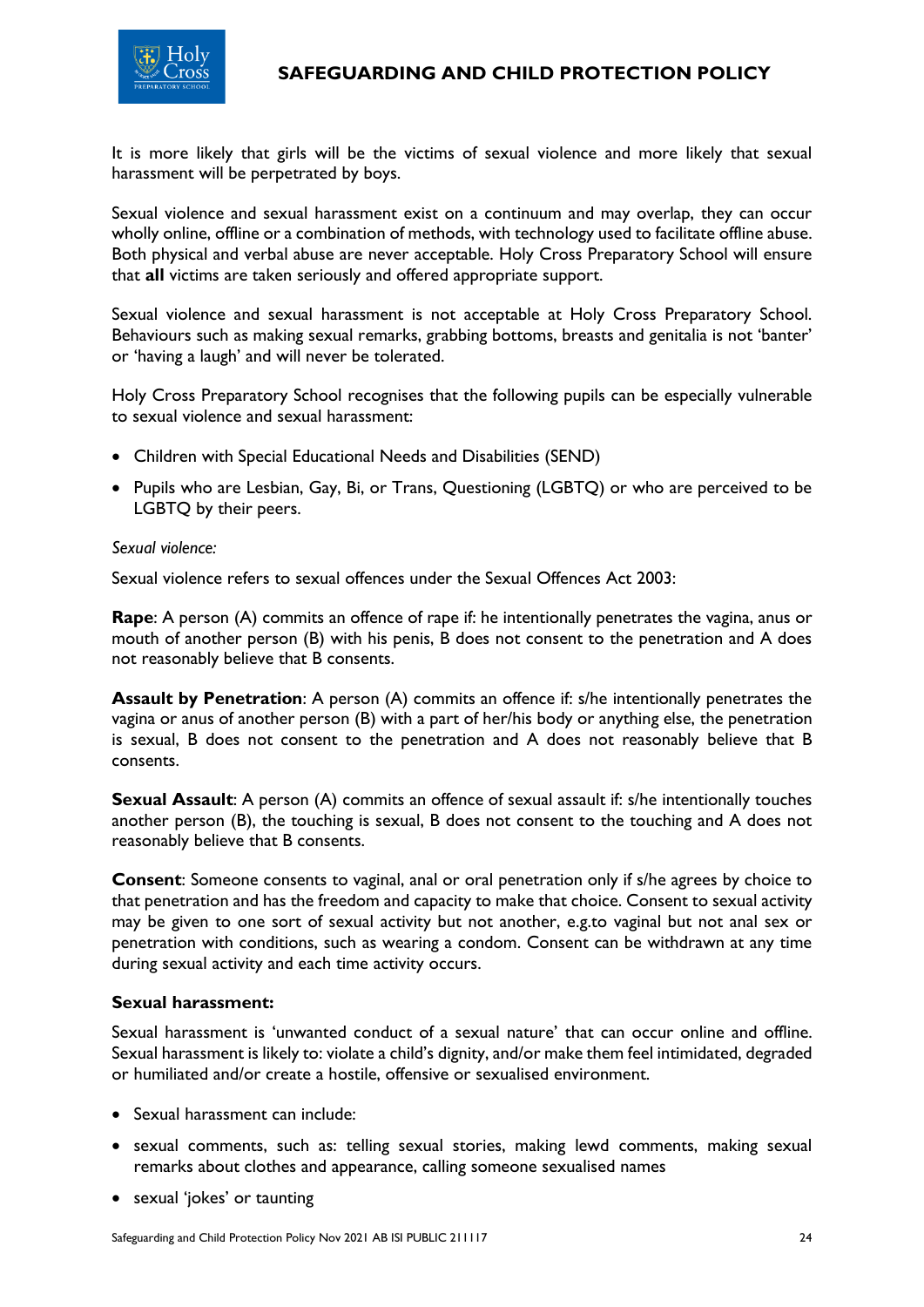

- physical behaviour, such as: deliberating brushing against someone, interfering with someone's clothes displaying pictures, photos or drawings of a sexual nature
- upskirting
- online sexual harassment, which might include: non-consensual sharing of sexual images and videos and sharing sexual images and videos (see Sharing nudes and semi-nudes (previously known as 'sexting') page 32); unwanted sexual comments on social media; sexualized online bullying; exploitation; coercion and threats. Online sexual harassment may be stand alone, or part of a wider pattern of sexual harassment and/or sexual violence

#### *Harmful sexual behaviours:*

Children's sexual behaviours exist on a wide continuum, from normal and developmentally expected to inappropriate, problematic, abusive and violent. Harmful sexual behaviours refers to problematic, abusive and violent sexual behaviours which are developmentally inappropriate and may cause developmental damage. For more information see [NSPCC Harmful Sexual Behaviours](https://www.nspcc.org.uk/preventing-abuse/child-abuse-and-neglect/harmful-sexual-behaviour/signs-symptoms-effects/) 

When considering harmful sexual behaviours, ages and the stages of development of the children are critical factors to consider. Sexual behaviour between children can be considered harmful if one of the children is much older, particularly if there is more than two years' difference in age or if one of the children is pre-pubescent and the other is not. However, a younger child can abuse an older child, particularly if they have power over them, for example, if the older child is disabled or smaller in stature. A useful tool is: **Brook Traffic Light Tool** 

Harmful sexual behaviours will be considered in a child protection context.

Holy Cross Preparatory School recognises that pupils displaying harmful sexual behaviours have often experienced their own abuse and trauma and they will be offered appropriate support.

Holy Cross Preparatory School has a clear set of values, communicated to all in The Holy Cross Way and these will be upheld and demonstrated throughout all aspects of school life. The school has a Behaviour Policy and Anti-Bullying Policy.

The PSHE and relationship education curriculum covers the following issues according to the age and stage of development of the pupils:

- healthy and respectful relationships
- what respectful behaviour looks like
- gender roles, stereotyping, equality
- body confidence and self-esteem
- prejudiced behavior
- that sexual violence and sexual harassment is always wrong
- addressing cultures of sexual harassment

#### *Responding to allegations of sexual harassment and sexual violence*

Keeping Children Safe In Education 2021 Part 5 and the separate guidance 'Sexual violence and sexual harassment between children in schools and colleges' sets out how schools and colleges should respond to reports of sexual violence and sexual harassment. Holy Cross Preparatory School will make decisions on a case-by-case basis, with the DSL (or a deputy) taking a leading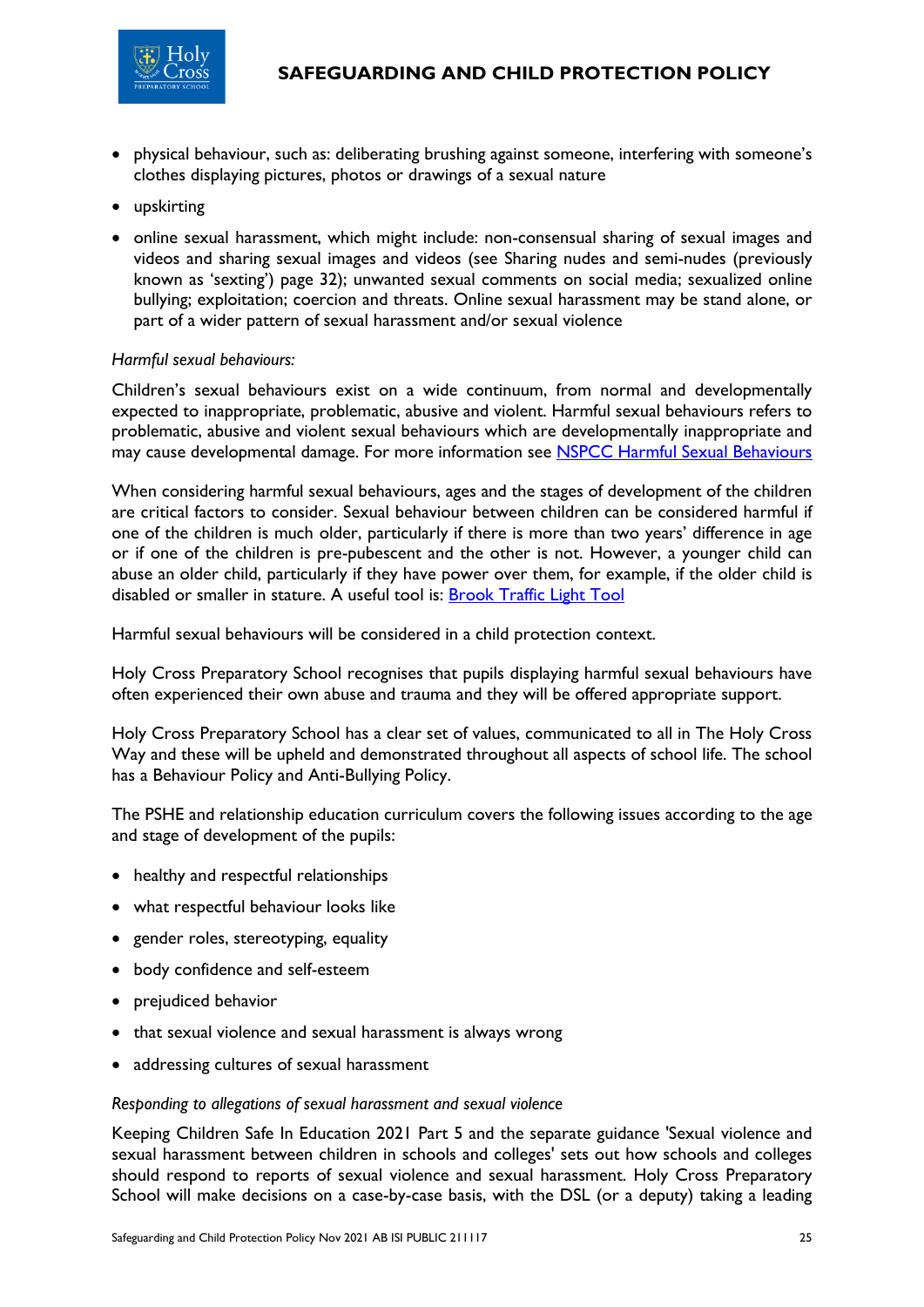

role and using their professional judgment, supported by other agencies, such as children's social care and the police as required. Staff training will include how to manage a report of child on child sexual violence and sexual harassment in line with KCSIE 2021 to Kingston SPA.

The management of children and young people with sexually harmful behaviour is complex and Holy Cross Preparatory School will work with other relevant agencies to maintain the safety of the whole school community.

A risk and needs assessment will be completed for all reports of sexual violence. The need for a risk and needs assessment for reports of sexual harassment will be considered on a case by case basis. The assessment will consider:

- the victim, especially their protection and support
- the alleged perpetrator
- all the other children (and, if appropriate, adult students and staff) at the school or college, especially any actions that are appropriate to protect them

Holy Cross Preparatory School will ensure that appropriate measures are put in place to safeguard and support the victim, the alleged perpetrator and the school community.

## <span id="page-25-0"></span>**Up skirting**

Holy Cross Preparatory School will ensure that all staff and pupils are aware of the changes to the Voyeurism (Offences) Act 2019 which criminalise the act of ". The Criminal Prosecution [Service \(CPS\)](https://www.cps.gov.uk/legal-guidance/voyeurism) defines 'up skirting' as: "a colloquial term referring to the action of placing equipment such as a camera or mobile phone beneath a person's clothing to take a voyeuristic photograph without their permission. It is not only confined to victims wearing skirts or dresses and equally applies when men or women are wearing kilts, cassocks, shorts or trousers. It is often performed in crowded public places, for example on public transport or at music festivals, which can make it difficult to notice offenders."

Incidents of up skirting in the school will not be tolerated. Holy Cross Preparatory School will make decisions on a case-by-case basis, with the DSL (or a deputy) taking a leading role and using their professional judgment, supported by other agencies, such as children's social care and the police as required.

## <span id="page-25-1"></span>**Child sexual exploitation (CSE)**

Holy Cross Preparatory School follows the London Child Protection Procedures for safeguarding children from sexual exploitation. [Safeguarding Children from Sexual Exploitation](http://www.londoncp.co.uk/chapters/sg_sex_exploit_ch.html)

In February 2017, the government updated the working definition of child sexual exploitation [Child sexual exploitation definition and guide](https://www.gov.uk/government/publications/child-sexual-exploitation-definition-and-guide-for-practitioners)

"Child sexual exploitation is a form of child sexual abuse. It occurs where an individual or group takes advantage of an imbalance of power to coerce, manipulate or deceive a child or young person under the age of 18 into sexual activity (a) in exchange for something the victim needs or wants, and/or (b) for the financial advantage or increased status of the perpetrator or facilitator.

The victim may have been sexually exploited even if the sexual activity appears consensual. Child sexual exploitation does not always involve physical contact; it can also occur through the use of technology."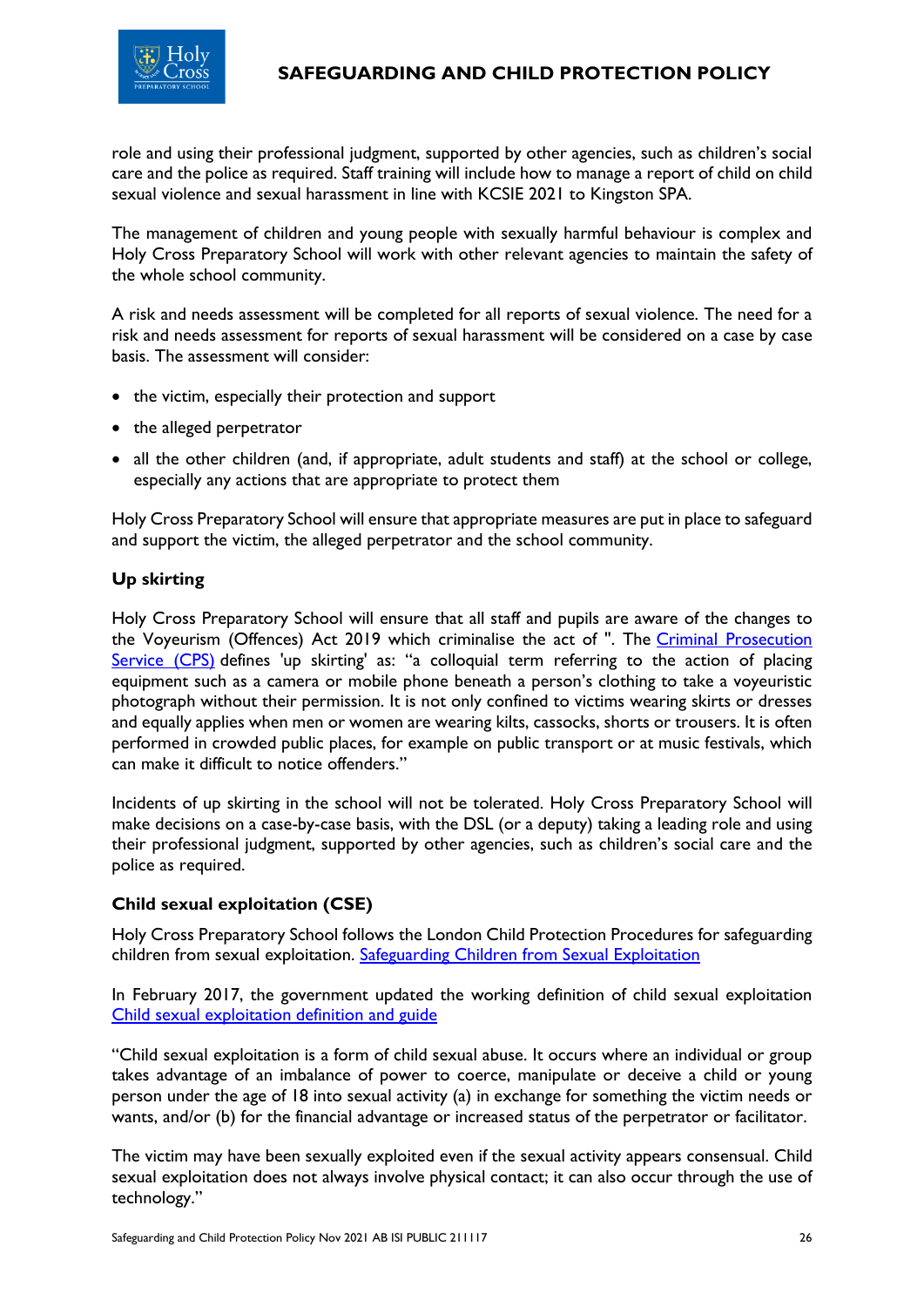

Child sexual exploitation is a form of child sexual abuse affecting boys and girls. Sexual abuse may involve physical contact, including assault by penetration (for example, rape or oral sex) or nonpenetrative acts such as masturbation, kissing, rubbing and touching outside clothing. It may include non-contact activities, such as involving children in the production of sexual images, forcing children to look at sexual images or watch sexual activities, encouraging children to behave in sexually inappropriate ways or grooming a child in preparation for abuse (including via the internet).

Child sexual exploitation may occur without the child being aware of events, or understanding that these constitute abuse.

Child sexual exploitation is never the victim's fault, even if there is some form of exchange: all children and young people under the age of 18 have a right to be safe and should be protected from harm.

#### *Child sexual exploitation:*

- can affect any child or young person (male or female) under the age of 18 years, including 16 and 17 year olds who can legally consent to have sex
- can still be abuse even if the sexual activity appears consensual
- can include both contact (penetrative and non-penetrative acts) and non-contact sexual activity
- can take place in person or via technology, or a combination of both
- can involve force and/or enticement-based methods of compliance and may, or may not, be accompanied by violence or threats of violence
- may occur without the child's or young person's immediate knowledge (through others copying videos or images they have created and posting on social media, for example)
- can be perpetrated by individuals or groups, males or females, and children or adults. The abuse can be a one-off occurrence or a series of incidents over time, and range from opportunistic to complex organised abuse is typified by some form of power imbalance in favour of those perpetrating the abuse. Whilst age may be the most obvious, this power imbalance can also be due to a range of other factors including gender, sexual identity, cognitive ability, physical strength, status, and access to economic or other resources

#### *Consent*

Even where a young person is old enough to legally consent to sexual activity, the law states that consent is only valid where they make a choice and have the freedom and capacity to make that choice. If a child feels they have no other meaningful choice, are under the influence of harmful substances or fearful of what might happen if they don't comply (all of which are common features in cases of child sexual exploitation) consent cannot legally be given whatever the age of the child.

#### *Key factor in child sexual exploitation*

Child sexual exploitation involves some form of exchange (sexual activity in return for something) between the victim and/or perpetrator or facilitator. Where there is no such exchange, for example, where the gain for the perpetrator is sexual gratification (or the exercise of power or control), this is described as sexual abuse (and not exploitation).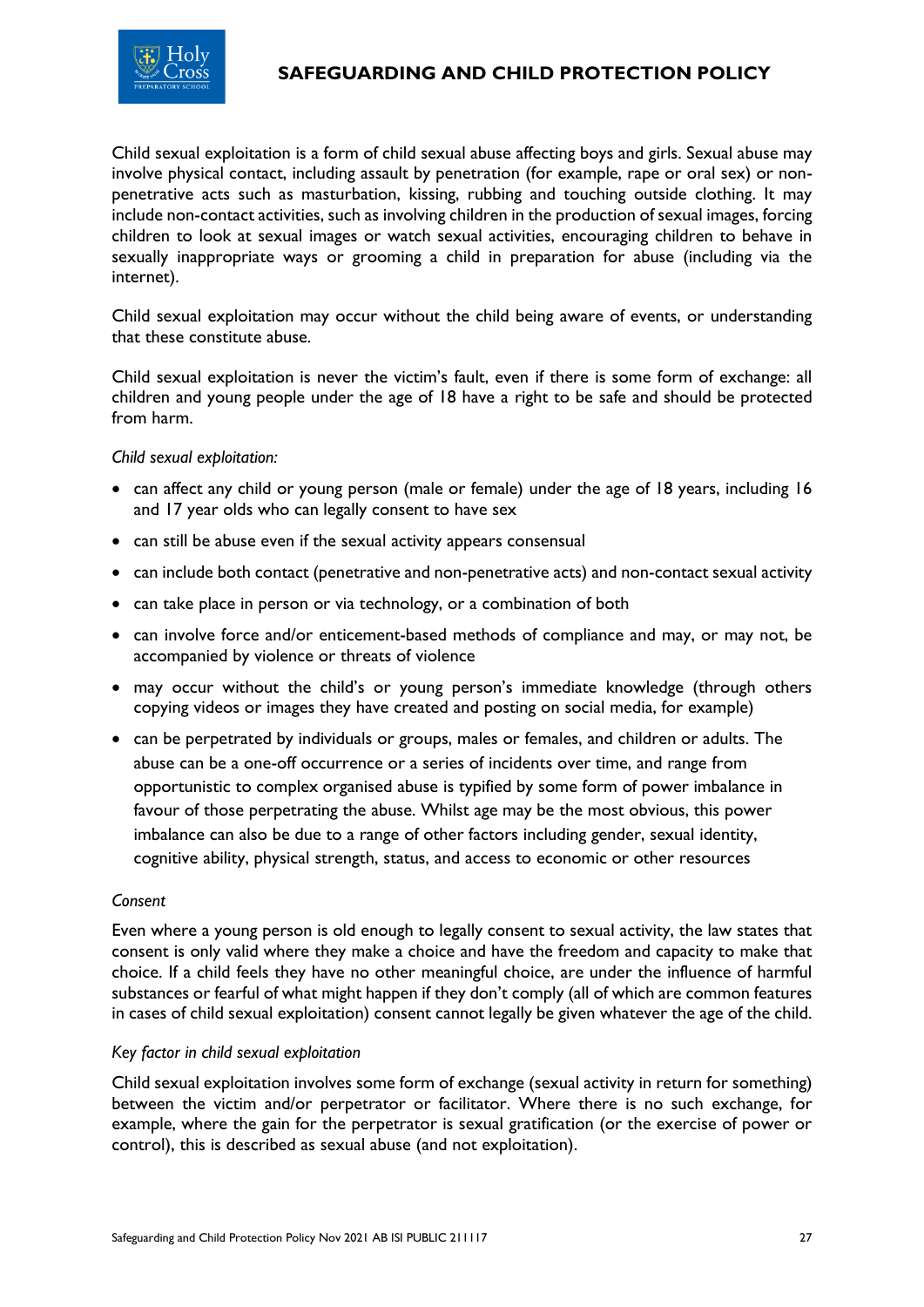

The exchange can include both tangible (such as money, drugs or alcohol) and intangible rewards (such as status, protection or perceived receipt of love or affection). The receipt of something by a child/young person does not make them any less of a victim.

It is also important to note that the prevention of something negative can also fulfil the definition of exchange, for example a child who engages in sexual activity to stop someone carrying out a threat to harm his/her family.

*Links to other kinds of crime*

- Child trafficking
- Domestic abuse
- Sexual violence in intimate relationships
- Grooming (including online grooming)
- Abusive images of children and their distribution
- Drugs-related offences
- Gang-related activity
- Immigration-related offences
- Domestic servitude

#### *Potential vulnerabilities*

Although the following vulnerabilities increase the risk of child sexual exploitation, it must be remembered that not all children with these indicators will be exploited. Child sexual exploitation can occur without any of these issues.

- Having a prior experience of neglect, physical and/or sexual abuse
- Lack of a safe or stable home environment, now or in the past (domestic violence or parental substance misuse, mental health issues or criminality, for example)
- Recent bereavement or loss
- Social isolation or social difficulties
- Absence of a safe environment to explore sexuality
- Economic vulnerability
- Homelessness or insecure accommodation status
- Connections with other children and young people who are being sexually exploited
- Family members or other connections involved in adult sex work
- Having a physical or learning disability
- Being in care (particularly those in residential care and those with interrupted care histories).
- Sexual identity

#### *Possible indicators of child sexual exploitation*

• Acquisition of money, clothes, mobile phones, etc, without plausible explanation.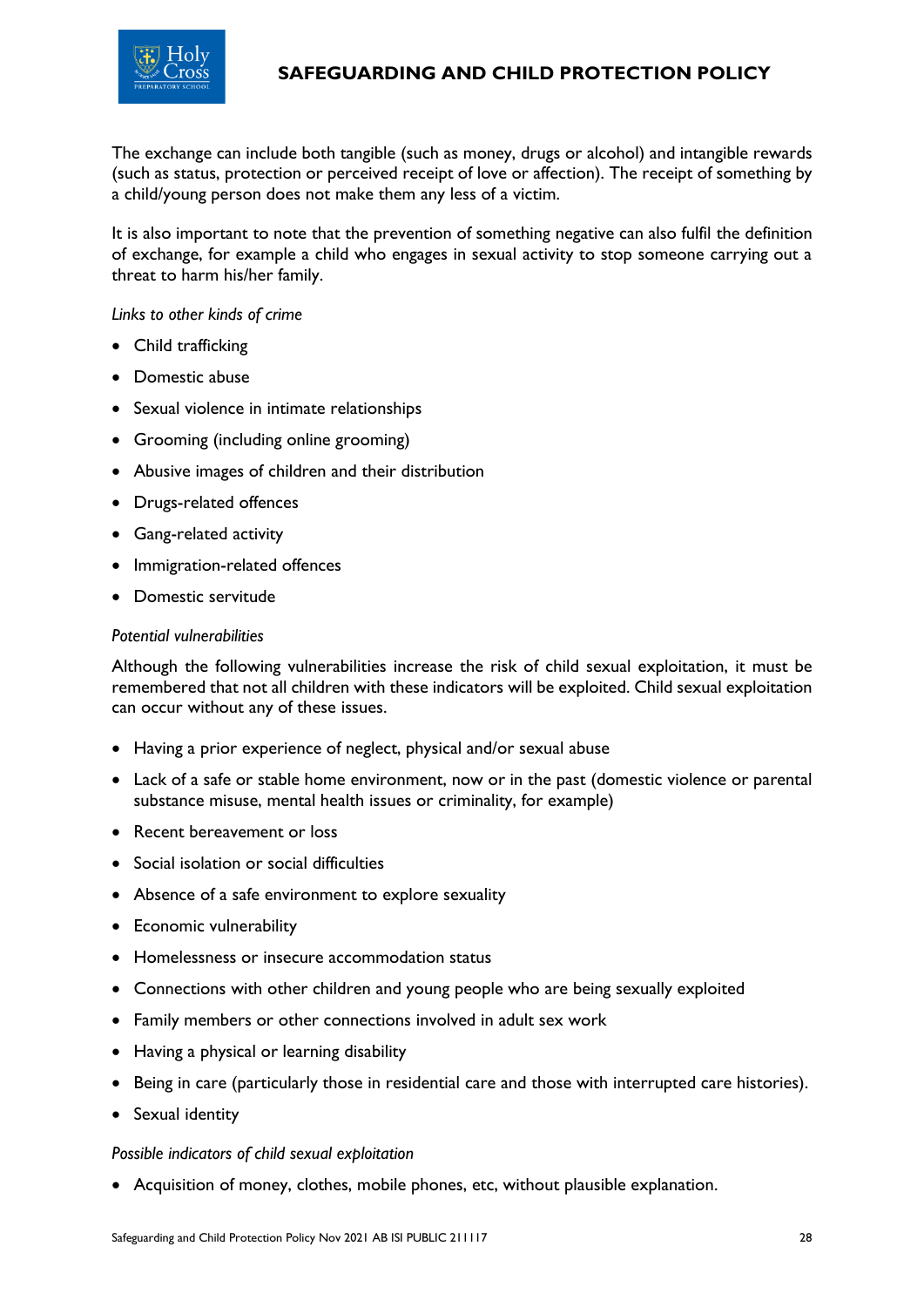

- Gang association and/or isolation from peers and social networks.
- Exclusion or unexplained absences from school, college or work.
- Leaving home or care without explanation and persistently going missing or returning late.
- Excessive receipt of texts or phone calls.
- Returning home under the influence of drugs or alcohol.
- Inappropriate sexualised behaviour for age or sexually transmitted infections.
- Evidence of or suspicions of physical or sexual assault.
- Relationships with controlling or significantly older individuals or groups.
- Multiple callers (unknown adults or peers).
- Frequenting areas known for sex work.
- Concerning use of internet or other social media.
- Increasing secretiveness around behaviours.
- Self-harm or significant changes in emotional wellbeing.
- Online exploitation.

All young people are at risk from online exploitation, and can be unaware that this is happening. Online exploitation includes the exchange of sexual communication or images and can be particularly challenging to identify and respond to. Children, young people and perpetrators are frequently more familiar with, and spend more time in, these environments than their parents and carers.

Online child sexual exploitation allows perpetrators to initiate contact with multiple potential victims and offers a perception of anonymity. Where exploitation does occur online, the transfer of images can be quickly and easily shared with others which makes it difficult to contain the potential for further abuse.

#### *Children may be perpetrators of abuse*

It must be recognised that children may also be perpetrators of abuse, sometimes at the same time as being abused themselves.

#### <span id="page-28-0"></span>**Child criminal exploitation**

Child criminal exploitation is where an individual or group takes advantage of an imbalance of power to coerce, control, manipulate or deceive a child into any criminal activity (a) in exchange for something the victim needs or wants, and/or (b) for the financial or other advantage of the perpetrator or facilitator and/or (c) through violence or the threat of violence.

The victim may have been criminally exploited even if the activity appears consensual. CCE does not always involve physical contact, it can also occur through the use of technology. CCE can include children being:

- forced to work in cannabis factories.
- coerced into moving drugs or money across the country (county lines).
- forced to shoplift or pickpocket.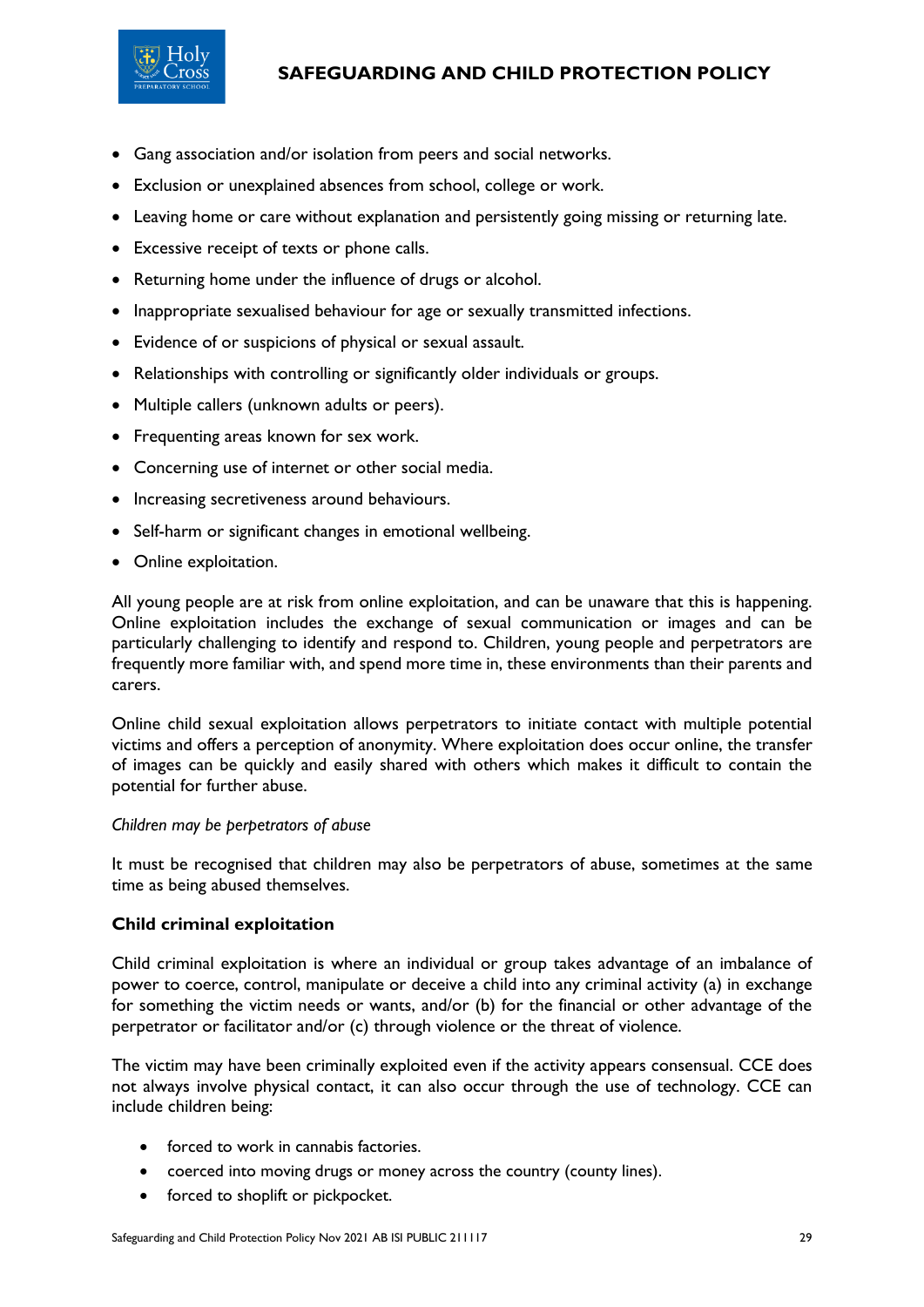

forced to threaten other young people.

Some of the following can be indicators of CCE:

- Unexplained gifts or new possessions
- Association with other young people involved in exploitation
- Changes in emotional well-being
- Misuse of drugs and alcohol
- Regular missing episodes or frequently coming home late
- Missing school or education

#### **County lines**

County lines is a term used to describe gangs and organised criminal networks involved in exporting illegal drugs (primarily crack cocaine and heroin) into one or more importing areas within the UK, using dedicated mobile phone lines or other form of 'deal line'. Exploitation is an integral part of the county lines offending model with children and vulnerable adults exploited to move and store drugs and money. Offenders will often use coercion, intimidation, violence (including sexual violence) and weapons to ensure compliance of victims. Children can be targeted and recruited into county lines in a number of locations including schools, further and higher educational institutions, pupil referral units, special educational needs schools, children's homes and care homes. Children are often recruited to move drugs and money between locations and are known to be exposed to techniques such as 'plugging', where drugs are concealed internally to avoid detection. Children can easily become trapped by this type of exploitation as county lines gangs create drug debts and can threaten serious violence and kidnap towards victims (and their families) if they attempt to leave the county lines network.

Key to identifying potential involvement in county lines are missing episodes.

Like other forms of abuse and exploitation, county lines exploitation:

- can affect any child or young person (male or female) under the age of 18 years
- can affect any vulnerable adult over the age of 18 years
- can still be exploitation even if the activity appears consensual
- can involve force and/or enticement-based methods of compliance and is often accompanied by violence or threats of violence
- can be perpetrated by individuals or groups, males or females, and young people or adults
- is typified by some form of power imbalance in favour of those perpetrating the exploitation. Whilst age may be the most obvious, this power imbalance can also be due to a range of other factors including gender, cognitive ability, physical strength, status, and access to economic or other resources.

**For more information see: [Criminal exploitation of children and vulnerable adults:](https://www.gov.uk/government/publications/criminal-exploitation-of-children-and-vulnerable-adults-county-lines)  [county lines](https://www.gov.uk/government/publications/criminal-exploitation-of-children-and-vulnerable-adults-county-lines)**

#### <span id="page-29-0"></span>**School related weapons incidents**

Holy Cross Preparatory School follows the AfC School Related Weapons or Potential Weapons Incidents Protocol [Z:\Safeguarding & Child Protection\School Related Weapons Incidents](file://///HCNET.AD/HCP/Share_TeachersCommunal/Safeguarding%20&%20Child%20Protection/School%20Related%20Weapons%20Incidents%20Protocol%20November%202019%20(1).pdf)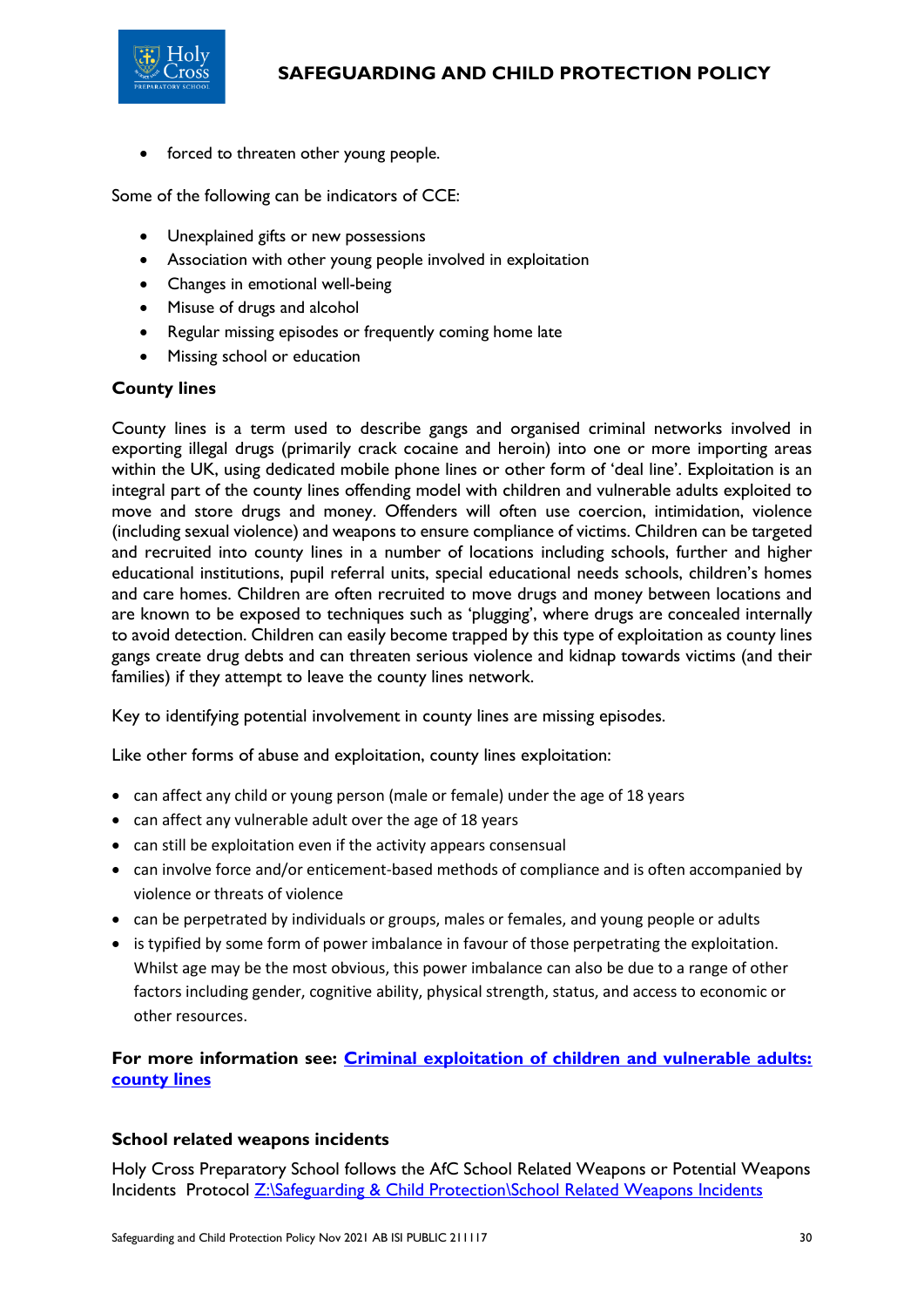

## [Protocol November 2019 \(1\).pdf](file://///HCNET.AD/HCP/Share_TeachersCommunal/Safeguarding%20&%20Child%20Protection/School%20Related%20Weapons%20Incidents%20Protocol%20November%202019%20(1).pdf)

Holy Cross Preparatory School has a duty and a responsibility to protect and safeguard our pupils and staff. Holy Cross Preparatory School will inform SPA and the police of any incident involving a weapon or potential weapon.

Teachers have a number of legal powers which include the power to search pupils without consent for a number of 'prohibited items'. These include: knives and weapons; alcohol; illegal drugs and stolen items; tobacco and cigarette papers; fireworks; pornographic images; any article that the member of staff reasonably suspects has been, or is likely to be, used to commit an offence, cause personal injury or damage to property; and any item banned by the school rules that has been identified in these rules as an item that may be searched for [searching, screening and confiscation](https://assets.publishing.service.gov.uk/government/uploads/system/uploads/attachment_data/file/674416/Searching_screening_and_confiscation.pdf)

Holy Cross Preparatory School recognises that children and young people involved in school related weapons incidents, including the alleged perpetrators, are vulnerable. Holy Cross Preparatory School will provide support, protection and education to develop a full understanding of the implications of carrying, and or using, weapons.

#### **Online safety**

Children and young people commonly use electronic equipment including mobile phones, tablets and computers on a daily basis to access the internet and share content and images via social networking sites such as Facebook, Twitter, MSN, Tumblr, Snapchat, TikTok and Instagram.

Those technologies and the internet are a source of fun, entertainment, communication and education. Unfortunately, however, some adults and young people will use those technologies to harm children. That harm might range from sending hurtful or abusive texts and emails to grooming and enticing children to engage in sexually harmful conversations, webcam photography or face-to-face meetings. Pupils may also be distressed or harmed by accessing inappropriate websites that promote unhealthy lifestyles, extremist behaviour and criminal activity.

Chatrooms and social networking sites are the more obvious sources of inappropriate and harmful behaviour and pupils are not allowed to access those sites in school. Many pupils own or have access to hand held devices and parents are encouraged to consider measures to keep their children safe when using the internet and social media at home and in the community.

When using the school's ICT systems and accessing the internet in school, the pupils agree to the following:

- Use them for an educational purpose only
- Use them with a teacher being present, or with a teacher's permission
- Access only appropriate websites
- Never access social networking sites (unless my teacher has expressly allowed this as part of a learning activity)
- Never use chat rooms or engage in conversation with other users
- Check with a teacher if it is safe to open any attachments or follow any links in emails
- Use only appropriate language when communicating online, including in emails
- Use school email for school work only
- Not break copyright restrictions when copying and using material from the internet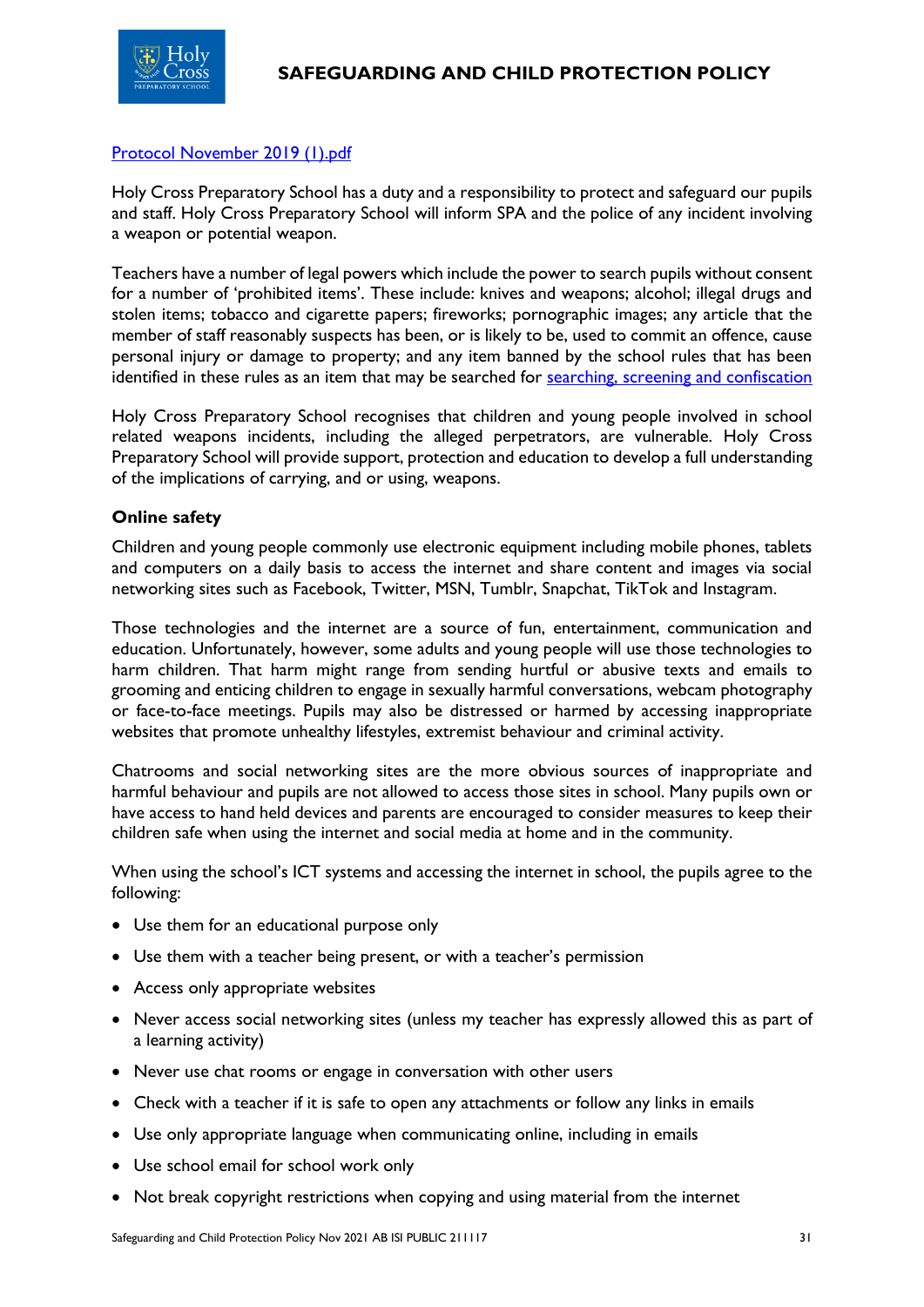

- Keep my passwords safe and never log in to the school's network using someone else's details
- Never give my personal information (including my name, address, date of birth, email address or telephone number) to anyone without the permission of my teacher or parent/carer
- Never arrange to meet anyone offline
- That the school will monitor the websites the pupil visits and, when necessary, can also view emails.
- immediately let a teacher or other member of staff know if any material is found which might upset, distress or harm anyone.
- always use the school's ICT systems and internet responsibly.

The Holy Cross Preparatory School's Acceptable Use of Technology and e-Safety Policy's (on the School website) explains how we try to keep pupils safe in school and protect and educate pupils in the safe use of technology. Holy Cross Preparatory School follows the DfE guidance regarding teaching online safety in schools (2019) [Teaching online safety in schools](https://www.gov.uk/government/publications/teaching-online-safety-in-schools)

Cyberbullying and sharing nudes and semi-nudes by pupils will be treated as seriously as any other type of bullying and will be managed through our anti-bullying procedures (see 'Sharing nudes and semi nudes' below).

#### **Sharing nudes and semi-nudes (previously known as 'sexting')**

Holy Cross Preparatory school will act in accordance with advice given to schools and colleges by the UK Council for Internet Safety (UKCIS): 'Sharing nudes and semi-nudes: advice for [education settings working with children and young people -](https://www.gov.uk/government/publications/sharing-nudes-and-semi-nudes-advice-for-education-settings-working-with-children-and-young-people) GOV.UK (www.gov.uk)

All incidents of youth produced sexual imagery (YPSI) will be dealt with as safeguarding concerns. The primary concern at all times will be the welfare and protection of the young people involved.

Young people who share sexual imagery of themselves or their peers are breaking the law. However, as highlighted in national guidance, it is important to avoid criminalising young people unnecessarily. Holy Cross Preparatory school will therefore work in partnership with external agencies with a view to responding proportionately to the circumstances of any incident.

All incidents of YPSI should be reported to the DSL as with all other safeguarding issues and concerns. Staff will not make their own judgements about whether an issue relating to YPSI is more or less serious enough to warrant a report to the DSL. What may seem like less serious concerns to individual members of staff may be more significant when considered in the light of other information known to the DSL, which the member of staff may not be aware of.

If staff become concerned about a YPSI issue in relation to a device in the possession of a student (eg, mobile phone, tablet, digital camera), the member of staff will secure the device (it should be confiscated). This is consistent with DfE advice searching, screening and confiscation: advice for headteachers, school staff and governing bodies (DfE February 2014), page 11 'After the search'. '[Searching, screening and confiscation](https://www.gov.uk/government/publications/searching-screening-and-confiscation)'

Staff will not look at or print any indecent images. The confiscated device will be passed immediately to the DSL (see 'Viewing the imagery' below).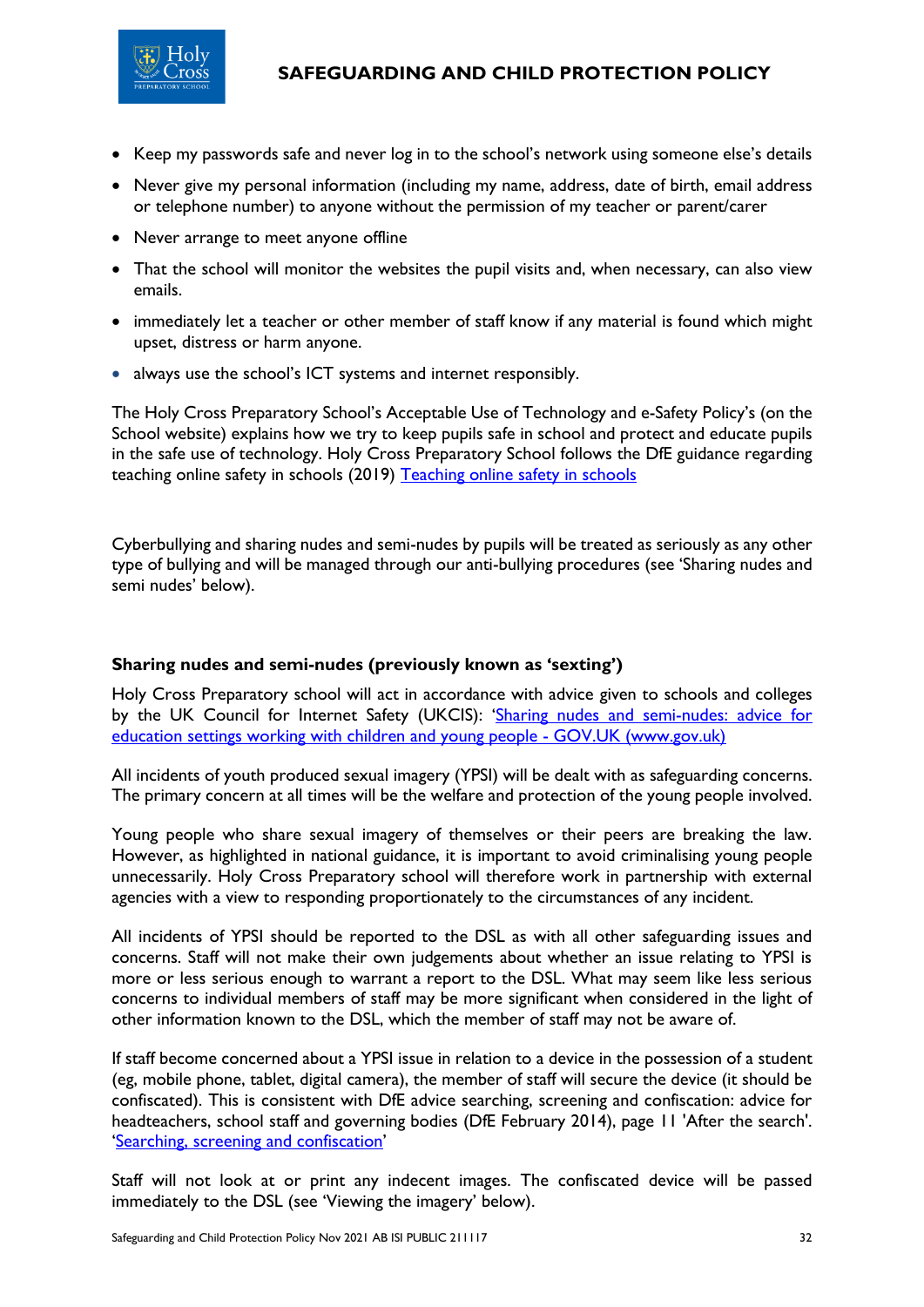

The DSL will discuss the concerns with appropriate staff and speak to young people involved as appropriate. Parents and carers will be informed at an early stage and involved in the process unless there is good reason to believe that involving parents would put the young person at risk of harm.

If, at any point in the process, there is concern that a young person has been harmed or is at risk of harm a referral will be made to SPA and/or the police immediately.

The police will always be informed when there is reason to believe that indecent images involve sexual acts and any child in the imagery is under 13 years of age.

The DSL will make a judgement about whether a reported YPSI incident is experimental or aggravated. Aggravated incidents involve criminal or abusive elements beyond the creation, sending or possession of sexual images created by young people. These include possible adult involvement or criminal or abusive behaviour by young people such as sexual abuse, extortion, threats, malicious conduct arising from personal conflicts, or creation or sending or showing of images without the knowledge or against the will of a young person who is pictured.

Aggravated incidents of sharing nudes and semi-nudes (previously known as 'sexting') will be referred to AfC's Single Point of Access for advice about whether or not a response by the police and/or children's social care is required.

This will facilitate consideration of whether:

- there are any offences that warrant a police investigation
- child protection procedures need to be invoked
- parents and carers require support in order to safeguard their children
- a referral to the Multi-Agency Risk and Vulnerability (MARVE) Panel is required
- any of the perpetrators and/or victims require additional support, this may require the initiation of an early help assessment and the offer of early help services.

Examples of aggravated incidents include:

- evidence of adult involvement in acquiring, creating or disseminating indecent images of young people (possibly by an adult pretending to be a young person known to the victim)
- evidence of coercing, intimidating, bullying, threatening and/or extortion of students by one or more other students to create and share indecent images of themselves
- pressure applied to a number of students (eg, all female students in a class or year group) to create and share indecent images of themselves
- pressurising a student who does not have the capacity to consent (e.g. due to their age, level of understanding or special educational needs) or with additional vulnerability to create and share indecent images of themselves
- dissemination of indecent images of young people to a significant number of others with an intention to cause harm or distress (possibly as an act of so-called 'revenge porn', bullying or exploitation)
- what is known about the imagery suggests the content depicts sexual acts which are unusual for the young person's developmental stage or are violent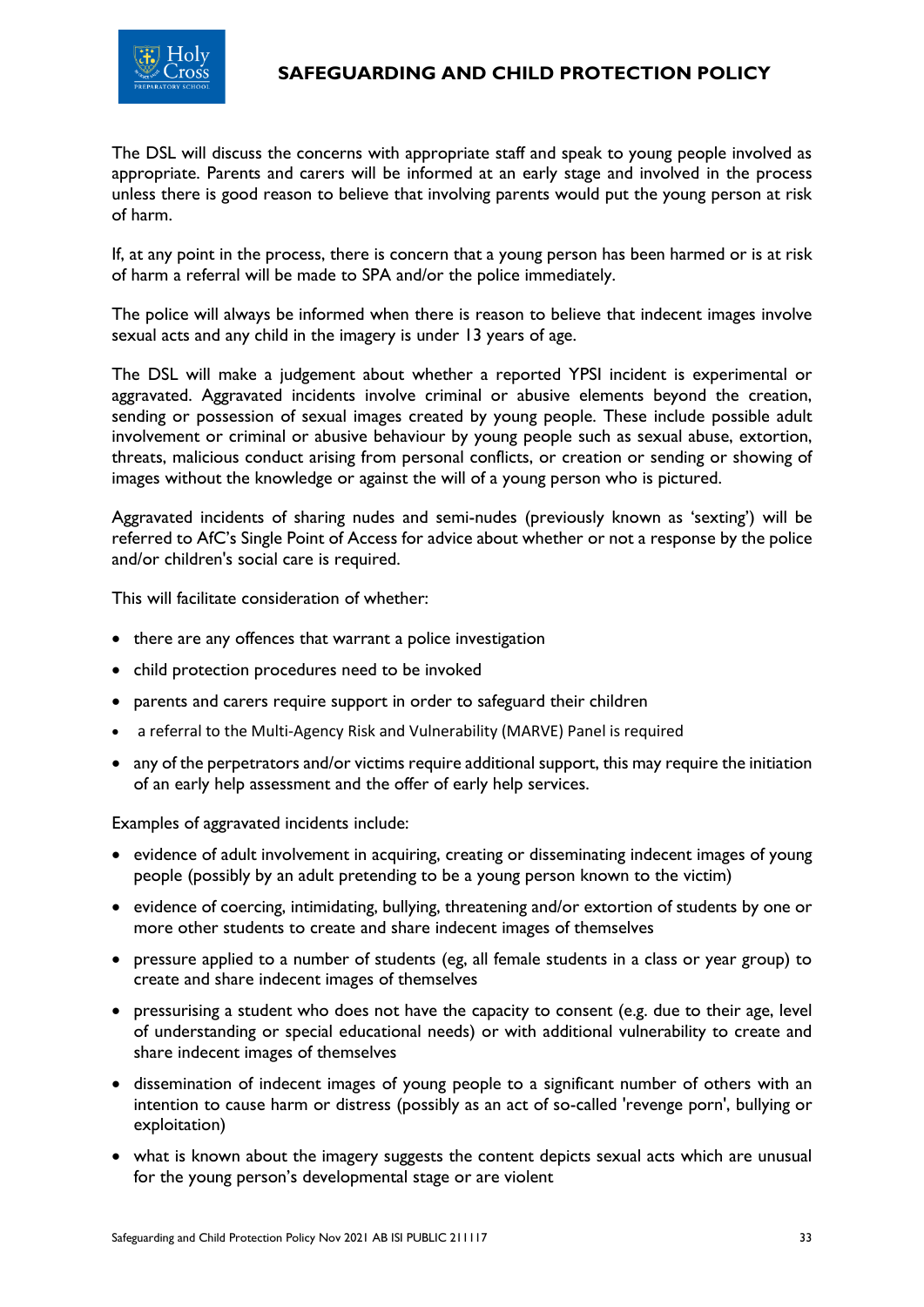

• sharing of indecent images places a young person is at immediate risk of harm, for example the young person is presenting as suicidal or self-harming

The DSL will make a judgement about whether or not a situation in which indecent images have been shared with a small number of others in a known friendship group with no previous concerns constitutes an aggravated incident or whether the school is able to contain the situation in partnership with all parents of the students involved, arrange for the parents to ensure that all indecent images are deleted and that the young people involved learn from the incident in order to keep themselves safe in future.

In the latter instance, the DSL will consult with the Police and the Single Point of Access to check that no other relevant information is held by those agencies and to ensure an agreed response is documented before proceeding.

#### *Viewing the imagery*

Adults should not view youth produced sexual imagery unless there is good and clear reason to do so. Wherever possible, the DSL's responses to incidents will be based on what they have been told about the content of the imagery.

Any decision to view imagery will be based on the DSL's professional judgement. Imagery will never be viewed if the act of viewing will cause significant distress or harm to a pupil.

If a decision is made to view imagery, the DSL will be satisfied that viewing:

- is the only way to make a decision about whether to involve other agencies (it is not possible to establish the facts from the young people involved)
- is necessary to report the image to a website, app or suitable reporting agency to have it taken down, or to support the young person or parent in making a report
- is unavoidable because a young person has presented an image directly to a staff member or the imagery has been found on a school device or network.

If it is necessary to view the imagery then the DSL will:

- never copy, print or share the imagery; this is illegal
- discuss the decision with the headteacher
- ensure viewing is undertaken by the DSL or deputy DSL with delegated authority from the headteacher
- ensure viewing takes place with another member of staff present in the room, ideally the head teacher, another DSL or a member of the Senior Leadership Team. The other staff member does not need to view the images
- wherever possible ensure viewing takes place on school premises, ideally in the headteacher or DSL's office
- ensure wherever possible that images are viewed by a staff member of the same sex as the young person in the imagery
- record the viewing of the imagery in the pupil's safeguarding record, including who was present, why the image was viewed and any subsequent actions; and ensure this is signed and dated and meets the wider standards set out by Ofsted for recording safeguarding incidents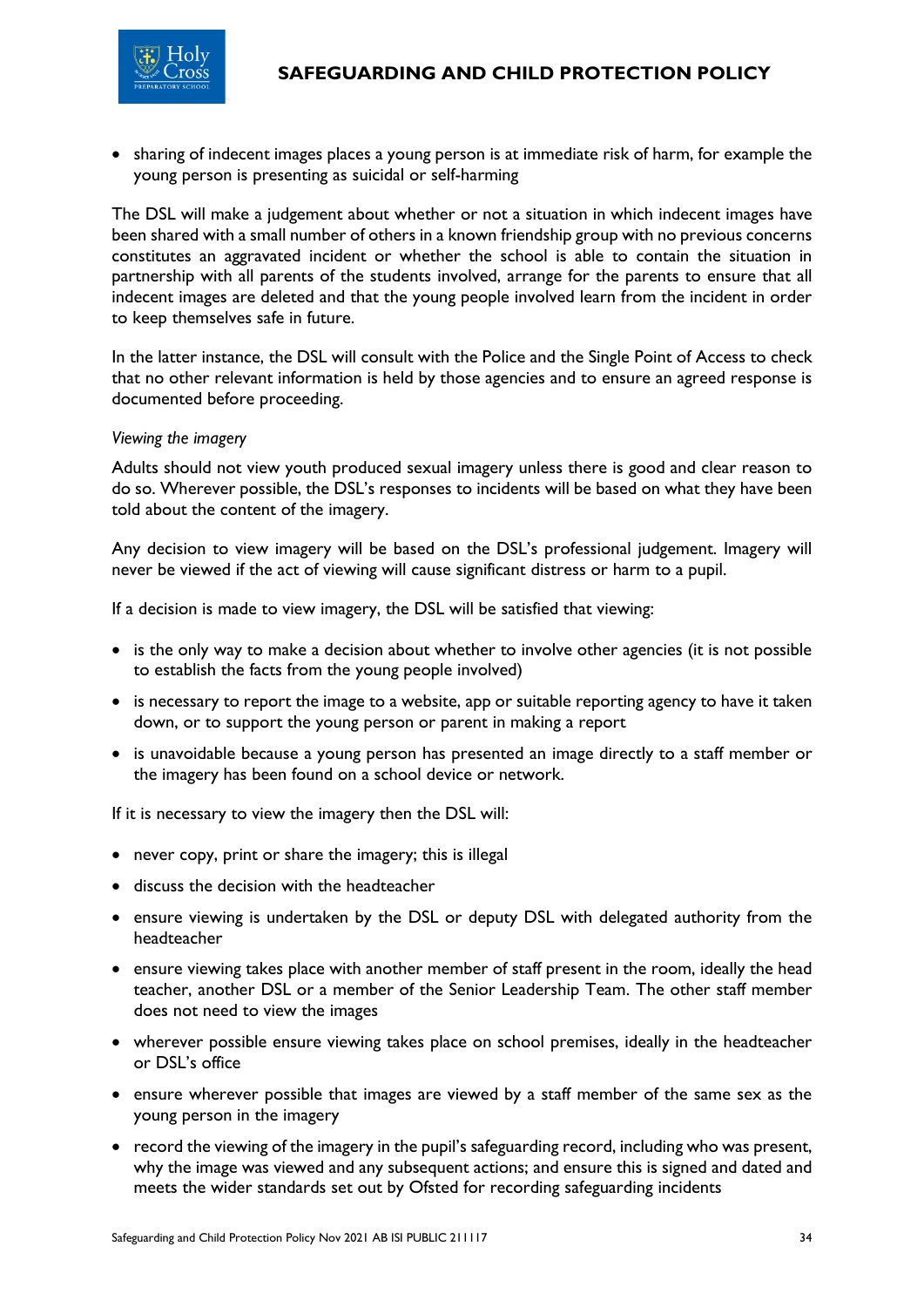

#### *Deletion of images*

If the school has decided that other agencies do not need to be involved, then consideration will be given to deleting imagery from devices and online services to limit any further sharing of the imagery.

## <span id="page-34-0"></span>**Bullying**

Holy Cross Preparatory School has an anti-bullying policy which is set out in a separate document and acknowledges that to allow or condone bullying may lead to consideration under child protection procedures. This includes all forms, eg, cyber, racist, homophobic and gender related bullying. We keep a record of known bullying incidents which is shared with and analysed by the Advisory Body. All staff are aware that children with SEND and/or differences or perceived differences are more susceptible to being bullied or victims of child abuse.

If the bullying is particularly serious, or the anti-bullying procedures are seen to be ineffective, the headeacher and DSL will consider implementing child protection procedures.

The subject of bullying is addressed at regular intervals in PHSE education. We have a duty to record and regularly report to the local authority incidents of recorded racism within the school.

#### <span id="page-34-1"></span>**So-called 'honour based' abuse**

So-called 'honour based' abuse (HBA) can be described as a collection of practices, which are used to control behaviour within families or other social groups to protect perceived cultural and religious beliefs and/or honour. Such abuse can occur when perpetrators perceive that a relative has shamed the family and/or community by breaking their honour code. Crimes include female genital mutilation (FGM), forced marriage, and practices such as breast ironing.

Honour based abuse might be committed against young people in our school who;

- become involved with a boyfriend or girlfriend from a different culture or religion
- want to avoid an arranged marriage
- want to avoid a forced marriage
- wear clothes or take part in activities that might not be considered traditional within a particular culture.

It is a violation of human rights and may be a form of domestic and/or sexual abuse. There is no, and cannot be, honour or justification for abusing the human rights of others. Staff at Holy Cross Preparatory School will record and report any concerns about a child who might be at risk of HBA to the DSL as with any other safeguarding concern. The DSL will consider the need to make a referral to the police, and/or the Single Point of Access as with any other child protection concern and may also contact the forced marriage unit for advice as necessary.

#### <span id="page-34-2"></span>**Female genital mutilation (FGM)**

Female genital mutilation (FGM) is a form of child abuse. It is the collective name given to a range of procedures involving the partial or total removal of the external female genitalia for nonmedical reasons or other injury to the female genital organs. It has no health benefits and harms girls and women in many ways. The practice, which is most commonly carried out without anaesthetic, can cause intense pain and distress and long-term health consequences, including difficulties in childbirth.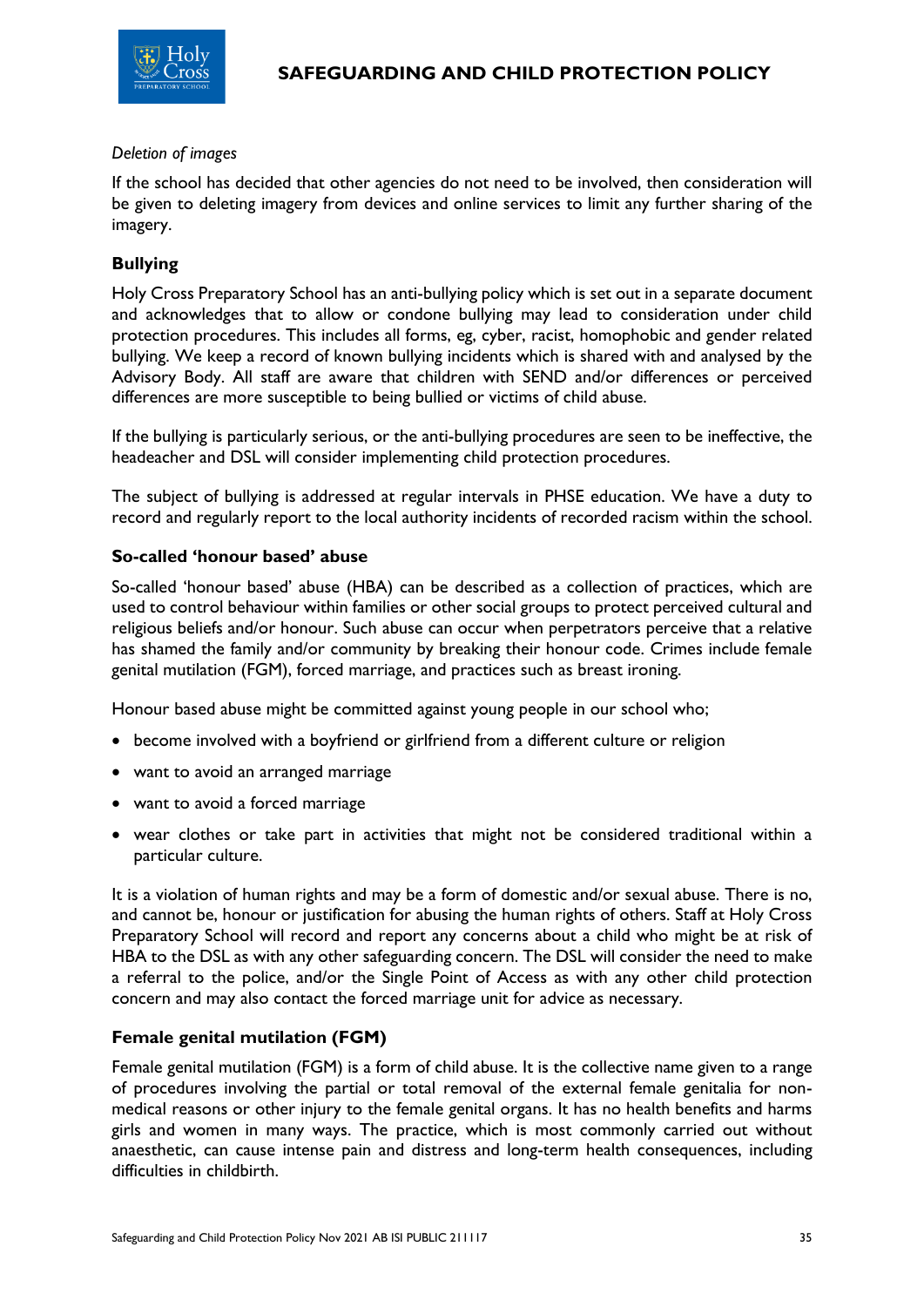

FGM is carried out on girls of any age, from young babies to older teenagers and adult women, so school staff are trained to be aware of risk indicators.

These risk indicators may include:

- pupil talking about getting ready for a special ceremony
- family taking a long trip abroad
- pupil's family being from one of the 'at risk' communities for FGM (Kenya, Somalia, Sudan, Sierra Leon, Gambia, Egypt, Nigeria, Eritrea as well as non-African communities including Yemeni, Afghani, Kurdistan, Indonesia and Pakistan)
- knowledge that the pupil's sibling has undergone FGM
- pupil talks about going abroad to be 'cut' or to prepare for marriage

Many such procedures are carried out abroad and staff will be particularly alert to suspicions or concerns expressed by female pupils about going on a long holiday during the summer holiday period. Staff are aware that it is also possible for these procedures to be undertaken in the UK.

In England, Wales and Northern Ireland, the practice is illegal under the Female Genital Mutilation Act 2003. Any person found guilty of an offence under the Female Genital Mutilation Act 2003 is liable to a maximum penalty of 14 years imprisonment or a fine, or both.

(See [Female Genital Mutilation Statutory Guidance](https://www.gov.uk/government/publications/female-genital-mutilation-guidelines) and [Kingston and Richmond Safeguarding](https://kingstonandrichmondlscb.org.uk/news-resources/policies-and-procedures-87/female-genital-mutilation-policy-203.php)  [Children Partnership FGM Policy](https://kingstonandrichmondlscb.org.uk/news-resources/policies-and-procedures-87/female-genital-mutilation-policy-203.php) for further information).

If staff have a concern that a girl may be at risk of FGM, they will record their concern and inform the DSL as they would any other safeguarding concern.

Signs that may indicate a pupil has undergone FGM:

- prolonged absence from school and other activities
- behaviour change on return from a holiday abroad, such as being withdrawn and appearing subdued
- bladder or menstrual problems
- finding it difficult to sit still and looking uncomfortable
- complaining about pain between the legs
- mentioning something somebody did to them that they are not allowed to talk about
- secretive behaviour, including isolating themselves from the group
- reluctance to take part in physical activity
- repeated urinal tract infection
- disclosure

Teachers are subject to a statutory duty defined by Section 5B of the Female Genital Mutilation Act 2003 (as inserted by section 74 of the Serious Crime Act 2015) to report to the police personally where they discover (e.g. by means of a disclosure) that an act of FGM appears to have been carried out on a girl who is aged under 18. This is known as mandatory reporting.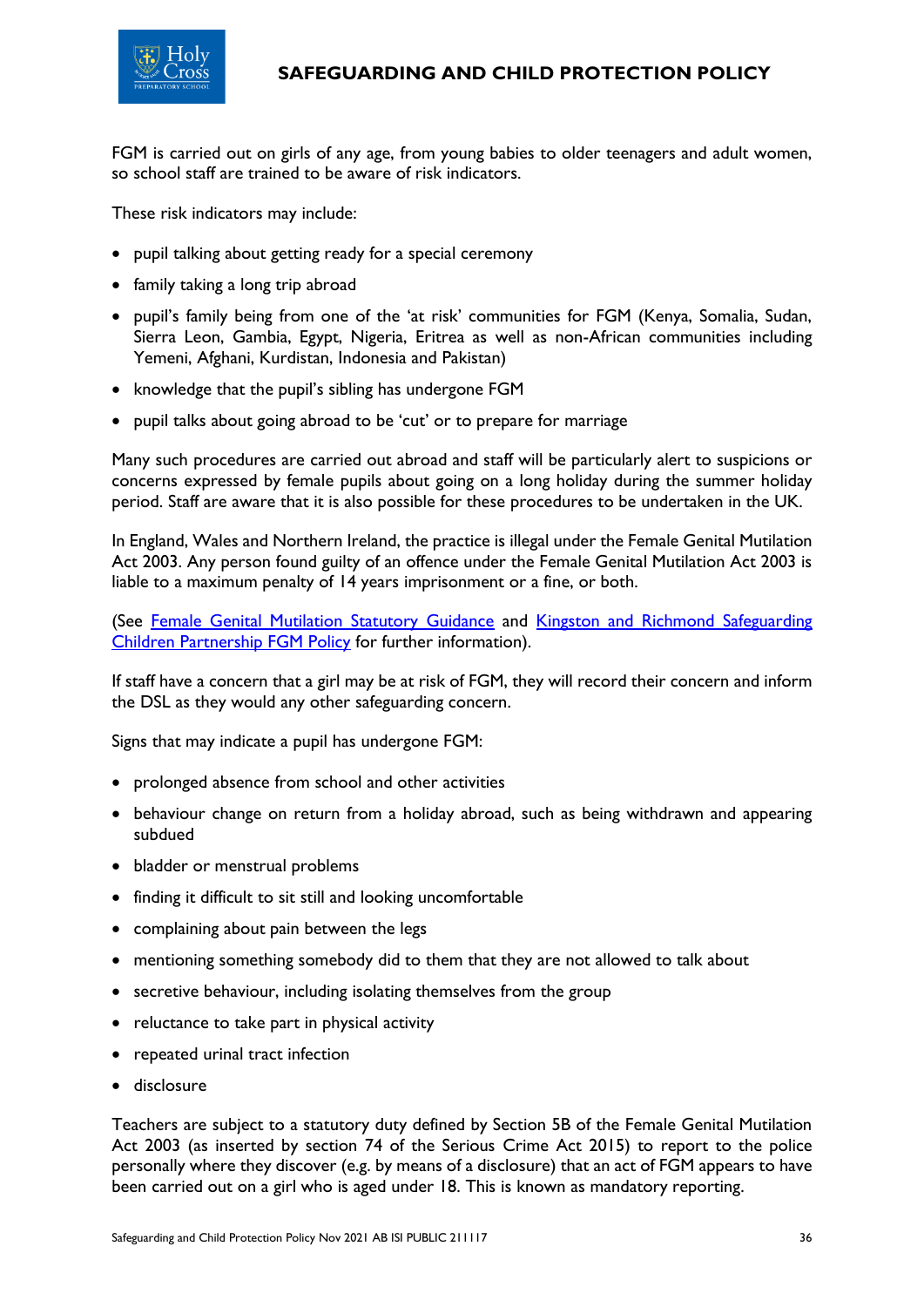

The mandatory reporting duty applies to all persons in Holy Cross Preparatory School who are employed or engaged to carry out 'teaching work' in the school, whether or not they have qualified teacher status. The duty applies to the individual who becomes aware of the case to make a report to the police.

In Holy Cross Preparatory School, teachers in this situation will record their concerns on the school's internal safeguarding reporting form and inform the DSL, who will support the teacher in making a direct report to the police.

There are no circumstances in which a teacher or other member of staff will examine a girl.

#### <span id="page-36-0"></span>**Forced marriage**

A forced marriage is a marriage in which a female (and sometimes a male) does not consent to the marriage but is coerced into it. Coercion may include physical, psychological, financial, sexual and emotional pressure. It may also involve physical or sexual violence and abuse.

A forced marriage is not the same as an arranged marriage. In an arranged marriage, which is common in several cultures, the families of both spouses take a leading role in arranging the marriage but the choice of whether or not to accept the arrangement remains with the prospective spouses.

Children may be married at a very young age, and well below the age of consent in England. School staff should be particularly alert to suspicions or concerns raised by a pupil about being taken abroad and not being allowed to return to England.

Since June 2014, forcing someone to marry has become a criminal offence in England and Wales under the Anti-Social Behaviour, Crime and Policing Act 2014.

For further information see: [Guidance forced marriage](https://www.gov.uk/guidance/forced-marriage)

School staff will never attempt to intervene directly as a school or through a third party. Contact will be made with the Single Point of Access or the Forced Marriage Unit (020 7008 0151) for advice and support.

#### <span id="page-36-1"></span>**Child trafficking and modern slavery**

Human trafficking, is defined in the UN Protocol on trafficking, adopted in 2000, as the acquisition of a person, by means of deception or coercion, for the purposes of exploitation. Human trafficking, or modern day slavery, as it is often referred to, is a crime and a safeguarding issue affecting millions across the world and in the United Kingdom.

Staff at Holy Cross Preparatory School are alert to the existence of modern slavery and child trafficking and concerns will be recorded and reported to the Single Point of Access as appropriate.

#### *Types of Modern Day Slavery*

Examples of industries and services where slavery exist in the UK today, the victims of which include children and young people are (with examples):

- the sex industry, including brothels
- retail: nail bars, hand car washes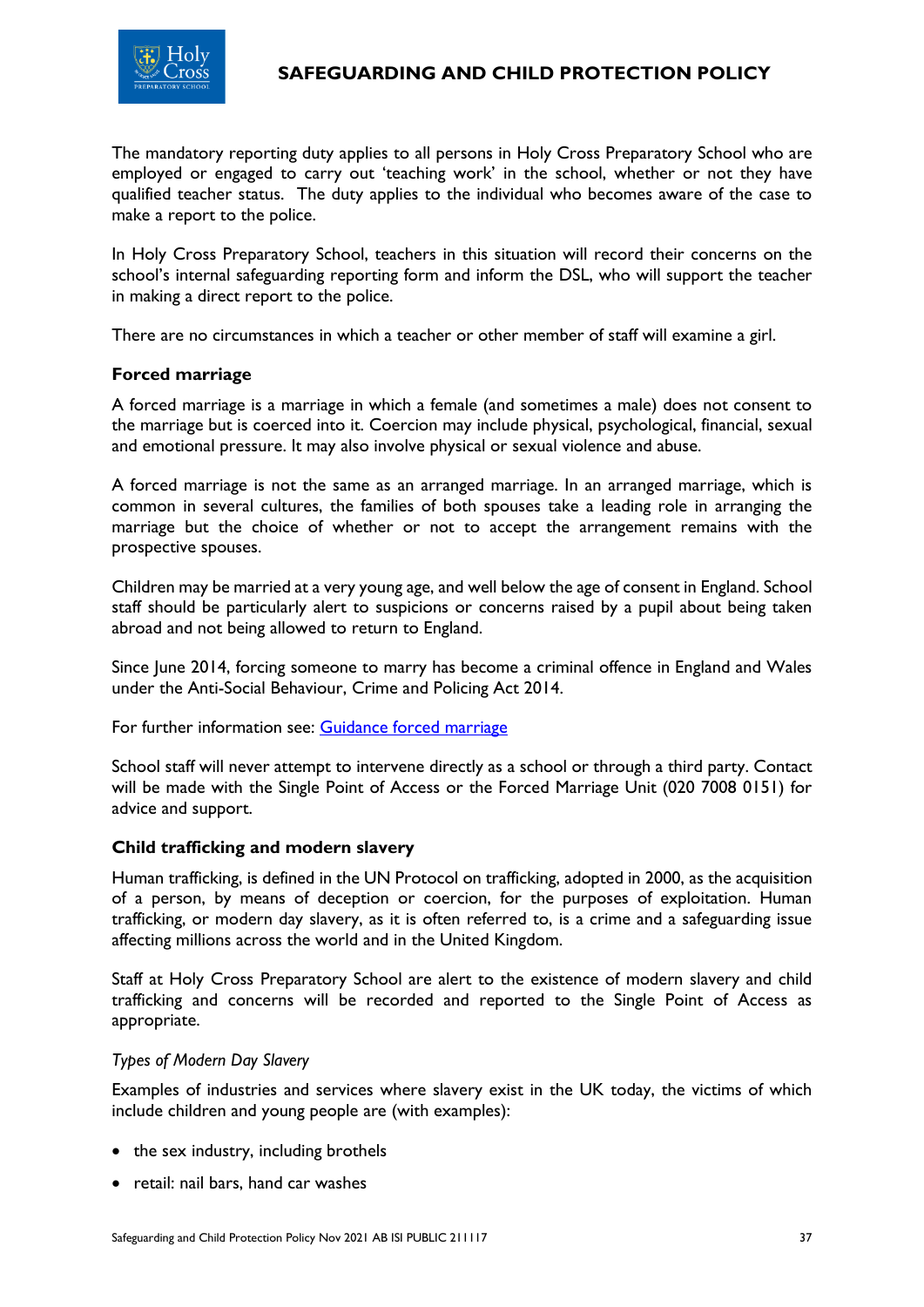

- factories: food packing
- hospitality: fast-food outlets
- agriculture: fruit picking
- domestic labour: cooking, cleaning and child minding
- additionally, victims can be forced into criminal activities such as cannabis production, theft or begging

Modern day slavery is an issue that transcends age, gender and ethnicities. It can include victims that have been brought to the UK from overseas or vulnerable people in the UK being forced illegally work against their will. Children and young people have an increased vulnerability to slavery.

Poverty, limited opportunities at home, lack of education, unstable social and political conditions, and war are some of the situations that contribute to trafficking of victims and slavery.

Slavery can be linked to a number of safeguarding issues, including child sexual exploitation, but normally includes at least one of the following specific situations.

- Child trafficking: young people being moved internationally or domestically so that they can be exploited.
- Forced labour: victims are forced to work through physical or mental threat, against their will, often very long hours for little or no pay, in conditions that can affect their physical and mental health. They are often subjected to verbal or physical threats of violence against them as individuals or their families.
- Debt bondage: victims forced to work to pay off debts that they will never be able to. Debts can be passed down to children. Extreme examples include where a victim may be owned or controlled by an 'employer' or sold as a commodity.

Possible signs and indicators that someone is a victim of modern slavery that anyone working with children and young people should be aware of include:

- physical appearance: poor physical condition, malnourishment, untreated injuries, and looking neglected
- isolation: victims may not be allowed out on their own and may appear to be under the control or influence of people accompanying them, with the absence of a parent or legal guardian. they may not interact and be unfamiliar in their local community
- poor living conditions: victims may be living in dirty, cramped or overcrowded accommodation, with multiple children living and working at the same address or premises
- personal belongings: few possessions, wearing the same clothes each day, and no identification documents
- restricted freedom: victims have little opportunity to move freely and may be kept from having access to their passport
- unusual travel times: victims may be dropped off or collected from work on a regular basis either very early or late at night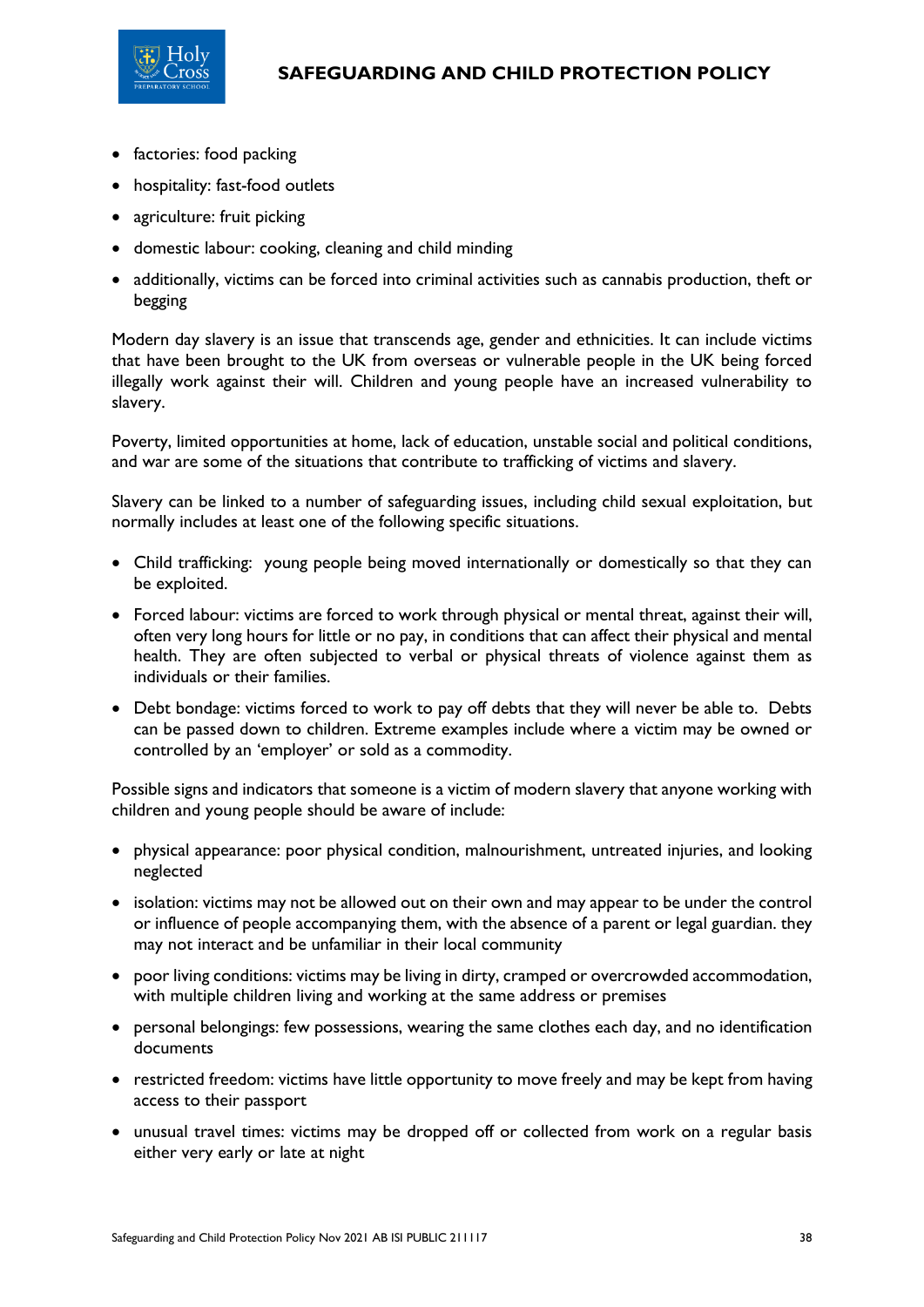



• reluctant to seek help: victims may avoid eye contact, appear frightened or hesitant to approach people and have lack of trust or concern about making a report should they be deportation or fear of violence on their family

If a member of Holy Cross Preparatory School staff suspects that a pupil may be a victim they will, in the first instance report their concerns to the DSL.

The DSL will seek advice and support from the Single Point of Access who may in turn make a referral to the National Crime Agency via the National Referral Mechanism (NRM).

Further advice can be provided directly by the modern slavery helpline on 0800 0121 700.

#### <span id="page-38-0"></span>**Private fostering**

A private fostering arrangement occurs when someone other than a parent or a close relative cares for a child for a period of 28 days or more, with the agreement of the child's parents. Close relatives are defined as step parents, grandparents, brothers, sisters, uncles or aunts. It applies to children under the age of 16, or under 18 if the child is disabled. Children looked after by the local authority or who are placed in a residential school, children's home or hospital are not considered to be privately fostered.

Private fostering occurs in all cultures, including British culture and children may be privately fostered at any age.

Holy Cross Preparatory School recognises that most privately fostered children remain safe and well, but safeguarding concerns have been raised in some cases. Therefore all staff are alert to possible safeguarding issues, including the possibility that a child has been trafficked into the country.

By law, a parent, private foster carer or other persons involved in making a private fostering arrangement must notify Children's Social Care as soon as possible. When Holy Cross Preparatory School becomes aware of a private fostering arrangement for a pupil that has not been notified to Children's Social Care, we will encourage parents and private foster carers to notify Children's Social Care themselves in the first instance, but also alert them to our mandatory duty as a school to inform the local authority of children in such arrangements.

See further guidance: [Looking after someone else's child](https://www.gov.uk/looking-after-someone-elses-child)

#### <span id="page-38-1"></span>**Radicalisation and extremism**

Protecting children from the risk of radicalisation is part of Holy Cross Preparatory School's wider safeguarding duties and is similar in nature to protecting children from other forms of harm and abuse.

Section 26 of the Counter-Terrorism and Security Act 2015 places a duty on education and other children's services ('specified authorities') to have 'due regard to the need to prevent people from being drawn into terrorism'.

Radicalisation refers to the process by which a person comes to support terrorism and forms of extremism. The government defines extremism as vocal or active opposition to fundamental British values.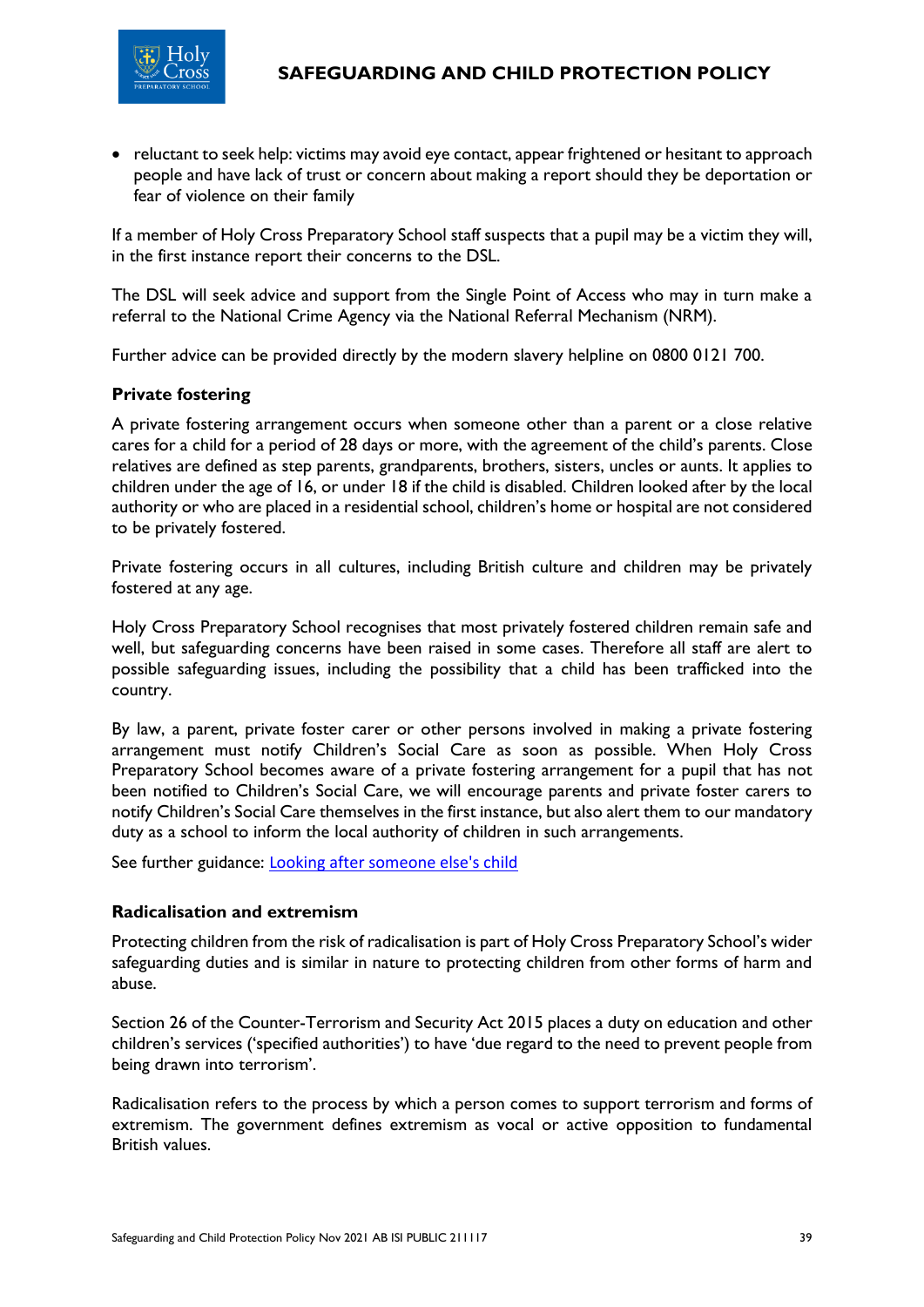

Holy Cross Preparatory School seeks to protect children and young people against the messages of all violent extremism including, but not restricted to, those linked to Islamist ideology, or to far right/neo Nazi/white supremacist ideology, Irish Nationalist and Loyalist paramilitary groups, and extremist animal rights movements.

Even very young children have been exposed, in rare circumstances, to extremism at home and elsewhere including online. As children get older, they look for adventure and excitement and they may start to ask questions about their identity and belonging. During that stage of their development they are vulnerable to extremist groups that may claim to offer answers, identity and a social network apparently providing a sense of belonging. Many of those extremist groups make sophisticated use of the internet and social media to target young people and spread their ideology, making young people more vulnerable to being influenced by extremist ideas.

Holy Cross Preparatory School takes seriously our responsibility to ensure that children are safe from terrorist and extremist material when accessing the internet in school.

During the process of radicalisation it is possible to intervene to prevent vulnerable people being radicalised. Holy Cross Preparatory School is committed to preventing pupils from being radicalised and drawn into any form of extremism or terrorism. Holy Cross Preparatory School promotes the values of democracy, the rule of law, individual liberty, mutual respect and tolerance of those with different faiths and beliefs by providing pupils with opportunities through the curriculum to discuss issues of religion, ethnicity and culture and learn how to discuss and debate points of view; and by ensuring that all pupils are valued and listened to within school. Through the curriculum the school promotes British Values.

Holy Cross Preparatory School staff receive training that provides them with both the information they need to understand the risks affecting children and young people in this area, and a specific understanding of how to identify individual children who may be at risk of radicalisation and how to support them. Staff are trained to report all concerns about possible radicalisation and extremism to the DSL immediately as they would any other safeguarding concern.

Holy Cross Preparatory School recognises the importance of providing a safe space for children to discuss age appropriate controversial issues and build the resilience and critical thinking skills needed in order to challenge extremist perspectives.

When any member of staff has concerns that a pupil may be at risk of radicalisation or involvement in terrorism, they will speak with the DSL.

Holy Cross Preparatory School will discuss any concerns about possible radicalisation identified in school with a pupil's parents and carers as with any other safeguarding or child protection issue unless there is reason to believe that doing so would place the child at risk. They will also support parents and carers who raise concerns about their children being vulnerable to radicalisation.

We will then follow normal safeguarding procedures, which may involve contact the Single Point of Access for consultation and further advice and/or making appropriate referrals to the police PREVENT team and Channel programme for any pupil whose behaviour or comments suggest that they are vulnerable to being radicalised and drawn into extremism and terrorism in order to ensure that children receive appropriate support.

The Department of Education has also set up a dedicated telephone helpline for staff,advisory body members and trustees to raise concerns around Prevent (020 7340 7264).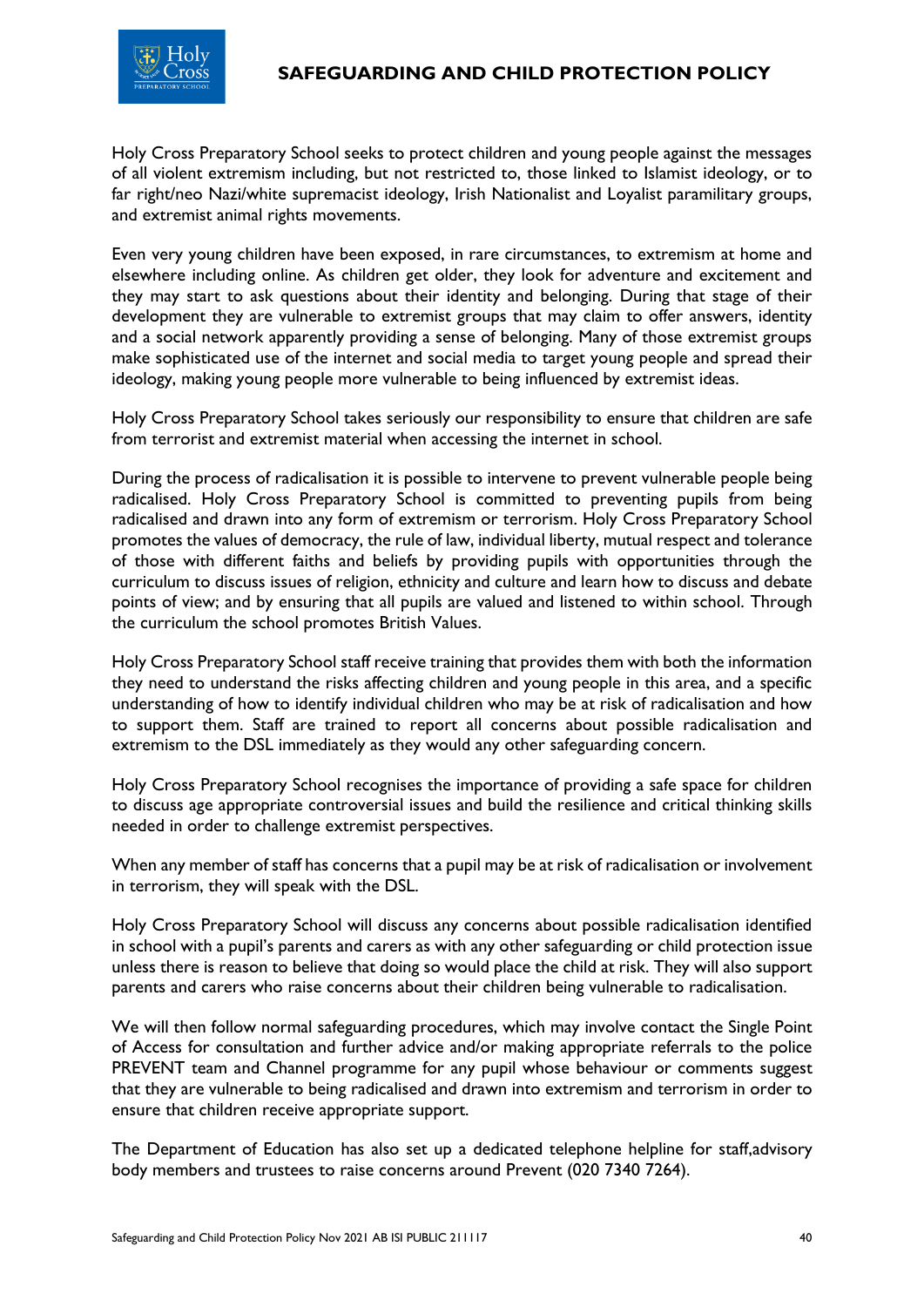

We expect all staff, volunteers, advisory body members, visiting professionals, contractors and individuals or agencies that hire school premises to behave in accordance with the school's staff behaviour policy. We will challenge the expression and/or promotion of extremist views and ideas by any adult on school premises or at school events and, when necessary, will make appropriate referrals in respect of any such adult.

Parents and staff may find the following websites informative and useful:

[Protecting children from radicalisation: the prevent duty](https://www.gov.uk/government/publications/protecting-children-from-radicalisation-the-prevent-duty)

#### [Educate against hate](http://educateagainsthate.com/)

#### <span id="page-40-0"></span>**Suicide and self-harm**

**Suicide**: an act of deliberate self-harm which results in death.

**Self-harm**: self-poisoning or self-injury, irrespective of the apparent purpose of the act.

**Suicide and self-harm links**: self-harm is generally a way of coping with overwhelming emotional distress. Many young people self-harm where there is no suicidal intent. However, research shows that young people who self-harm can be at a higher risk of suicide.

Self-harm is a coping mechanism which enables a person to express difficult emotions. Young people who hurt themselves often feel that physical pain is easier to deal with than the emotional pain they are experiencing, because it is tangible. But the behaviour only provides temporary relief and fails to deal with the underlying issues that a young person is facing. For some people, selfharm may last for a short time. For others, it can become a long-term problem. Some people selfharm, stop for a while, and return to it months, even years, later, in times of distress.

Risk factors that indicate a child or young person may be at risk of taking actions to harm themselves or attempt suicide can cover a wide range of life events such as: bereavement, bullying, cyber bullying, mental health problems including eating disorders, family problems such as domestic violence, any form of abuse or conflict between the child and parents.

The most common forms of self-harm are:

- cutting
- biting self
- burning, scalding, branding
- picking at skin, reopening old wounds
- breaking bones, punching
- hair pulling
- head banging
- ingesting objects or toxic substances
- overdosing with a medicine

Self-harm is usually a secretive behaviour but signs may include:

- wearing long sleeves at inappropriate times
- spending more time in the bathroom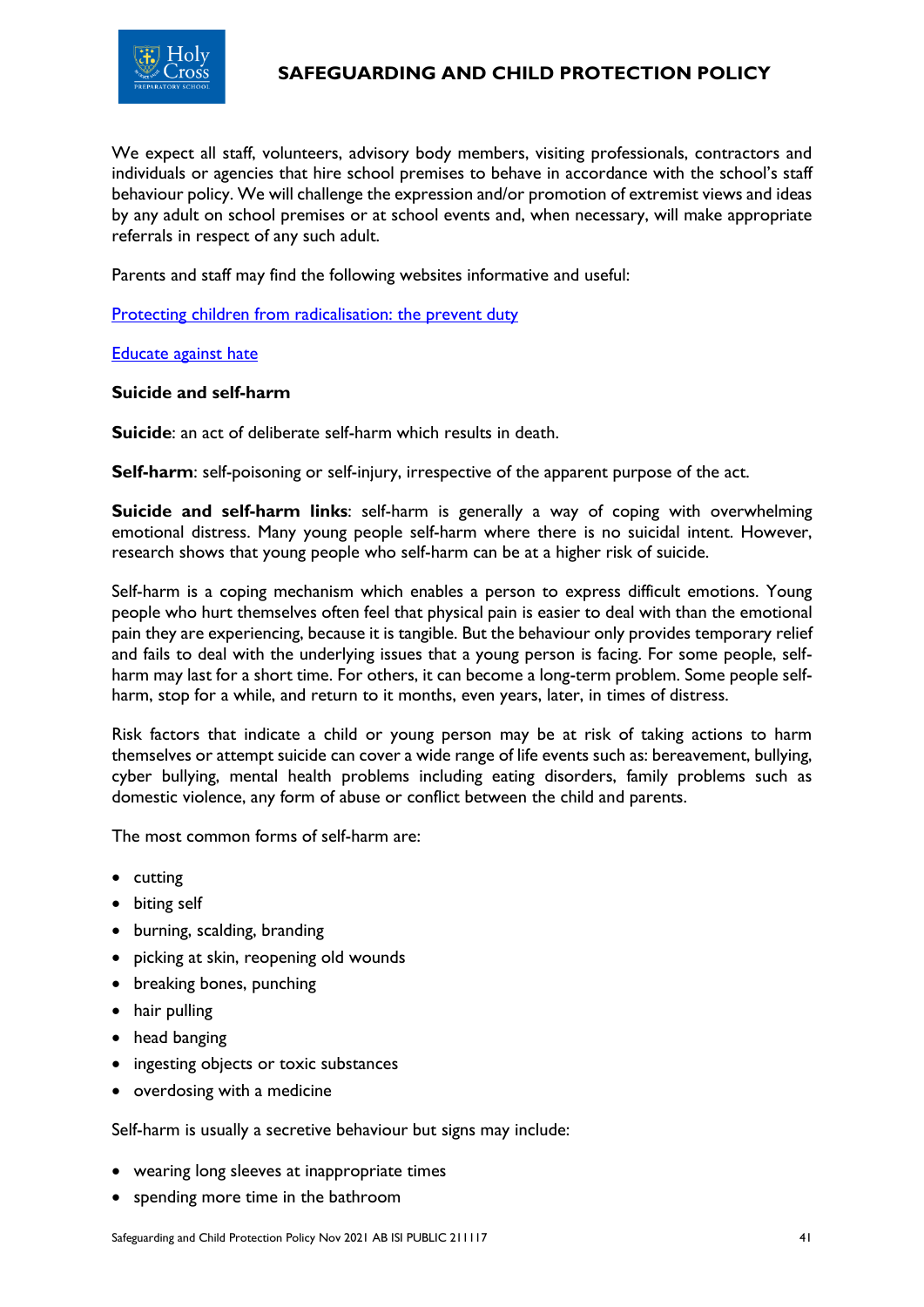

- unexplained cuts or bruises, burns or other injuries
- unexplained smell of Dettol, TCP, etc
- low mood seems to be depressed or unhappy, low self-esteem, feelings of worthlessness
- any mood changes anger, sadness
- changes in eating or sleeping patterns
- losing friendships, spending more time by themselves and becoming more private or defensive
- withdrawal from activities that used to be enjoyed
- abuse of alcohol and or drugs

Holy Cross Preparatory School recognises that any pupil who self-harms or expresses thoughts about self-harm and/or suicide, must be taken seriously and appropriate help and intervention will be offered at the earliest point. Any member of staff who is made aware that a pupil has selfharmed, or is contemplating self-harm or suicide will record and report the matter to the DSL as soon as possible as with any other safeguarding concern.

#### <span id="page-41-0"></span>**Fabricated or induced illnesses**

Staff at Holy Cross Preparatory School are alert to the issues surrounding fabricated or induced illnesses.

Fabricated or induced illness is a condition whereby a child has suffered, or is likely to suffer, significant harm through the deliberate action of their parent and which is attributed by the parent to another cause.

There are three main ways of the parent fabricating (making up or lying about) or inducing illness in a child:

- fabrication of signs and symptoms, including fabrication of past medical history
- fabrication of signs and symptoms and falsification of hospital charts, records, letters and documents and specimens of bodily fluid
- induction of illness by a variety of means

The above three methods are not mutually exclusive. Existing diagnosed illness in a child does not exclude the possibility of induced illnesses. The very presence of an illness can act as a stimulus to the abnormal behaviour and also provide the parent with opportunities for inducing symptoms.

Fabricated or induced illness is most commonly identified in younger children. Although some of these children die, there are many that do not die as a result of having their illness fabricated or induced, but who suffer significant long term physical or psychological health consequences.

Fabrication of illness may not necessarily result in a child experiencing physical harm, but there may be concerns about the child suffering emotional harm. They may suffer emotional harm as a result of an abnormal relationship with their parent and/or disturbed family relationships.

Staff at Holy Cross Preparatory School will record and report any concerns about a child who might be experiencing Fabricated or induced illness to the Designated Safeguarding Lead as with any other safeguarding concern. The DSL will consider the need to make a referral or consult with the Single Point of Access as with any other child protection concern.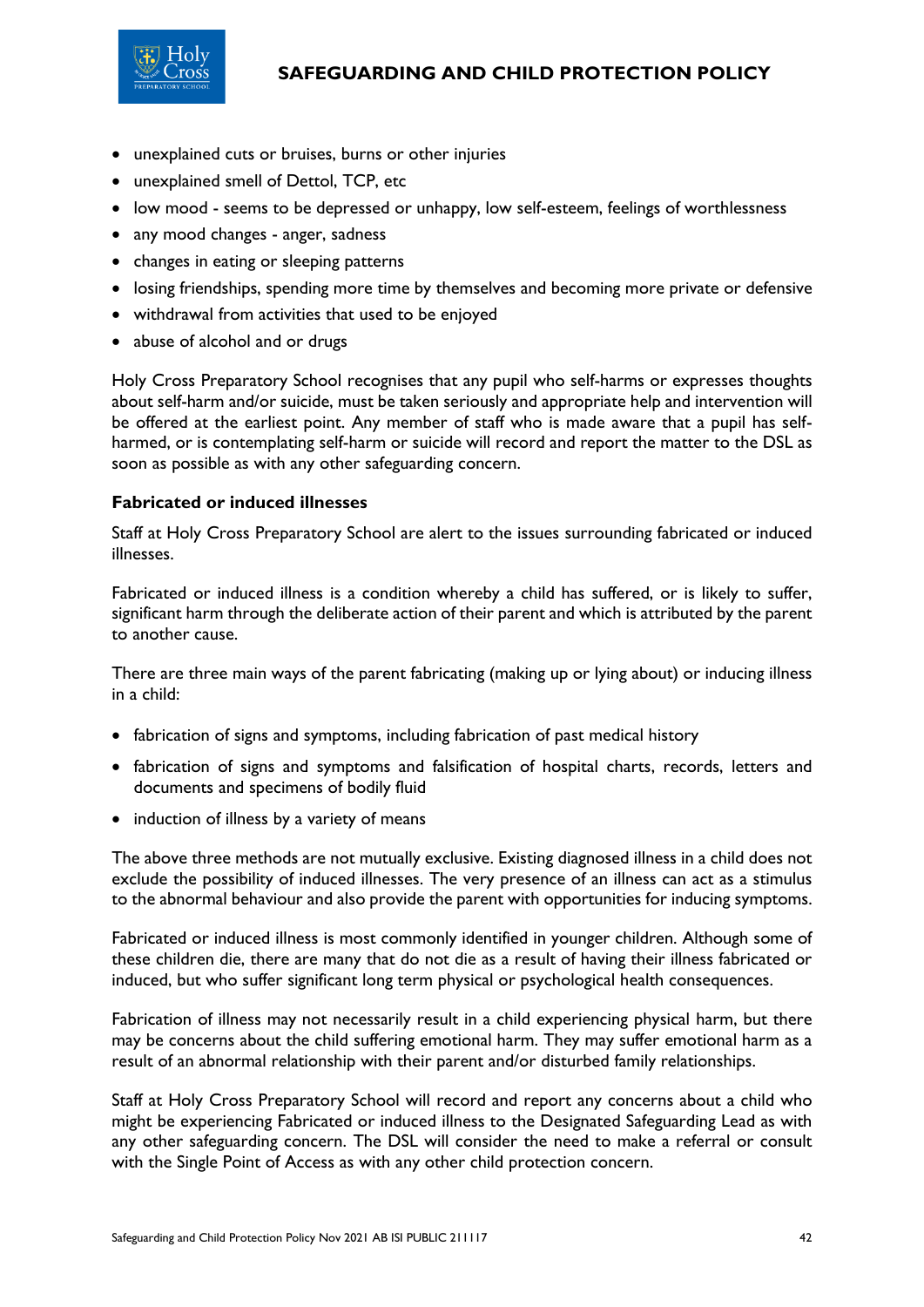

## <span id="page-42-0"></span>**Contextual Safeguarding**

Contextual Safeguarding is an approach to understanding, and responding to, children and young people's experiences of significant harm beyond their families. It recognises that the different relationships that young people form in their neighbourhoods, schools and online can feature violence and abuse.

Holy Cross Preparatory School recognises that safeguarding incidents and/or behaviours can be associated with factors outside the school and/or can occur between children outside the school. All staff, but especially the designated safeguarding leads will consider the context within which such incidents and/or behaviours occur and whether wider environmental factors are present in a child's life that are a threat to their safety and/or welfare. <https://contextualsafeguarding.org.uk/about/what-is-contextual-safeguarding>

## <span id="page-42-1"></span>**11. Children who may be particularly vulnerable**

Some children are more vulnerable to abuse and neglect than others. Several factors may contribute to that increased vulnerability, including: prejudice and discrimination; isolation; social exclusion; communication issues; a reluctance on the part of some adults to accept that abuse can occur; as well as an individual child's personality, behaviour, disability, mental and physical health needs and family circumstances.

To ensure that all of our pupils receive equal protection, we will give special consideration to children who are:

- disabled or have special educational needs, who are more susceptible to peer on peer abuse
- young carers
- affected by parental substance misuse, domestic abuse and violence or parental mental health needs
- asylum seekers
- looked after by the local authority or otherwise living away from home
- vulnerable to being bullied, or engaging in bullying behaviours
- living in temporary accommodation
- living transient lifestyles
- living in chaotic and unsupportive home situations
- vulnerable to discrimination and maltreatment on the grounds of race, ethnicity, religion, disability or sexuality
- already viewed as a 'problem'
- at risk of child sexual exploitation (CSE)
- do not have English as a first language
- at risk of female genital mutilation (FGM)
- at risk of forced marriage
- at risk of being drawn into extremism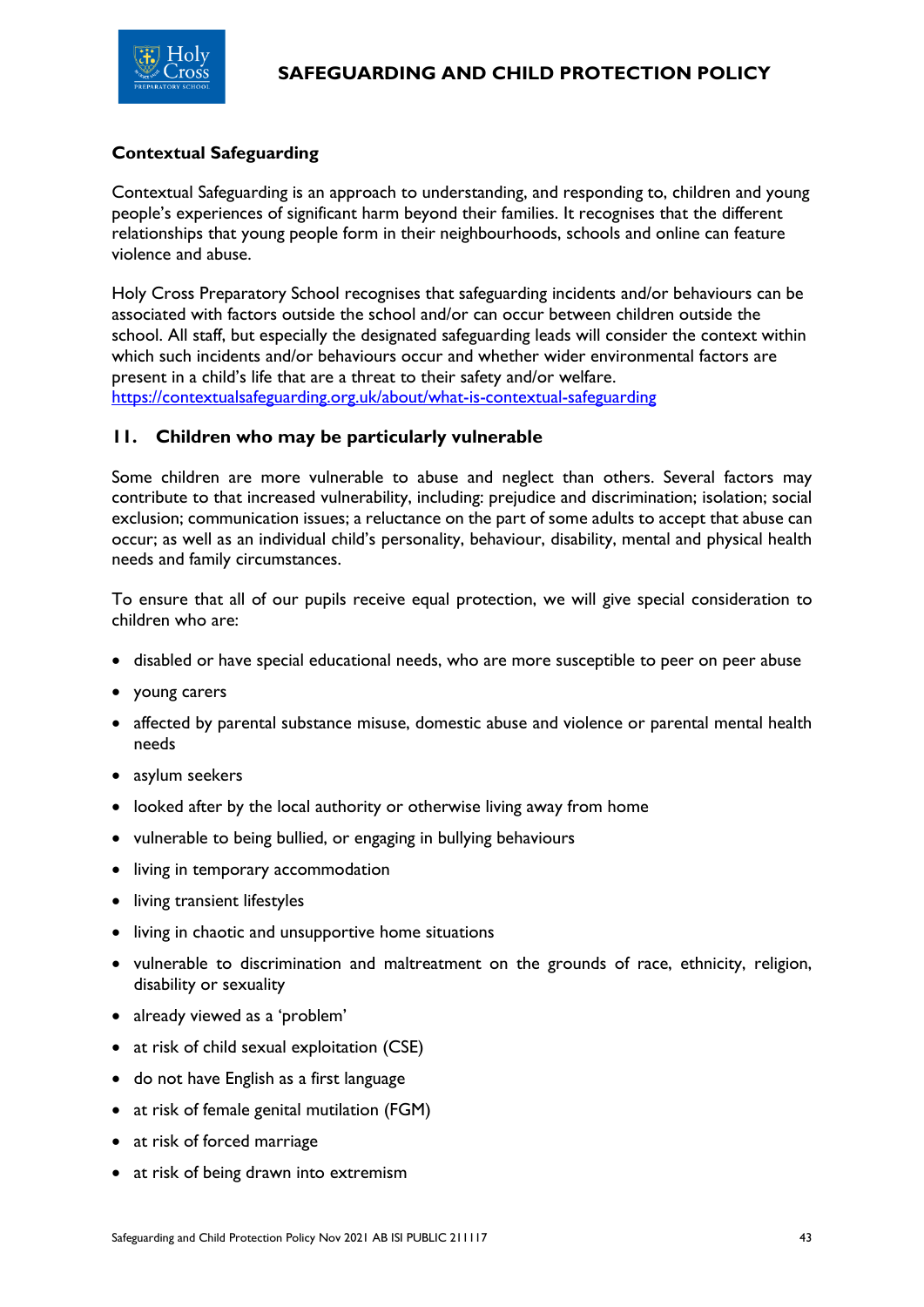

This list provides examples of vulnerable groups and is not exhaustive. Special consideration includes the provision of safeguarding information and resources in community languages and accessible formats for children with communication needs.

## **12. Children with special educational needs or disabilities (SEND)**

- Children with special educational needs or disabilities (SEND) or certain health conditions can face additional safeguarding challenges. Holy Cross Preparatory School recognizes that additional barriers can exist when recognising abuse and neglect in this group of children.
- These can include:
- assumptions that indicators of possible abuse such as behaviour, mood and injury relate to the child's condition without further exploration;
- these children being more prone to peer group isolation or bullying (including prejudice-based bullying) than other children;
- the potential for children with SEND or certain medical conditions being disproportionally impacted by behaviours such as bullying, without outwardly showing any signs; and
- communication barriers and difficulties in managing or reporting these challenges

At Holy Cross Preparatory School we provide extra pastoral support and attention for these children, along with ensuring any appropriate support for communication is in place.

## **13. Children who have a social worker**

Children may need a social worker due to safeguarding and/or welfare needs. This may be due to abuse, neglect and/or complex family circumstances. Holy Cross Preparatory School recognises that a child's experiences of adversity and trauma can leave them vulnerable to further harm, as well as educationally disadvantaged in facing barriers to attendance, learning, behaviour and mental health.

The local authorities will share the fact that a child has a social worker with the school, and the designated safeguarding lead will ensure that decisions can be made in the best interests of the child's safety, welfare and educational outcomes. This information will inform decisions about safeguarding (for example, responding to unauthorised absence or missing education where there are known safeguarding risks) and about promoting welfare (for example, considering the provision of pastoral and/or academic support, alongside action by statutory services).

#### <span id="page-43-0"></span>**14. Children looked after and previously looked after**

The most common reasons for children becoming looked after is as a result abuse and/or neglect. Holy Cross Preparatory School will ensure that staff have the necessary skills and knowledge to keep children looked after and previously looked after safe. Appropriate staff will have the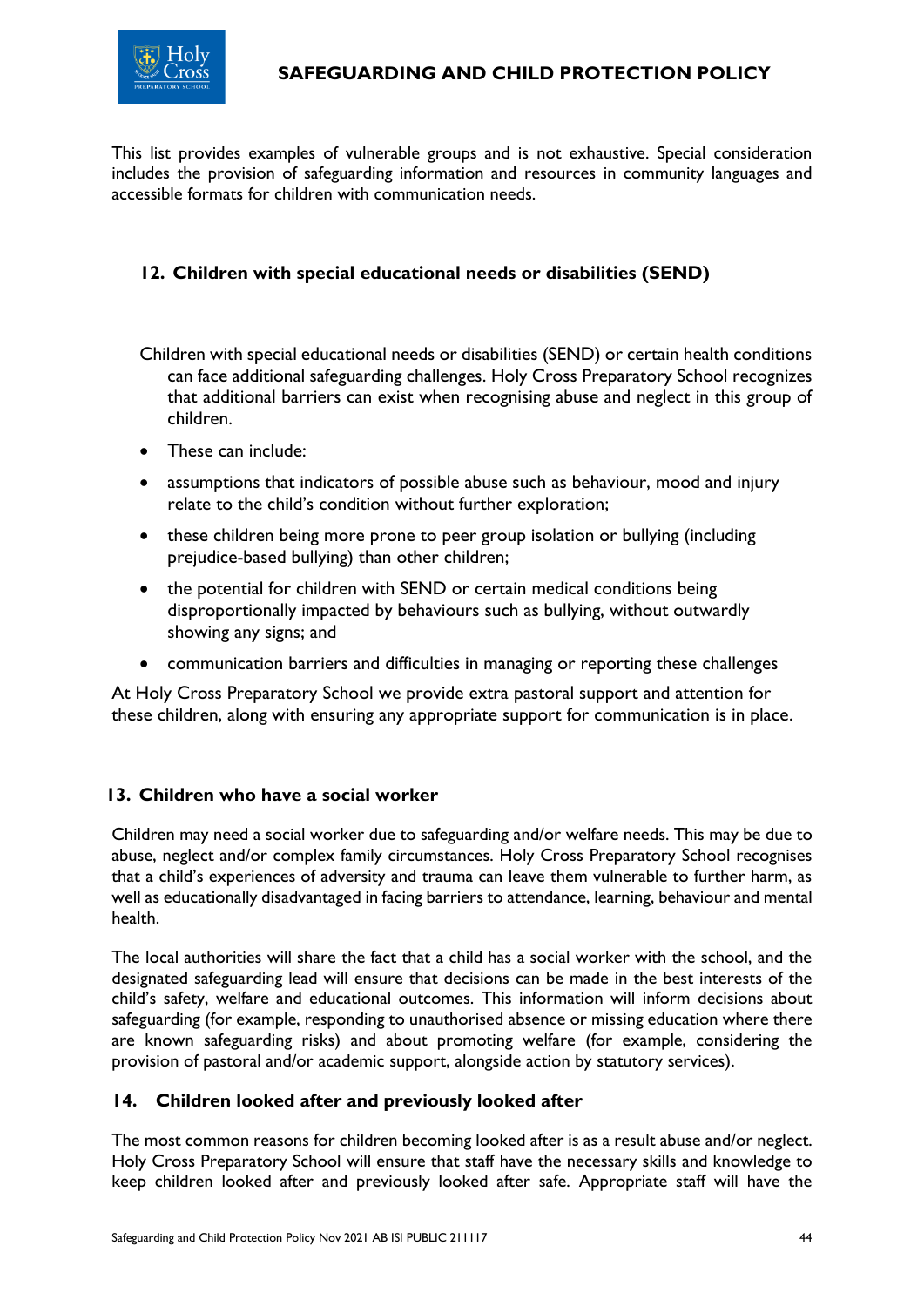

information they need in relation to a child looked after's legal status (for example, who has parental responsibility, who is not permitted to have contact and who is not permitted to know where the child is being educated) and the level of authority delegated by the caring authority to the carer.

The designated teacher for children looked after is Miss C. Green. The designated advisory body member for children looked after is.

The designated teacher will:

- promote a culture of high expectations and aspirations for how children looked after and previously looked after learn
- make sure the young person has a voice in setting learning targets
- be a source of advice for staff about differentiated teaching strategies appropriate for individual children and in making full use of Assessment for Learning
- make sure that the children are prioritised in one-to-one tuition arrangements and that carers understand the importance of supporting learning at home
- have lead responsibility for the development and implementation of all children looked after's personal education plans (PEPs) within the school

#### [Role and responsibilities of the designated teacher](https://www.gov.uk/government/publications/designated-teacher-for-looked-after-children)

The designated teacher ensures that the school has the up to date details of the allocated social worker/personal adviser (care leavers) and the virtual school headteacher in the local authority that looks after the child. Details of the AfC Virtual School can be found at: [AfC Virtual School](http://www.afcvirtualschool.org.uk/)

#### <span id="page-44-0"></span>**15. Identified areas of particular risk for our school**

An annual safeguarding risk assessment reviews the current pupil body. Pupils with or likely to have needs in this area (including those: at risk of harm; in need; young carers; with special education needs and disabilities; EAL; bereaved; and in need of pastoral care are identified, monitored and actions where appropriate put in place.

Currently as a school there are no areas of particular risk.

#### <span id="page-44-1"></span>**16. Early help and interagency working**

At Holy Cross Preparatory School we are prepared to identify children who may benefit from early help. Early help means providing support as soon as a problem emerges at any point in a child's life, from the foundation years through to teenage years. In the first instance staff should discuss early help requirements with the DSL.

Any child may benefit from early help, but at Holy Cross Preparatory School we are particularly aware of the potential need for early help for a child who:

- is disabled and has specific additional needs
- has special educational needs (whether or not they have a statutory education, health and care plan)
- is a young carer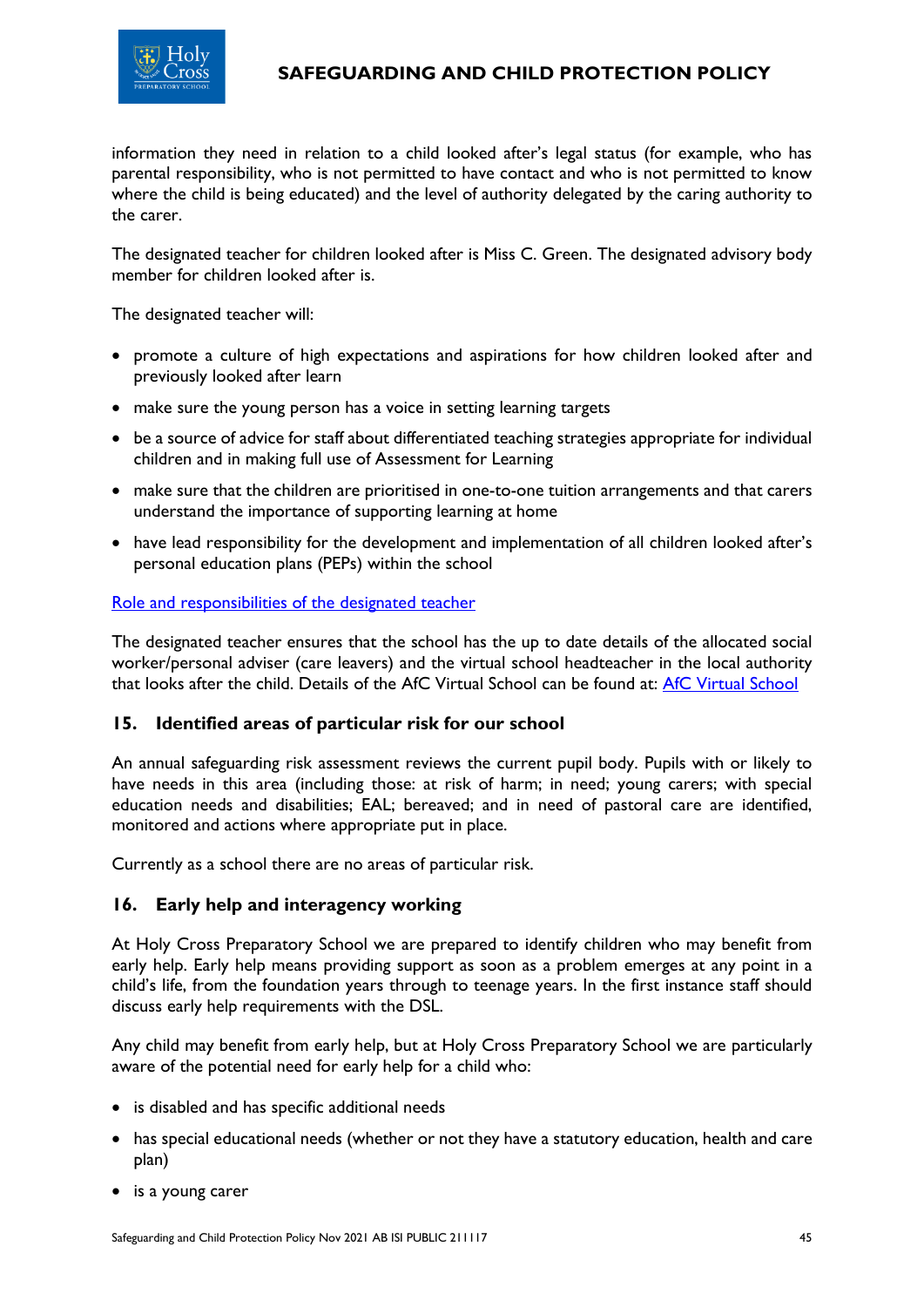

- is showing signs of being drawn in to anti-social or criminal behaviour, including gang involvement and association with organised crime groups
- is frequently missing/goes missing from care or from home
- is misusing drugs or alcohol themselves
- Is at risk of modern slavery, trafficking or exploitation
- is in a family circumstance presenting challenges for the child, such as substance abuse, adult mental health problems or domestic abuse
- has returned home to their family from care
- is showing early signs of abuse and/or neglect
- is at risk of being radicalised or exploited
- is a privately fostered child.

Staff may be required to support other agencies and professionals in an Early Help Assessment (EHA) **Early help assessment** this includes identifying emerging problems, liaising with the DSL, sharing information with other professionals to support early identification and assessment and, in some cases, acting as the lead professional in undertaking an early help assessment. If early help is appropriate the DSL should support the staff member in liaising with other agencies and setting up an inter-agency assessment as appropriate.

If early help and or other support is appropriate the case will be kept under constant review and consideration given to a referral to children's social care if the child's situation doesn't appear to be improving. The DSL is aware of the local escalation policy and procedures. We work closely with local professional agencies including social care, the police, health services and other services including voluntary organisations to promote the welfare of children and protect them from harm. This includes providing a co-ordinated offer of early help when additional needs of children are identified and contributing to inter-agency plans to provide additional support to children subject to child protection plans.

As part of meeting a child's needs our Advisory Body recognises the importance of sharing information between professionals and local agencies. The Data Protection Act 2018 and GDPR do not prevent the sharing of information for the purposes of keeping children safe. Fears about sharing information must not be allowed to stand in the way of the need to safeguard and promote the welfare and protect the safety of children.

#### <span id="page-45-0"></span>**17. What to do if staff are concerned about a child's welfare**

If staff have any concerns about a child's welfare, they should act on them immediately. Any concerns regarding indicators of abuse or neglect or signs that a child may be experiencing a safeguarding issue should be recorded on the Holy Cross Preparatory school internal safeguarding reporting form (email template found on the Teachers Communal Drive in the Safeguarding folder - see appendix 1 for a screenshot) and passed to the DSL or Deputy DSL. For physical signs of abuse, a body map can also be used (Appendix 3). Concerns can also be discussed in person with the DSL but the details of the concern should be recorded in writing.

There will be occasions when staff may suspect that a pupil may be at risk, but have no 'real' evidence. The pupil's behaviour may have changed, their artwork could be bizarre, they may write stories or poetry that reveal confusion or distress, or physical or inconclusive signs may have been noticed.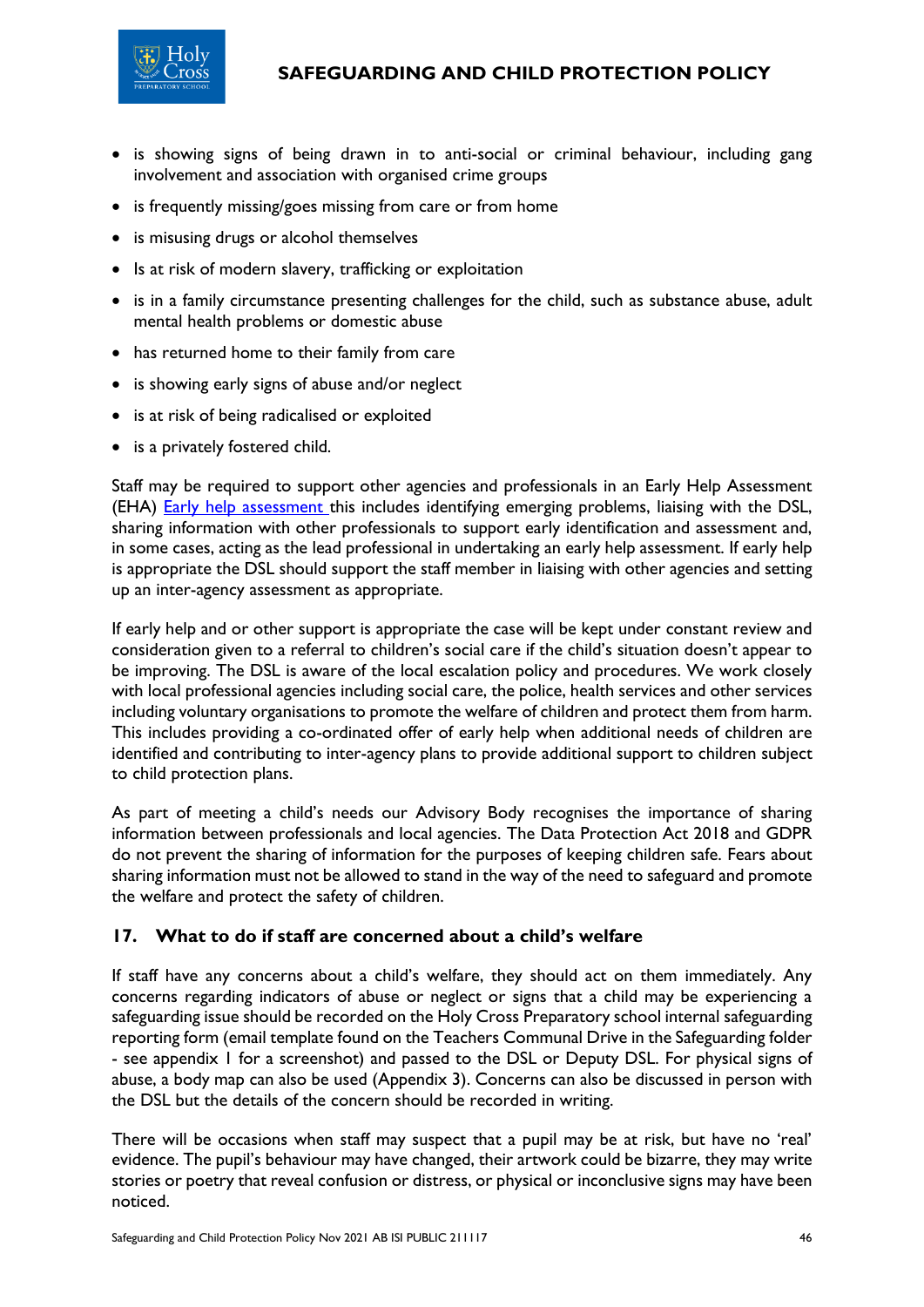

Holy Cross Preparatory School recognises that the signs may be due to a variety of factors, for example, a parent has moved out, a pet has died, a grandparent is very ill or an accident has occurred. However, they may also indicate a child is being abused or is in need of safeguarding.

In these circumstances staff will try to give the child the opportunity to talk. It is fine for staff to ask the pupil if they are OK or if they can help in any way.

Staff should use the Holy Cross internal safeguarding reporting form to record these early concerns and give the completed form to the DSL.

Following an initial conversation with the pupil, if the member of staff remains concerned they should discuss their concerns with the DSL and put them in writing.

If the pupil does begin to reveal that they are being harmed, staff should follow the advice below regarding a pupil making a disclosure.

#### <span id="page-46-0"></span>**18. What to do if a pupil discloses to a member of staff**

We recognise that it takes a lot of courage for a child to disclose they are being abused. They may feel ashamed, guilty or scared, their abuser may have threatened that something will happen if they tell, they may have lost all trust in adults or believe that was has happened is their fault. Sometimes they may not be aware that what is happening is abuse.

A child who makes a disclosure may have to tell their story on a number of subsequent occasions to the police and/or social workers. Therefore, it is vital that their first experience of talking to a trusted adult is a positive one.

During their conversation with the pupil staff will:

- listen to what the child has to say and allow them to speak freely
- remain calm and not overact or act shocked or disgusted the pupil may stop talking if they feel they are upsetting the listener
- reassure the child that it is not their fault and that they have done the right thing in telling someone
- not be afraid of silences staff must remember how difficult it is for the pupil and allow them time to talk
- take what the child is disclosing seriously
- ask open questions and avoid asking leading questions
- avoid jumping to conclusions, speculation or make accusations
- not automatically offer any physical touch as comfort. It may be anything but comforting to a child who is being abused
- avoid admonishing the child for not disclosing sooner. Saying things such as 'I do wish you had told me about it when it started' may be the staff member's way of being supportive, but may be interpreted by the child to mean they have done something wrong
- tell the child what will happen next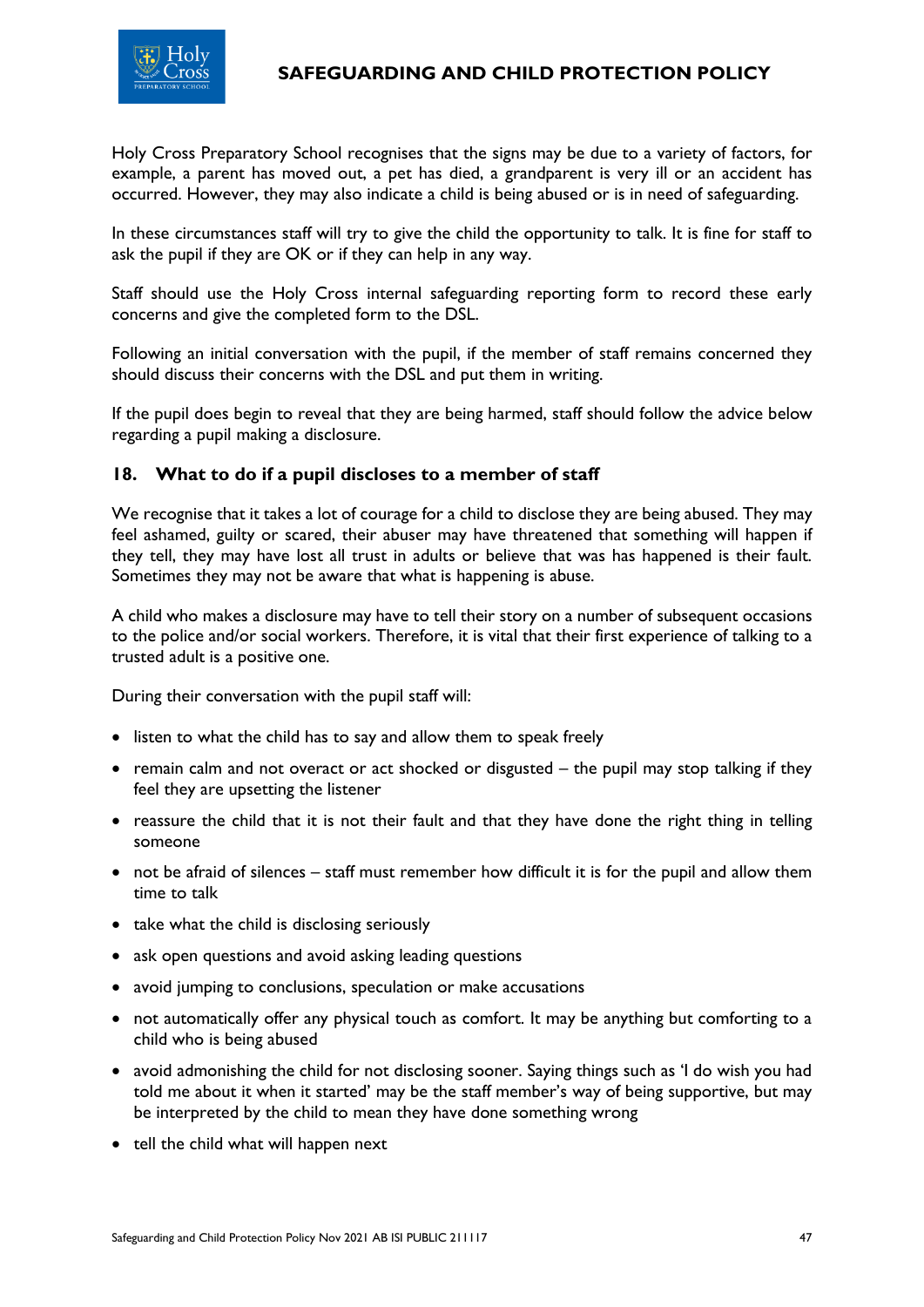

If a pupil talks to any member of staff about any risks to their safety or wellbeing the staff member will let the child know that they will have to pass the information on. Staff are not allowed to keep secrets.

The member of staff should write up their conversation as soon as possible on the Holy Cross internal safeguarding reporting form in the child's own words. Staff should make this a matter of priority. The record should be signed and dated, the member of staff's name should be printed and it should also detail where the disclosure was made and who else was present. For physical signs of abuse, a body map can also be used (Appendix 3). The record should be handed to the DSL.

## <span id="page-47-0"></span>**19. Notifying parents**

The school will normally seek to discuss any concerns about a pupil with their parents. This must be handled sensitively and the DSL will make contact with the parent in the event of a concern, suspicion or disclosure.

However, if the school believes that notifying parents could increase the risk to the child or exacerbate the problem, advice will first be sought from the Single Point of Access.

Where there are concerns about forced marriage or honour based violence parents should not be informed a referral is being made as to do so may place the child at a significantly increased risk.

## <span id="page-47-1"></span>**20. Making a referral to the Single Point of Access (SPA)**

Concerns about a pupil or a disclosure should be discussed with the DSL who will help decide whether a referral to the Single Point of Access is appropriate. If a referral is needed then the DSL should make it. However, anyone can make a referral and if for any reason a staff member thinks a referral is appropriate and one hasn't been made they can and should consider making a referral themselves.

The pupil (subject to their age and understanding) and the parents will be told that a referral is being made, unless to do so would increase the risk to the pupil.

If after a referral the pupil's situation does not appear to be improving the DSL (or whoever made the referral) should press for re-consideration to ensure their concerns have been addressed, and most importantly the pupil's situation improves.

If a pupil is in immediate danger or is at risk of harm a referral should be made to SPA and/or the police immediately. Anybody can make a referral.

Where referrals are not made by the DSL, the DSL should be informed as soon as possible.

SPA contact number: 020 8547 5008.

## <span id="page-47-2"></span>**21. Support for staff**

We recognise that staff working in the school who have become involved with a child who has suffered harm, or appears to be likely to suffer harm may find the situation stressful and upsetting.

We will support such staff by providing an opportunity to talk through their anxieties with the DSLs and to seek further support as appropriate.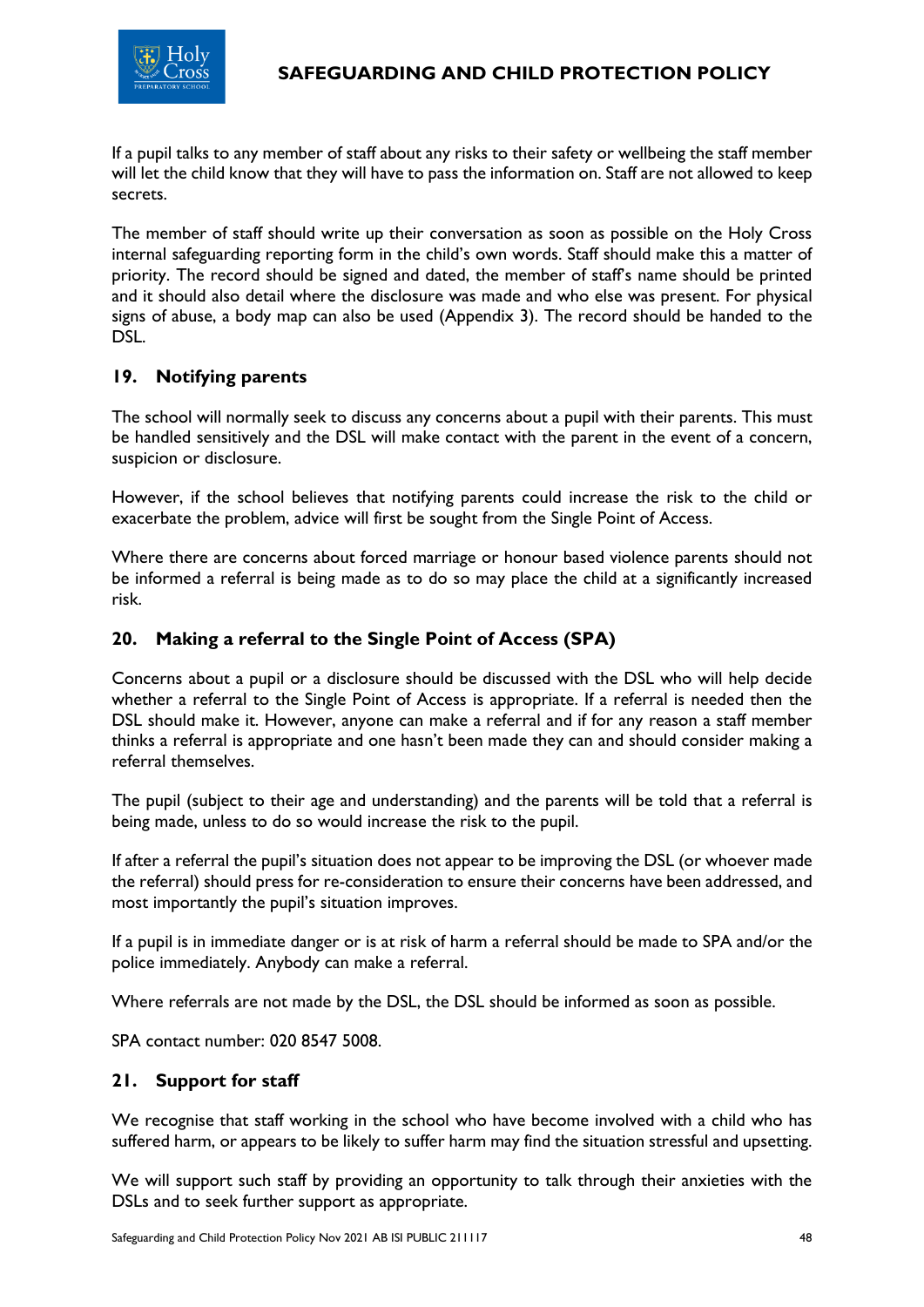## <span id="page-48-0"></span>**22. Confidentiality**

Holy Cross Preparatory School recognises that in order to effectively meet a child's needs, safeguard their welfare and protect them from harm the school must contribute to inter-agency working in line with Working Together to Safeguard Children (2018) and share information between professionals and agencies where there are concerns.

All staff must be aware that they have a professional responsibility to share information with other agencies in order to safeguard children and that the Data Protection Act 2018 and GDPR is not a barrier to sharing information where the failure to do so would place a child at risk of harm.

The DfE emphasises that: "The Data Protection Act 2018 and GDPR do not prevent, or limit, the sharing of information for the purposes of keeping children safe. Fears about sharing information must not be allowed to stand in the way of the need to promote the welfare and protect the safety of children."

All staff must be aware that they cannot promise a pupil to keep secrets which might compromise the pupil's safety or wellbeing. It is important that staff and volunteers tell the pupil in a manner appropriate to the pupil's age and development that they cannot promise complete confidentiality and that they may need to pass information on to other professionals to help to keep the pupil or other children safe.

However, we also recognise that all matters relating to child protection are personal to children and families. Therefore, in this respect they are confidential and the headteacher or DSLs will only disclose information about a pupil to other members of staff on a need to know basis.

We will always undertake to share our intention to refer a child to SPA with their parents and carers unless to do so could put the pupil at greater risk of harm, or impede a criminal investigation. If in doubt, we will consult with SPA on this point.

## <span id="page-48-1"></span>**23. Record Keeping**

Pupils' safeguarding and child protection records will be stored securely and access to them will be appropriately limited.

When pupils leave Holy Cross Preparatory School, the school will ensure that their child protection file is transferred to the new school or college as soon as possible. This will be transferred separately from their main pupil file, ensuring secure transit and a confirmation of receipt will be requested and retained. Where appropriate, the DSL will share information in advance of the pupil transferring so support can be put in place.

If Holy Cross Preparatory School is the last school that the pupil attends, their child protection file will be securely stored by the school until their 25th birthday is reached when it will be securely disposed of.

## <span id="page-48-2"></span>**24. Procedure for dealing with complaints and allegations about staff**

At Holy Cross Preparatory School we recognise the possibility that adults working in the school may harm children, including governors, volunteers, supply teachers and agency staff. Any concerns about the conduct of other adults in the school should be taken to the headteacher without delay; any concerns about the headteacher should go to the Chair of Trustees who can be contacted via the school office. Despite all efforts to recruit safely there may be occasions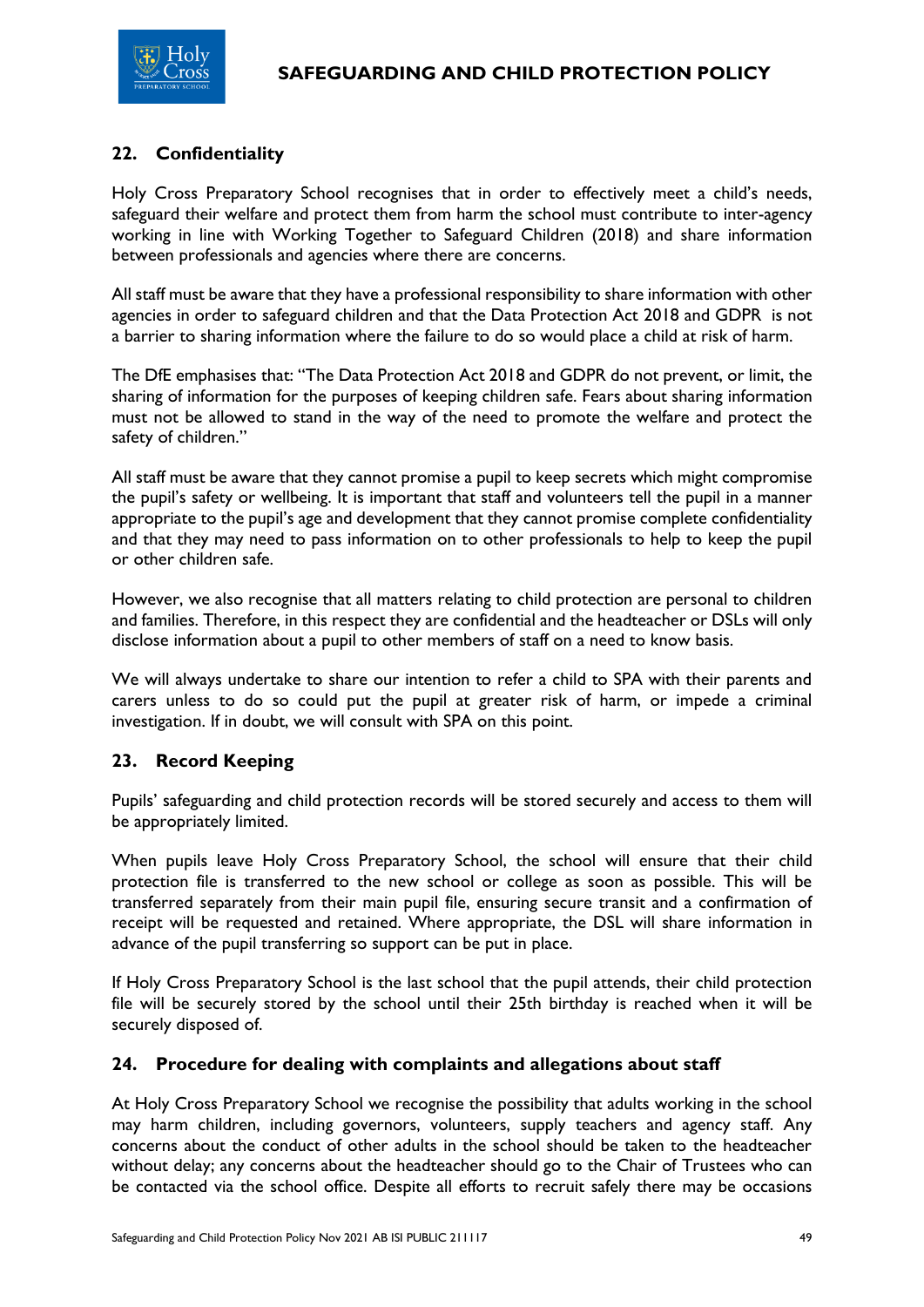

when allegations of abuse against children are reported to have been committed by staff, supply staff, practitioners and/or volunteers, who work with pupils in our school.

Concerns may come from various sources, for example, a suspicion; complaint; or disclosure made by a child, parent or other adult within or outside of the organisation; or as a result of vetting checks undertaken.

It is an allegation if the person\* has:

- behaved in a way that has harmed a child, or may have harmed a child and/or;
- possibly committed a criminal offence against or related to a child and/or;

• behaved towards a child or children in a way that indicates he or she may pose a risk of harm to children; and/or

• behaved or may have behaved in a way that indicates they may not be suitable to work with children (also includes behaviour outside the school).

(\*Person could be anyone working in the school or a college that provides education for children under 18 years of age, including supply teachers, volunteers and contractors.)

This applies to any child the member of staff, supply staff or volunteer has contact with in their personal, professional or community life, such as if they had a child protection concerns raised for their own children.

Before contacting the Local Authority Designated Officer (see below), the headteacher will conduct basic enquiries in line with local procedures to establish the facts to help them determine whether there is any foundation to the allegation, being careful not to jeopardise any future police investigation.

The headteacher will decide whether the concern is an allegation or low-level concern. The term 'low-level' concern does not mean that it is insignificant, it means that the behaviour towards a child does not meet the threshold for referral to the Local Authority Designated Officer (LADO).

Allegations should be reported to the LADO 'without delay'.

The LADO's role is not to investigate the allegation, but to ensure that an appropriate investigation is carried out, whether that is by the police, children's social care, the school or college, or a combination of these.

## **Low-level Concerns**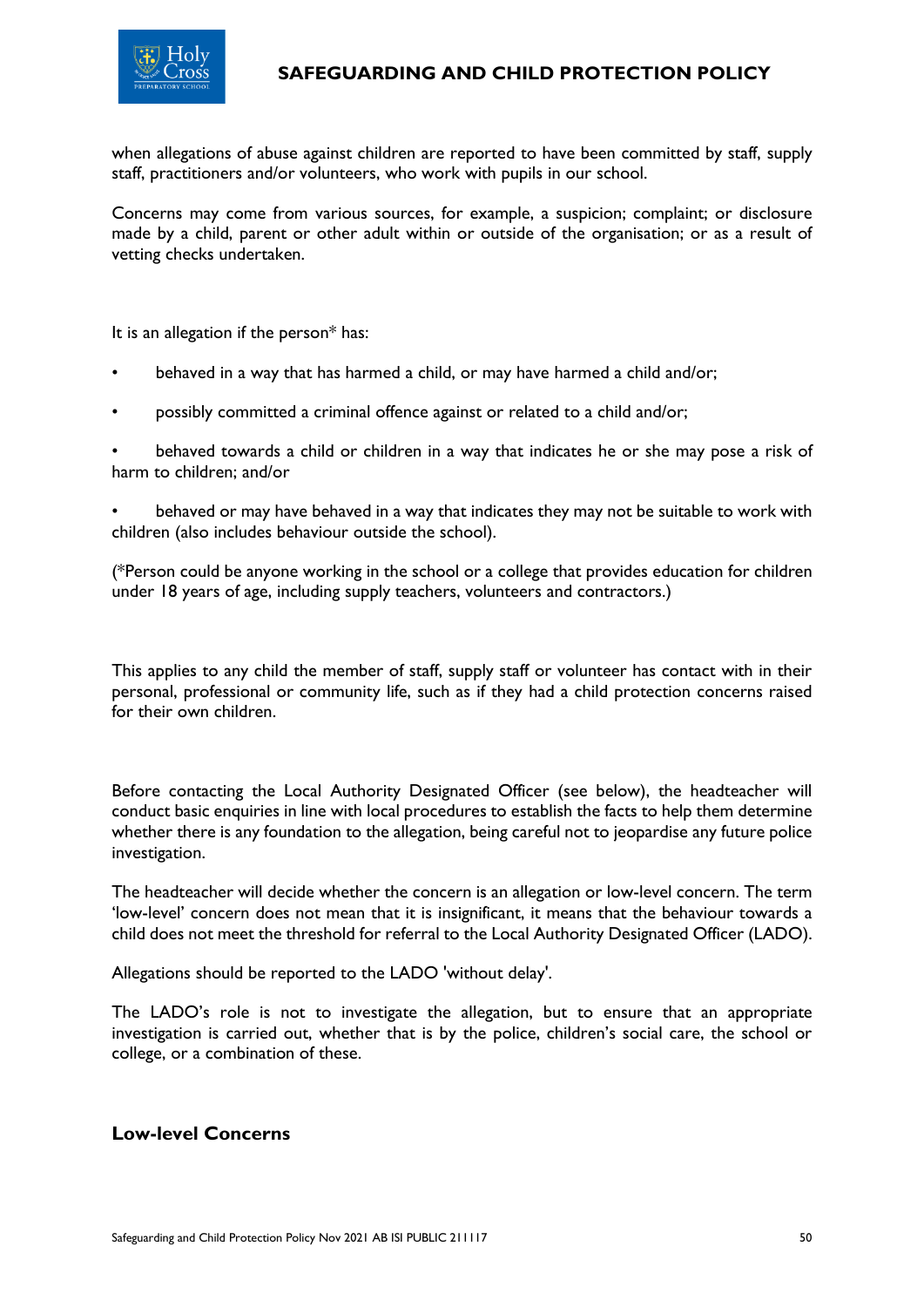

Concerns may be graded Low-level if the concern does not meet the criteria for an allegation; and the person\* has acted in a way that is inconsistent with the staff code of conduct, including inappropriate conduct outside of work. Example behaviours include, but are not limited to:

- being over friendly with children;
- having favourites;
- taking photographs of children on their mobile phone;
- engaging with a child on a one-to-one basis in a secluded area or behind a closed door; or,
- using inappropriate sexualised, intimidating or offensive language

If the concern has been raised via a third party, the headteacher will collect as much evidence as possible by speaking:

- directly to the person who raised the concern, unless it has been raised anonymously;
- to the individual involved and any witnesses.

Reports about supply staff and contractors should be notified to their employers, so any potential patterns of inappropriate behaviour can be identified.

Staff should be encouraged and feel confident to self-refer, where, for example, they have found themselves in a situation which could be misinterpreted, might appear compromising to others, and/or on reflection they believe they have behaved in such a way that they consider falls below the expected professional standards.

Low-level concerns should be recorded in writing, including:

- name\* of individual sharing their concerns
- details of the concern
- context in which the concern arose
- action taken

(\* if the individual wishes to remain anonymous then that should be respected as far as reasonably possible)

Records must be kept confidential, held securely and comply with the Data Protection Act 2018. Schools and colleges should decide how long they retain such information, but it is recommended that it is kept at least until the individual leaves their employment.

Records should be reviewed so that potential patterns of concerning, problematic or inappropriate behaviour can be identified.

If a concerning pattern of behaviour is identified and now meets the criteria for an allegation, then the matter should be referred to the LADO.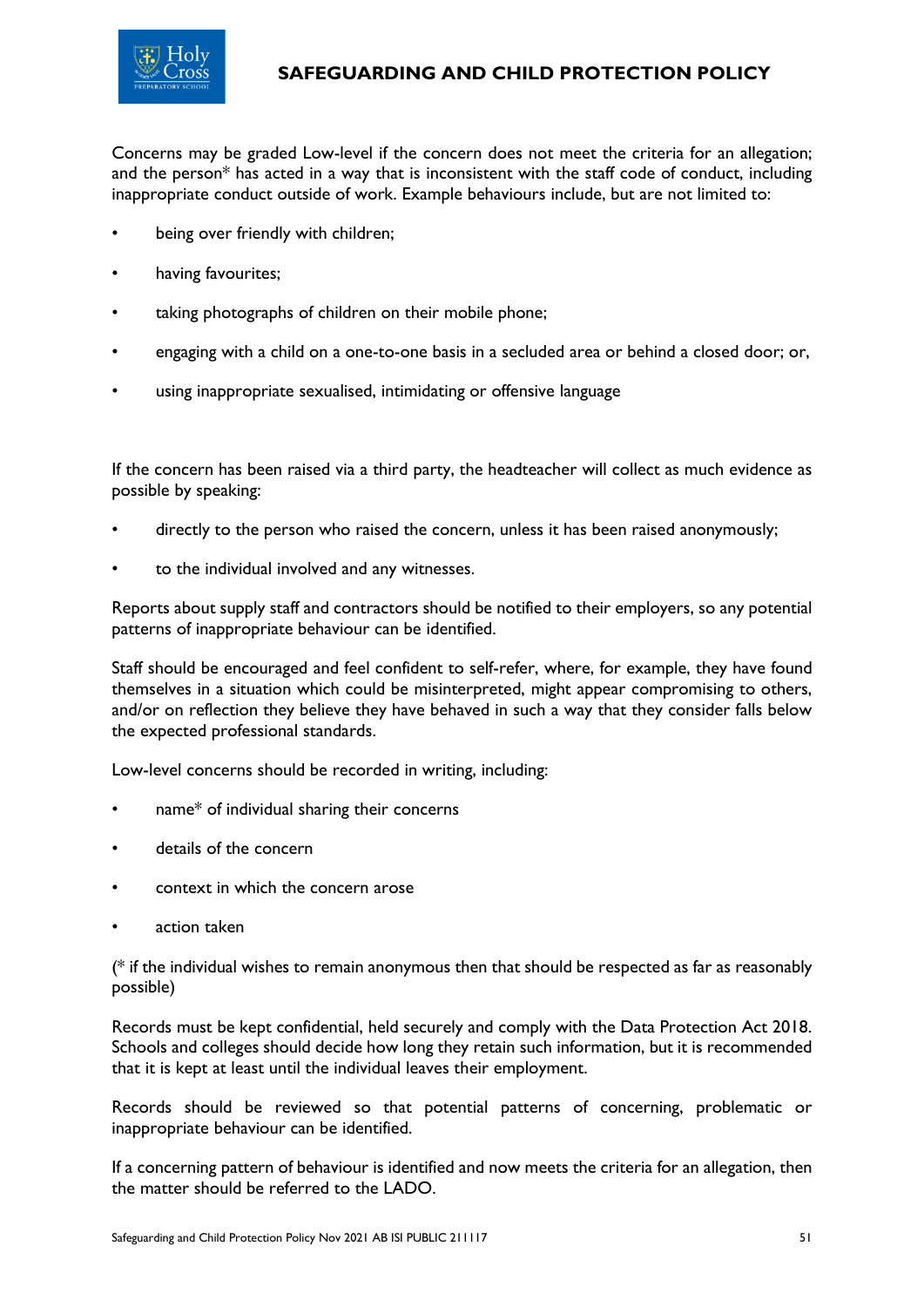

The records' review might identify that there are wider cultural issues within the school or college that enabled the behaviour to occur. This might mean that policies or processes could be revised or extra training delivered to minimise the risk of it happening again.

To reduce the risk of allegations, all staff should be aware of safer working practice and should be familiar with the guidance contained in the staff handbook, school's staff behaviour policy, teacher's standards, acceptable use of technology policy and the use of reasonable force to control or restrain a pupil policy and the 'Guidance for safer working practice for adults who work with children and young people in education settings' [Guidance for safer working practice](https://www.safeguardinginschools.co.uk/wp-content/uploads/2015/10/Guidance-for-Safer-Working-Practices-2015-final1.pdf)

Guidance about conduct and safe practice, including safe use of mobile phones by staff will also be given at induction.

All staff should be aware of Holy Cross Preparatory School's [Behaviour Policy.](file://///HCNET.AD/HCP/Share_Policies/Behaviour%20Policy%20inc%20EYFS%20and%20Exclusions.pdf)

All school staff should take care not to place themselves in a vulnerable position with a pupil. It is always advisable for interviews or work with individual pupils or parents to be conducted in view of other adults.

We understand that a pupil may make an allegation against a member of staff or staff may have concerns about another staff member. If such an allegation is made, or information is received which suggests that a person may be unsuitable to work with children, the member of staff receiving the allegation or aware of the information, will immediately inform the headteacher.

The headteacher on all such occasions will discuss the content of the allegation with the local authority designated officer (LADO) within 24 hours and before taking any further action.

If the allegation made to a member of staff concerns the headteacher, the person receiving the allegation will immediately inform the chair of trustees who will consult the LADO as above, without notifying the headteacher first. Contact details for the chair of trustees can be found on the school website.

If the allegation made to a member of staff concerns the DSL, the person receiving the allegation will immediately inform the headteacher or chair of trustees who will consult the LADO as above, without notifying the DSL first.

Reporting to the LADO applies even where the nature of the alleged assault would not normally meet the threshold if applied to children in their own families. For example, a report of a child being smacked by a parent, with no injury caused, would be unlikely to require any response by police or Children's Social Care. However, a similar report of a child being smacked by a teacher should be responded to because of:

- the vulnerability of children away from home
- the higher standards of conduct demanded by law and regulation of those caring for other people's children
- the position of trust enjoyed by such people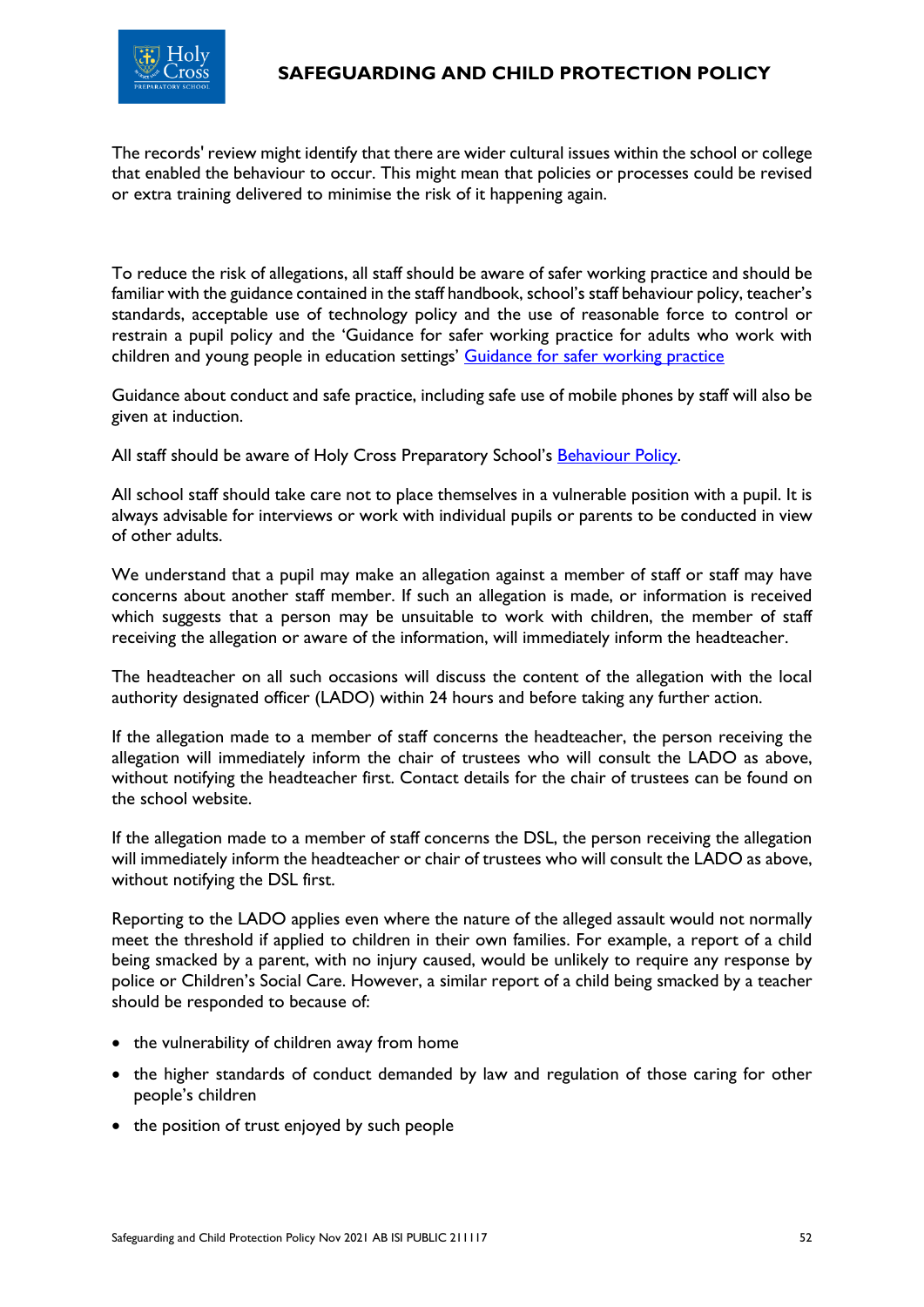

Holy Cross Preparatory School will follow the London child protection procedures for managing allegations against staff [London child protection procedures: allegations](http://www.londoncp.co.uk/chapters/alleg_staff.html) and procedures set out in Keeping Children Safe in Education 2021

Suspension of the member of staff, against whom an allegation has been made, needs careful consideration, and the headteacher will seek the advice of the LADO and an HR consultant in making this decision. All options to avoid suspension will be considered. In the event of an allegation against the headteacher, the decision to suspend will be made by the chair of trustees in consultation with the LADO and HR.

If the allegation is regarding supply staff, the school will ensure that allegations are dealt with properly. In no circumstances will the school cease to use a supply teacher due to safeguarding concerns, without finding out the facts and liaising with the local authority designated officer (LADO) to determine a suitable outcome. The school will discuss with the agency whether it is appropriate to suspend the supply worker, or redeploy them to another part of the school, whilst they carry out their investigation.

If an allegation pertains to an adult not employed directly by the school, for example, catering staff, cleaning staff, peripatetic teachers, sports coaches etc. the school will work directly with the employing agency and the LADO as described above.

We will ensure that all external agencies used are provided with details of the school's process for managing information.

We have a procedure for managing the suspension of a contract for a community user in the event of an allegation arising in that context.

Staff, parents, advisory body and trustees are reminded that publication of material that may lead to the identification of a teacher who is the subject of an allegation is prohibited by law. Publication includes verbal conversations or writing including content placed on social media sites.

## <span id="page-52-0"></span>**25. Whistleblowing**

Holy Cross Preparatory School has a whistleblowing policy which is available as a separate document. We recognise that children cannot be expected to raise concerns in an environment where staff fail to do so.

Our school works hard to encourage a culture of mutual respect and learning. We welcome comments and feedback and provide staff, pupils and parents with a safe mechanism to raise any concerns.

All staff should be aware of their duty to raise concerns, where they exist, about the management of child protection, which may include the attitude or actions of colleagues, poor or unsafe practice and potential failures in the school's safeguarding arrangements.

In the first instance this should be raised with the headteacher. If the allegation is against the headteacher, this should be raised with the chair of trustees. If it becomes necessary to consult outside the school, they should speak to the LADO for further guidance and support.

The NSPCC whistleblowing helpline is available for staff who do not feel able to raise concerns regarding child protection failures internally.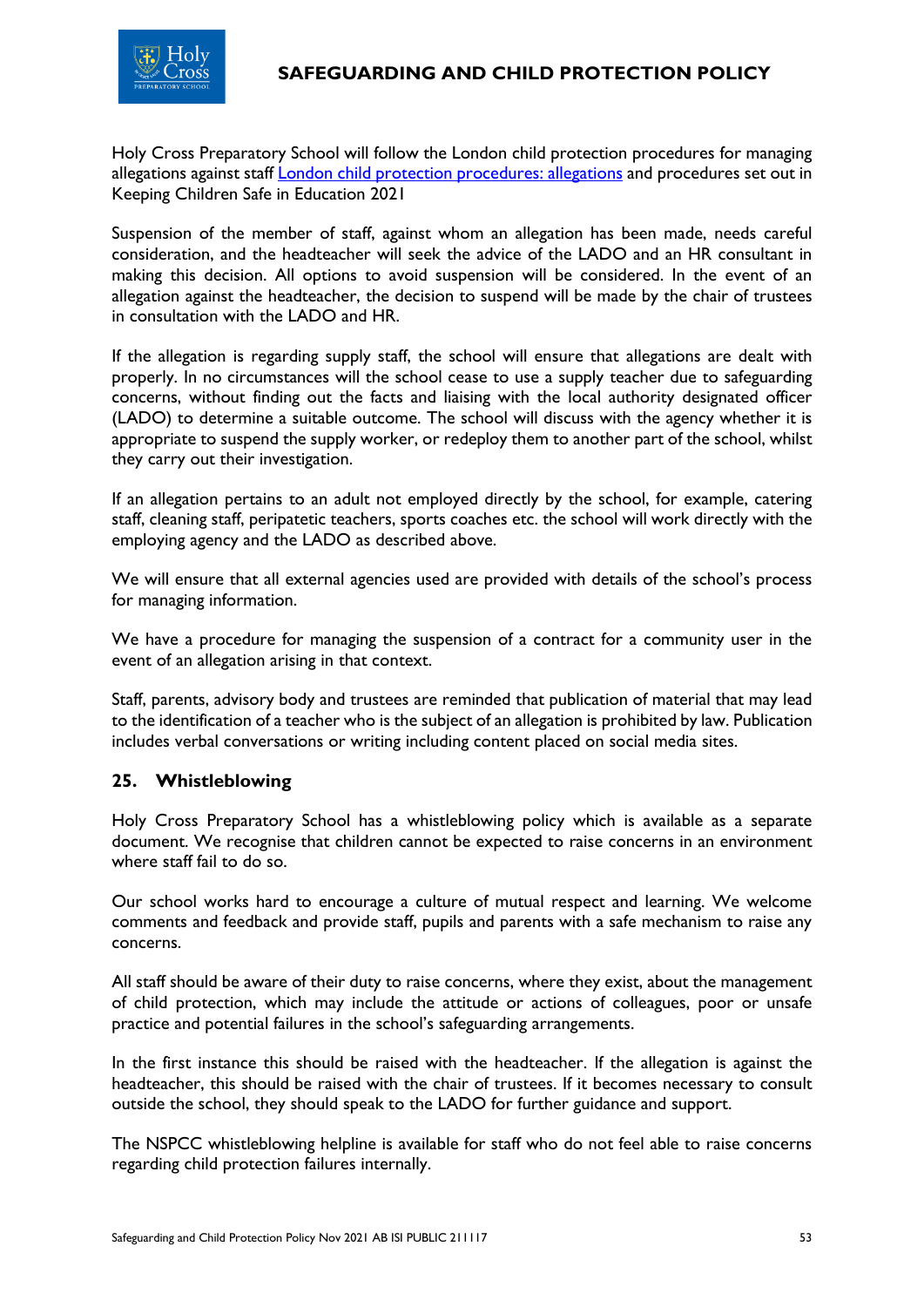

#### Staff can call: 0800 028 0285 or email: [help@nspcc.org.uk](file://///richmond/data/Childrens%20Services%20&%20Culture/CDSI/PPC%20-%20Comms/3223%20Model%20Safeguarding%20Policy/help@nspcc.org.uk)

Whistle-blowing issues regarding the headteacher should be raised with the chair of the advisory body whose contact details are in section 2 of this policy.

#### <span id="page-53-0"></span>**26. Physical intervention**

Holy Cross Preparatory School has a Use of physical force to control or restrain a pupil which is available as a separate document. We acknowledge that staff must only ever use physical intervention as a last resort, when a child is endangering themselves or others, and that at all times it must be the minimal force necessary to prevent injury to another person. Staff who are likely to need to use physical intervention will be appropriately trained. All incidents involving physical intervention will be recorded and signed by a witness. We understand that physical intervention of a nature which causes injury or distress to a child may be considered under child protection or disciplinary procedures.

We recognise that touch is appropriate in the context or working with children, and all staff have been given 'safe practice' guidance to ensure they are clear about their professional boundaries.

### <span id="page-53-1"></span>**27. Staff acceptable use of devices including EYFS (see Acceptable use of technology and e-safety policy)**

We recognise that staff and visitors may wish to have their personal mobile phones at school for use in case of emergency. However, safeguarding of children within our school is paramount and therefore all staff and visitors must adhere to the following throughout the school including EYFS:

- it is prohibited to use a mobile phone, personal camera, personal tablet or any other personal device to take pictures of the children attending the school;
- mobile phones and other personal mobile devices must be switched off and stored out of sight whilst the pupils are present unless they are required to carry out duties associated with a particular role and the device has been registered with the school;
- mobile phones and other personal mobile devices may be used outside working hours or during breaks provided that pupils are not present.

#### <span id="page-53-2"></span>**28. Linked policies**

- [Behaviour](file://///HCNET.AD/HCP/Share_Policies/Behaviour%20Policy%20inc%20EYFS%20and%20Exclusions.pdf)
- [Staff Behaviour](file://///HCNET.AD/HCP/Share_Policies/Staff%20Behaviour%20Policy.pdf)
- [Whistleblowing](file://///HCNET.AD/HCP/Share_Policies/Whistleblowing%20Policy.pdf)
- [Anti-bullying](file://///HCNET.AD/HCP/Share_Policies/Anti-Bullying%20Policy.pdf)
- [Health & Safety](file://///HCNET.AD/HCP/Share_Policies/Health%20&%20Safety%20Policy.pdf)
- [Curriculum](file://///HCNET.AD/HCP/Share_Policies/Curriculum%20Policy.pdf)
- [PSHE](file://///HCNET.AD/HCP/Share_Policies/Curriculum%20-%20PSHE%20Education%20Policy%20inc%20EYFS.pdf)
- [Teaching and Learning](file://///HCNET.AD/HCP/Share_Policies/Teaching%20and%20Learning%20Policy.pdf)
- [Administration of Medicines](file://///HCNET.AD/HCP/Share_Policies/Administration%20of%20Medicines%20Policy%20inc%20EYFS.pdf)
- [Relationship and sex education](file://///HCNET.AD/HCP/Share_Policies/Sex%20Education%20Policy.pdf)
- [Use of reasonable force to control or restrain a pupil](file://///HCNET.AD/HCP/Share_Policies/Use%20of%20Reasonable%20Force%20to%20Control%20or%20Restrain%20a%20Pupil%20Policy.pdf)
- [Acceptable use of technology and e-safety](file://///HCNET.AD/HCP/Share_Policies/Acceptable%20Use%20of%20Technology%20and%20e-Safety%20Policy.pdf)
- [Risk assessment](file://///HCNET.AD/HCP/Share_Policies/Risk%20Assessment%20Policy.pdf)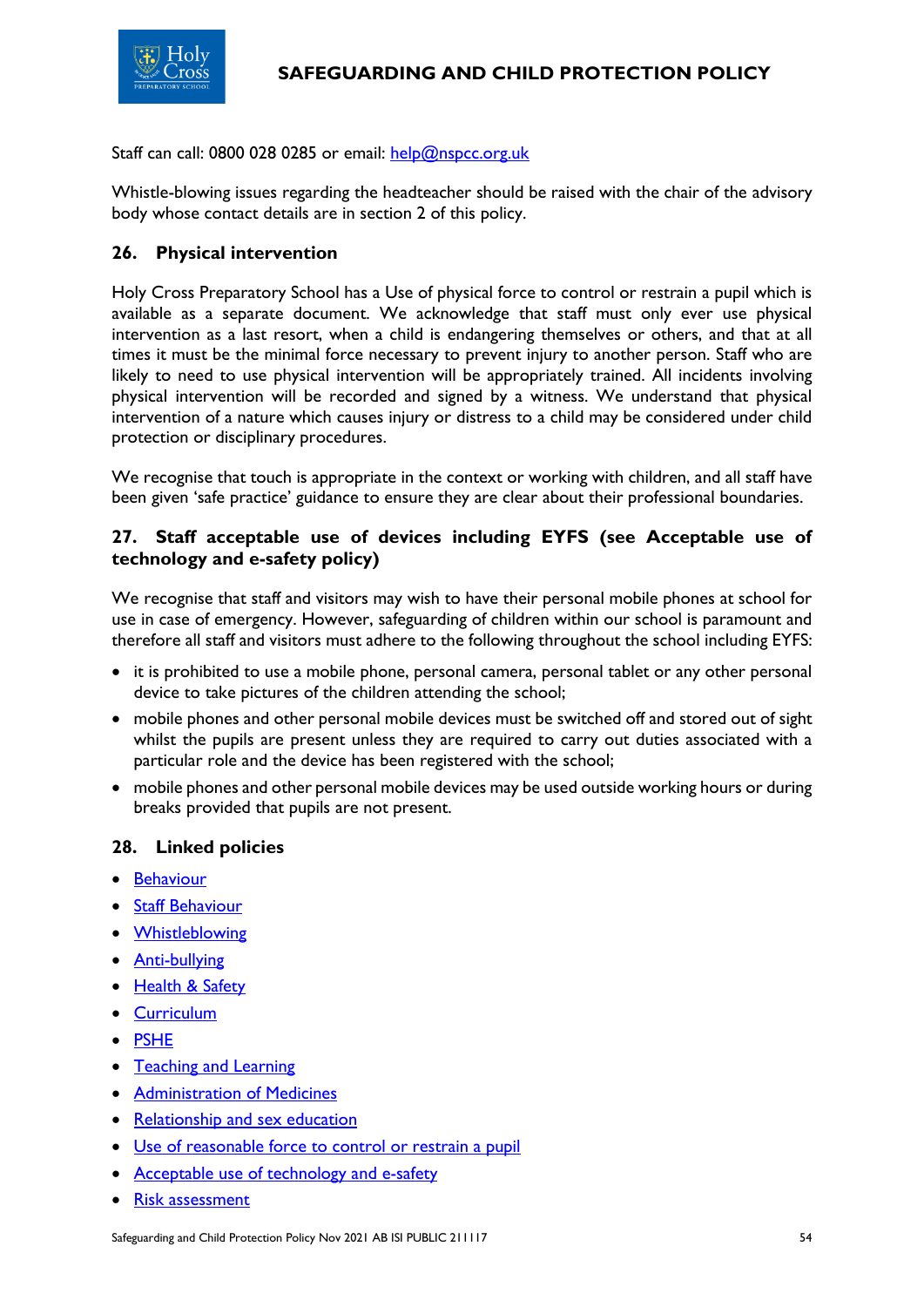

• **[Safer recruitment](file://///HCNET.AD/HCP/Share_Policies/Safer%20Recruitment%20Policy.pdf)**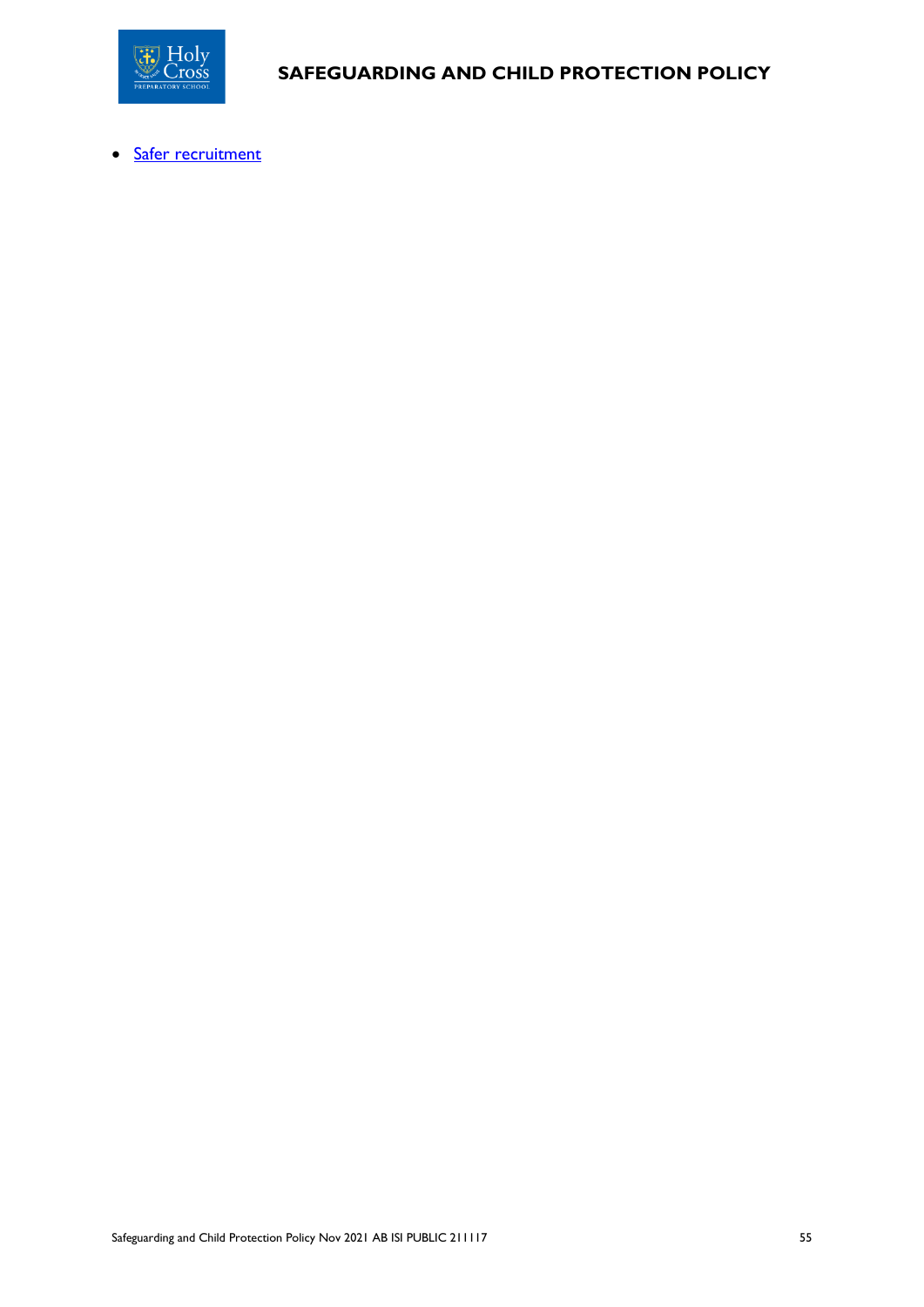

 $To...$ 

 $C_{\mathsf{C},\alpha}$ Subject

## <span id="page-55-0"></span>**Appendix 1 – Internal Safeguarding Reporting Form**

 $\overline{1}$ 

Sarah Hair INTERNAL SAFEGUARDING REPORTING FORM - confidential

#### INTERNAL SAFEGUARDING REPORTING FORM - confidential

- 1. Please complete and email to the Designated Safeguarding Lead officer (or deputies).
- 2. In addition to emailing this form, please arrange a meeting with the DSL within 24 hours of a disclosure.

| Main reason/s for concern     | Physical                                |  | <b>CSE</b>     |  |
|-------------------------------|-----------------------------------------|--|----------------|--|
| (please highlight relevant    | Emotional                               |  | Radicalisation |  |
| criteria)                     | Sexual Abuse                            |  | Peer on Peer   |  |
|                               |                                         |  | Abuse          |  |
|                               | Neglect                                 |  | Online         |  |
|                               | CME                                     |  | Mental Health  |  |
|                               | FGM                                     |  | Young Carer    |  |
| Name of child                 |                                         |  |                |  |
| D.O.B                         |                                         |  |                |  |
| Child's class                 |                                         |  |                |  |
| Date of concern/disclosure    |                                         |  |                |  |
| Time of concern/disclosure    |                                         |  |                |  |
| Place of concern/disclosure   |                                         |  |                |  |
| Your full name                |                                         |  |                |  |
| Names of other witnesses      |                                         |  |                |  |
| Details of concern/disclosure |                                         |  |                |  |
| (Include as much detail as    |                                         |  |                |  |
| possible, IF A DISLOSURE HAS  |                                         |  |                |  |
| BEEN MADE REMEMBER TO         |                                         |  |                |  |
| USE QUOTES.)                  |                                         |  |                |  |
| Body map attached:            | YES / NO                                |  |                |  |
|                               |                                         |  |                |  |
| Any other useful comments     |                                         |  |                |  |
| Consent gained to share       | YES / NO                                |  |                |  |
| information if appropriate    |                                         |  |                |  |
| Has parent/carer been         | YES / NO                                |  |                |  |
| informed                      |                                         |  |                |  |
| If NO state the reason for    |                                         |  |                |  |
| this decision:                |                                         |  |                |  |
| Your next action              | Follow-up meeting with DSL              |  |                |  |
| Signed                        |                                         |  |                |  |
| Position                      |                                         |  |                |  |
| Date                          |                                         |  |                |  |
| DSL: Appropriate feedback     | Feedback given to: Feedback given from: |  |                |  |
| must be given to the person   |                                         |  |                |  |
| completing the INTERNAL       | Signature: Signature:                   |  |                |  |
| SAFEGUARDING REPORTING        |                                         |  |                |  |
| FORM                          |                                         |  |                |  |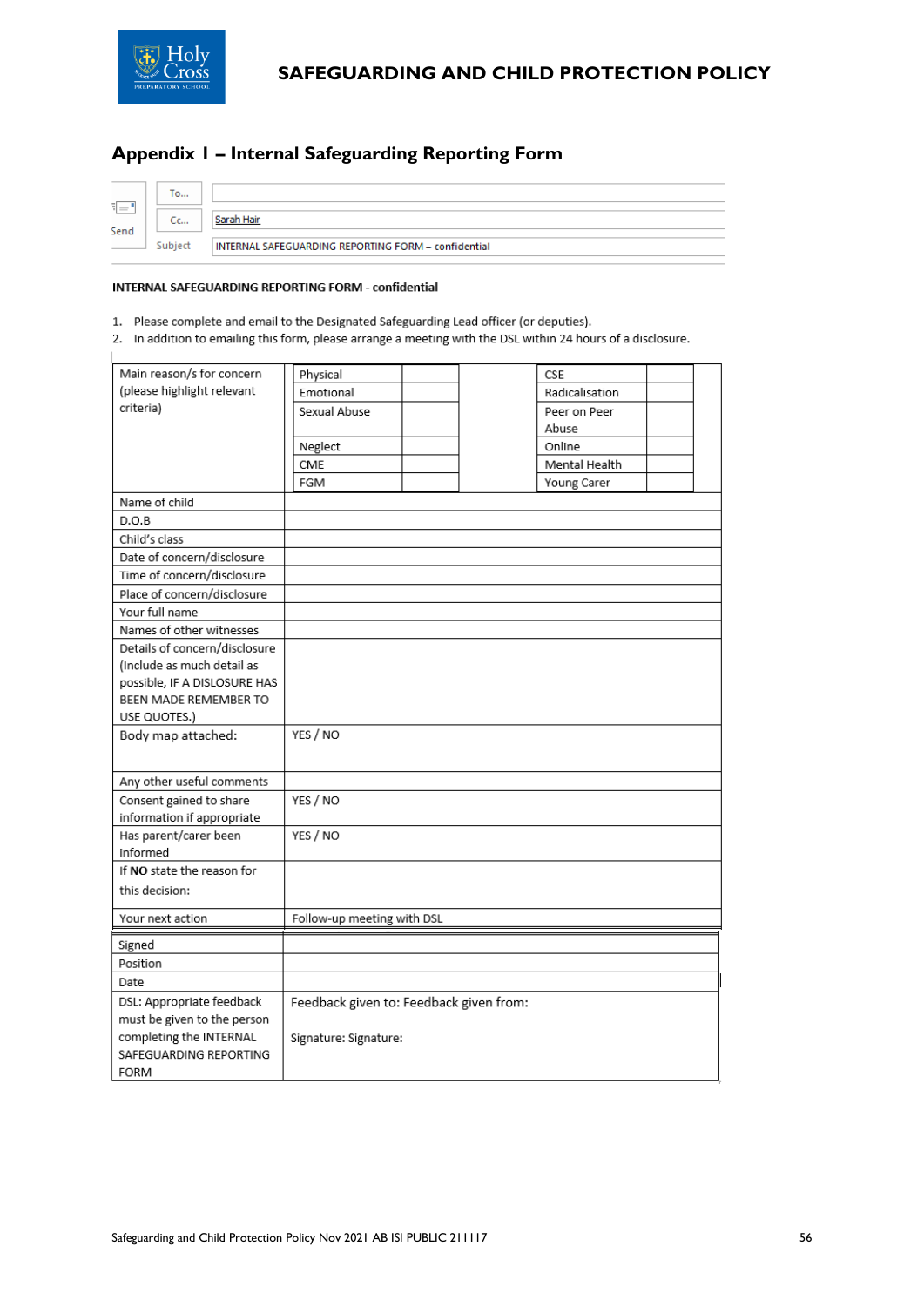

# <span id="page-56-0"></span>**Appendix 2 – Concerns flow chart**

# **Raising safeguarding concerns about a child**

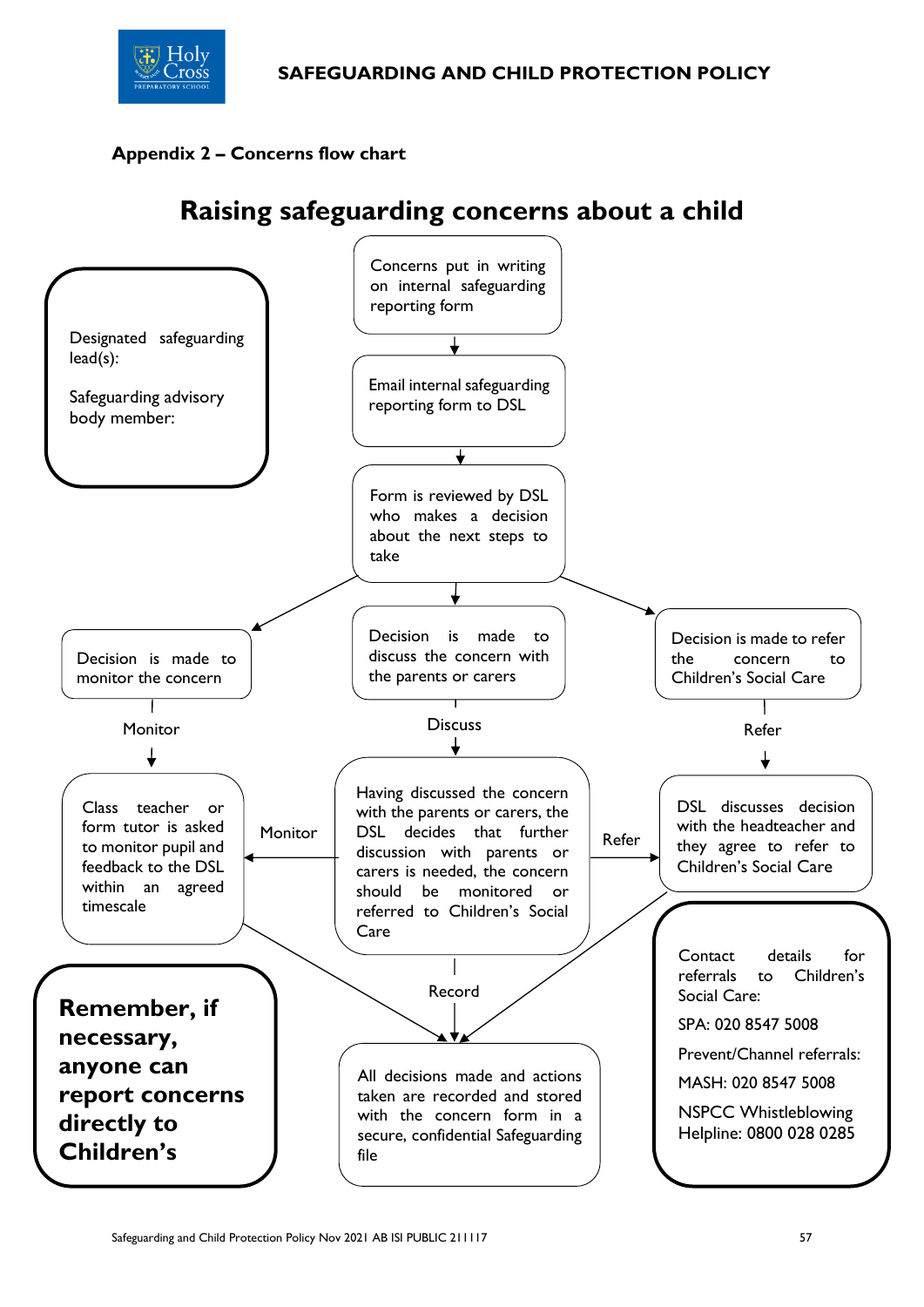

# <span id="page-57-0"></span>**Appendix 3 – Body Map**

## **(This must be completed at time of observation)**

| Name of Pupil: | Date of Birth:                   |  |
|----------------|----------------------------------|--|
| Name of Staff: | Date and time of<br>observation: |  |

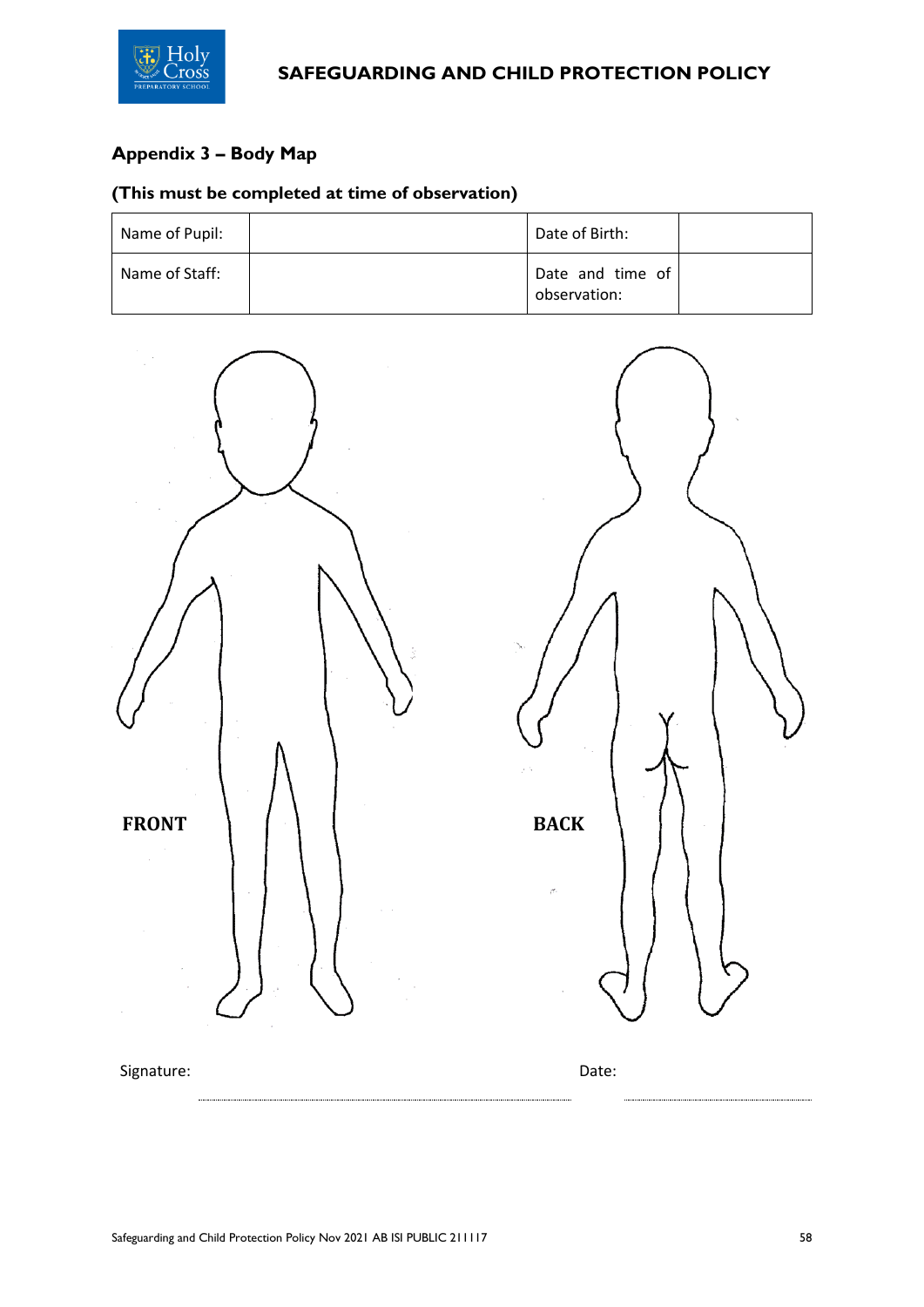







**FRONT**



**BACK**



**RIGHT LEFT**

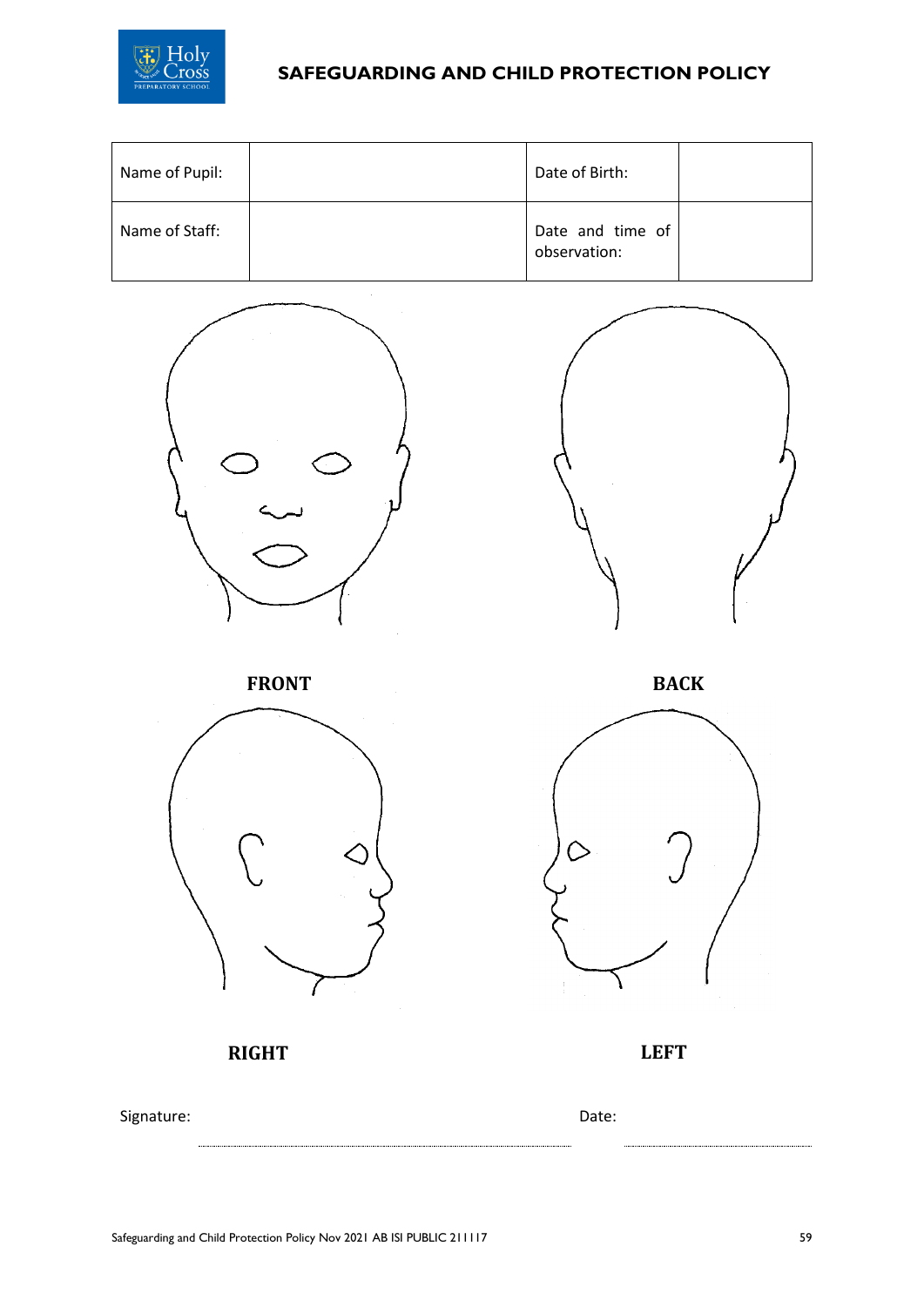





Safeguarding and Child Protection Policy Nov 2021 AB ISI PUBLIC 211117

Signature: Date: Date: Date: Date: Date: Date: Date: Date: Date: Date: Date: Date: Date: Date: Date: Date: Date: Date: Date: Date: Date: Date: Date: Date: Date: Date: Date: Date: Date: Date: Date: Date: Date: Date: Date: D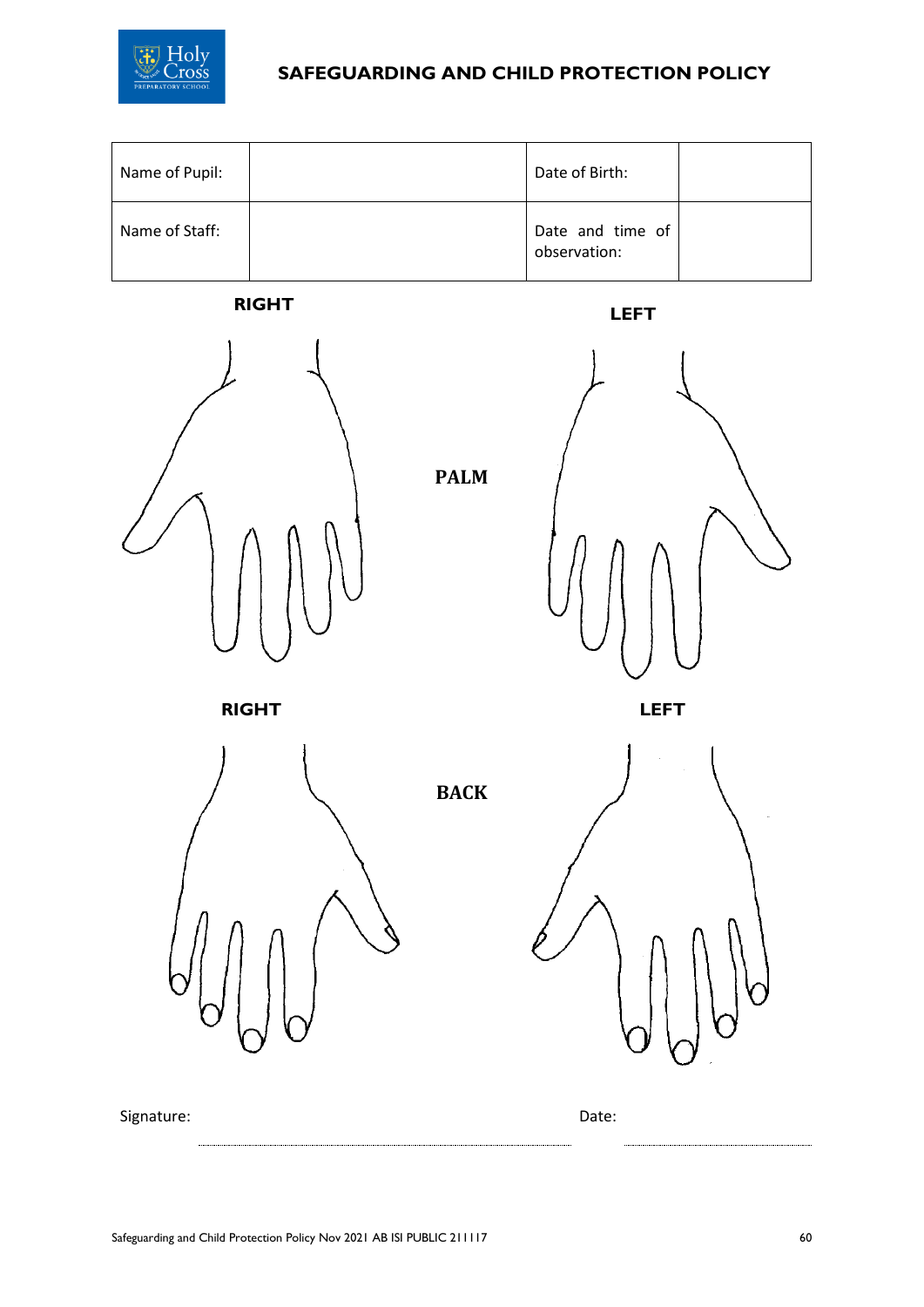

| Name of Pupil: | Date of Birth:                   |  |
|----------------|----------------------------------|--|
| Name of Staff: | Date and time of<br>observation: |  |

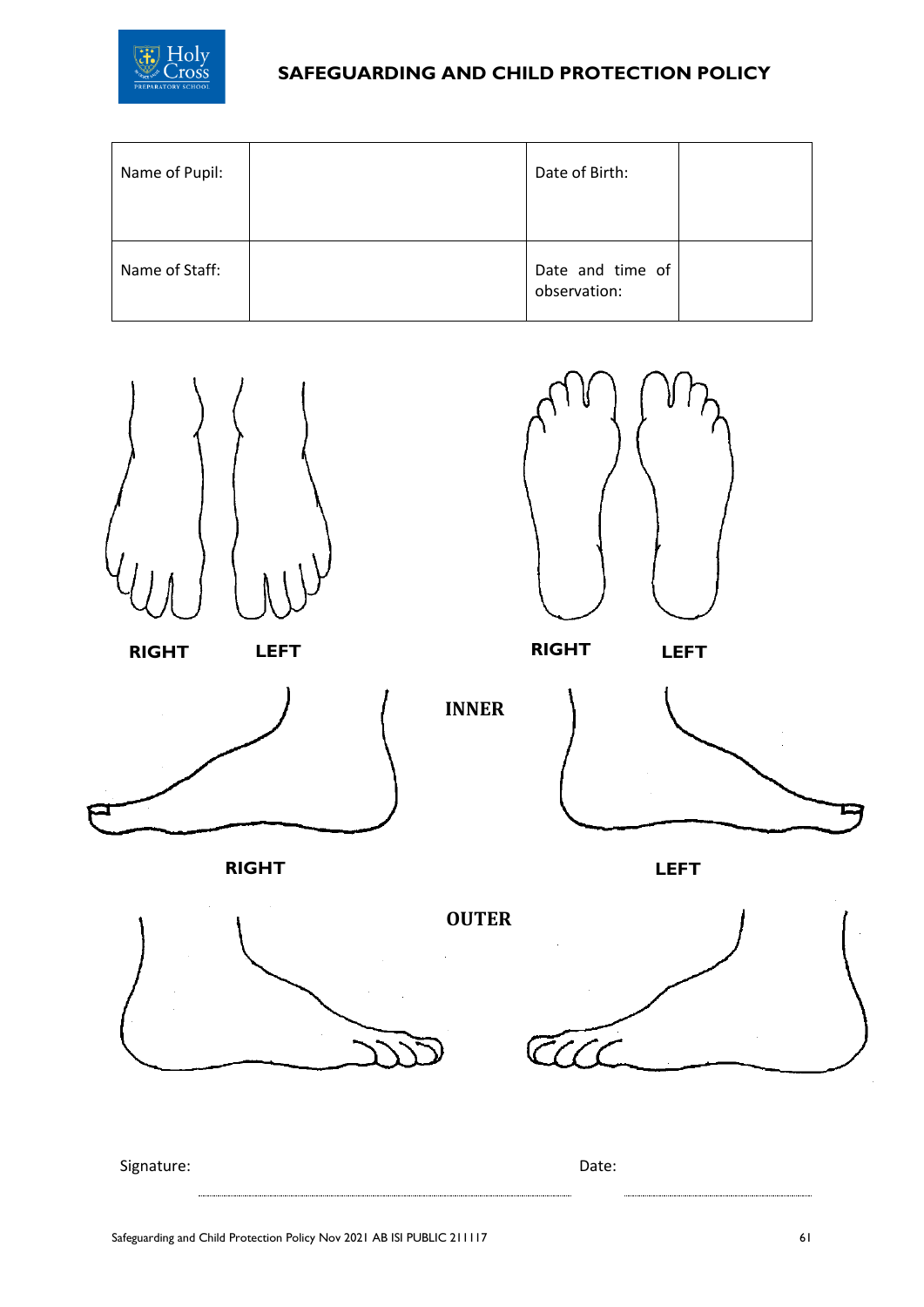

# <span id="page-61-0"></span>**Appendix 4 – Physical / Sexual / Emotional / Neglect Abuse**

*Source: Great Ormond Street Hospital for Children – NHS Foundation Trust*

| <b>Physical Abuse</b>                                                                                                                           |                                                                                                                                                                                                                                                                                                                                                                                                                                                                                                                                                                                                                                                                                                                                                                                                                                  |                                                                                                                                                                                                                                                                                                                                                                                                                                                                                                                                                                                                                                                                                                                                                                                                                                                                   |  |
|-------------------------------------------------------------------------------------------------------------------------------------------------|----------------------------------------------------------------------------------------------------------------------------------------------------------------------------------------------------------------------------------------------------------------------------------------------------------------------------------------------------------------------------------------------------------------------------------------------------------------------------------------------------------------------------------------------------------------------------------------------------------------------------------------------------------------------------------------------------------------------------------------------------------------------------------------------------------------------------------|-------------------------------------------------------------------------------------------------------------------------------------------------------------------------------------------------------------------------------------------------------------------------------------------------------------------------------------------------------------------------------------------------------------------------------------------------------------------------------------------------------------------------------------------------------------------------------------------------------------------------------------------------------------------------------------------------------------------------------------------------------------------------------------------------------------------------------------------------------------------|--|
| Actions &<br>behaviour of<br>adults/carer<br>Physical signs on<br>child / young<br>person<br>Behaviour &<br>emotional state<br>of child / young | Minor injuries<br>$\bullet$<br>Serious injuries e.g. those resulting in<br>$\bullet$<br>fractures or head injuries<br>Premeditated sadistic injuries<br>$\bullet$<br>Burns and scalds<br>$\bullet$<br><b>Bites</b><br>$\bullet$<br>Repeated abuse resulting from lack of<br>$\bullet$<br>control<br>Injuries resulting from physical<br>$\bullet$<br>chastisement<br>Unconscious<br>$\bullet$<br>Multiple bruising / scratching<br>$\bullet$<br>Injuries of different ages<br>$\bullet$<br>Adult bite marks (>3cms)<br>$\bullet$<br>Outline bruising, e.g. belt, hand print,<br>$\bullet$<br>shoe mark<br>Bruises to eyes and ears<br>٠<br>Fingertip bruises<br>٠<br>Burns and scalds on hands, feet,<br>$\bullet$<br>buttocks, groin, cigarette burns<br>Aggressive<br>$\bullet$<br>Withdrawn<br>Fearful: 'frozen watchfulness' | Genital / anal area injuries<br>$\bullet$<br>Shaking<br>٠<br>Poisoning<br>٠<br>Physical assaults regarded as bullying<br>$\bullet$<br>Suffocating<br>$\bullet$<br>Factitious illness - parent / carer<br>$\bullet$<br>manufactures the symptoms of an illness<br>in the child<br>Female circumcision (FGM)<br>$\bullet$<br>Death<br>$\bullet$<br>Difficulty in moving limbs<br>$\bullet$<br>Blood in white of eyes, small bruises on<br>٠<br>head, bruises on rib cage - may be<br>associated with shaking injuries<br>Injuries and / or fractures in babies and<br>$\bullet$<br>children who are not mobile<br>Torn frenulum - skin connecting upper lip<br>٠<br>to gum<br>Drowsiness e.g. from head injury or<br>$\bullet$<br>poisoning<br>Female genital mutilation<br>$\bullet$<br>Low self esteem<br>$\bullet$<br>Poor concentration<br>٠<br>Poor self-image |  |
| person                                                                                                                                          |                                                                                                                                                                                                                                                                                                                                                                                                                                                                                                                                                                                                                                                                                                                                                                                                                                  |                                                                                                                                                                                                                                                                                                                                                                                                                                                                                                                                                                                                                                                                                                                                                                                                                                                                   |  |
|                                                                                                                                                 | <b>Sexual Abuse</b>                                                                                                                                                                                                                                                                                                                                                                                                                                                                                                                                                                                                                                                                                                                                                                                                              |                                                                                                                                                                                                                                                                                                                                                                                                                                                                                                                                                                                                                                                                                                                                                                                                                                                                   |  |
| Actions &<br>behaviour of<br>adults / carer                                                                                                     | Inappropriate fondling<br>$\bullet$<br>Mutual masturbation<br>Digital penetration<br>Oral / genital contact<br>$\bullet$<br>Anal or vaginal intercourse<br>Exploitation from pornography<br>Exposure of pornography<br>٠                                                                                                                                                                                                                                                                                                                                                                                                                                                                                                                                                                                                         | Encouraging children / young people to<br>$\bullet$<br>become prostitutes<br>Encouraging children to witness<br>$\bullet$<br>intercourse or pornographic acts<br>Leaving a child in the care of a known sex<br>٠<br>offender<br>Internet child pornography<br>$\bullet$                                                                                                                                                                                                                                                                                                                                                                                                                                                                                                                                                                                           |  |
| Physical signs on<br>child / young<br>person                                                                                                    | Injuries to the genital / anal area<br>$\bullet$<br>Sexually transmitted disease<br>$\bullet$<br>Pregnancy<br>$\bullet$<br>Bruises, scratches, burns or bite marks<br>$\bullet$<br>Eating disorders<br>$\bullet$                                                                                                                                                                                                                                                                                                                                                                                                                                                                                                                                                                                                                 | Self-harm e.g. suicide, self-mutilation,<br>$\bullet$<br>substance misuse<br>Bleeding from vagina or anus<br>$\bullet$<br>Pain in passing urine or faeces<br>٠<br>Persistent discharge<br>٠<br>Warts in genital or anal area<br>$\bullet$                                                                                                                                                                                                                                                                                                                                                                                                                                                                                                                                                                                                                         |  |
| Behaviour &<br>emotional state                                                                                                                  | Frequent masturbation<br>$\bullet$<br>Nightmares and disturbed sleeping<br>patterns<br>Persistent offending, non-school<br>$\bullet$<br>attendance, running away                                                                                                                                                                                                                                                                                                                                                                                                                                                                                                                                                                                                                                                                 | Sexual awareness which is inappropriate<br>$\bullet$<br>to child's age and developmental stage<br>Sexually aggressive towards other children<br>$\bullet$<br>Low self esteem<br>$\bullet$<br>Limited attention span<br>٠                                                                                                                                                                                                                                                                                                                                                                                                                                                                                                                                                                                                                                          |  |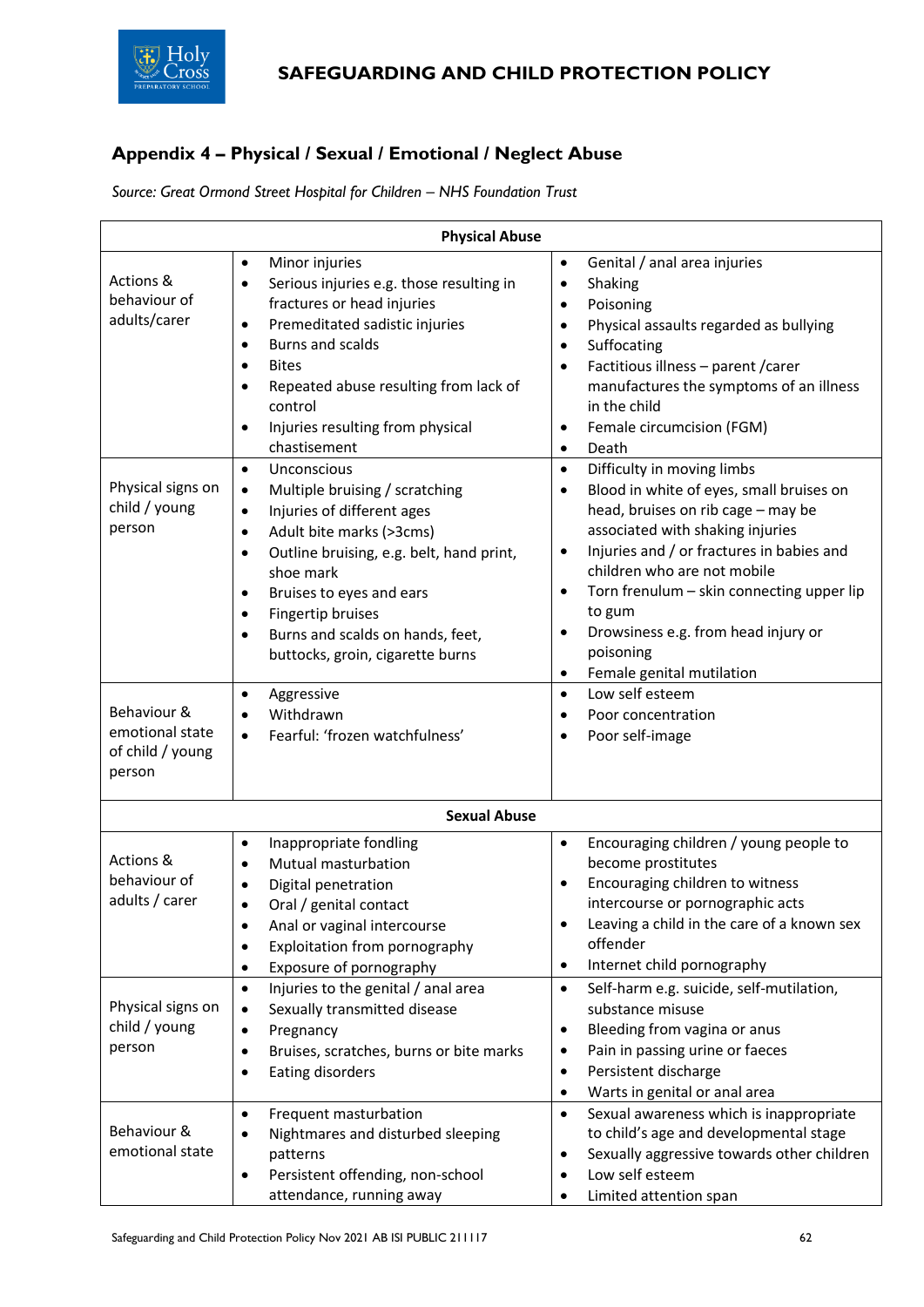

| of child / young<br>person                                   | Wetting, soiling, smearing excreta<br>$\bullet$<br>Significant changes in child's behaviour<br>$\bullet$                                                                                                                                                                                                                                                                        | Aggression<br>$\bullet$<br>Withdrawn<br>$\bullet$<br>Isolation<br>$\bullet$                                                                                                                                                                                                                                                                                                                                                    |
|--------------------------------------------------------------|---------------------------------------------------------------------------------------------------------------------------------------------------------------------------------------------------------------------------------------------------------------------------------------------------------------------------------------------------------------------------------|--------------------------------------------------------------------------------------------------------------------------------------------------------------------------------------------------------------------------------------------------------------------------------------------------------------------------------------------------------------------------------------------------------------------------------|
|                                                              |                                                                                                                                                                                                                                                                                                                                                                                 | Depression<br>٠                                                                                                                                                                                                                                                                                                                                                                                                                |
|                                                              | <b>Emotional Abuse</b>                                                                                                                                                                                                                                                                                                                                                          |                                                                                                                                                                                                                                                                                                                                                                                                                                |
| Actions &<br>behaviour of<br>adults / carer                  | Rejection<br>$\bullet$<br>Lack of praise and encouragement<br>$\bullet$<br>Lack of comfort and love<br>$\bullet$<br>Lack of attachment<br>$\bullet$<br>Lack of continuity of care e.g. frequent<br>$\bullet$<br>moves<br>Inappropriate non-physical punishment<br>٠<br>e.g. locking in bedroom, cold water in<br>bath, frequently shouting at child                             | Serious over-protectiveness<br>$\bullet$<br>Humiliation and degrading behaviour,<br>$\bullet$<br>including bullying and racial abuse<br>Exposure to repeated incidents of<br>$\bullet$<br>domestic violence<br>Age or developmentally inappropriate<br>٠<br>expectations being imposed on the child<br>Making children feel frightened or in<br>$\bullet$<br>danger                                                            |
| Physical signs on<br>child / young<br>person                 | Self-harm behaviour, e.g. mutilation,<br>$\bullet$<br>substance misuse, suicide attempts<br>Developmental delay<br>$\bullet$                                                                                                                                                                                                                                                    | Eating disorders<br>$\bullet$                                                                                                                                                                                                                                                                                                                                                                                                  |
| Behaviour &<br>emotional state<br>of child / young<br>person | Aggressive<br>$\bullet$<br>Withdrawn<br>$\bullet$<br>Low self-esteem and self-worth<br>$\bullet$<br>Repetitive comfort behaviour, e.g.<br>$\bullet$<br>rocking or hair twisting<br>Sudden speech disorders<br>$\bullet$                                                                                                                                                         | No sense of achievement<br>$\bullet$<br>Lack of confidence<br>$\bullet$<br>Lack of positive identity<br>٠<br>Inability to play<br>$\bullet$<br>Failure to thrive<br>$\bullet$<br>Severe behaviour problems<br>$\bullet$                                                                                                                                                                                                        |
|                                                              | <b>Neglect Abuse</b>                                                                                                                                                                                                                                                                                                                                                            |                                                                                                                                                                                                                                                                                                                                                                                                                                |
| Actions &<br>behaviour of<br>adults / carer                  | Abandonment or desertion<br>$\bullet$<br>Leaving alone<br>$\bullet$<br>Malnourishment, lack of food,<br>$\bullet$<br>inappropriate food or erratic feeding<br>Lack of warmth<br>$\bullet$<br>Lack of adequate clothing<br>Lack of protection or exposures to<br>dangers, including moral danger or lack<br>of supervision appropriate to child's age<br>and developmental stage | Unhygienic home conditions<br>$\bullet$<br>Persistent failure to attend school<br>$\bullet$<br>Non-organic failure to thrive<br>$\bullet$<br>Leaving child alone to care for younger<br>٠<br>brothers / sisters<br>Lack of appropriate stimulation<br>$\bullet$<br>Lack of protection from dangerous<br>substances, e.g. fire, drugs, household<br>chemicals<br>Lack of appropriate medical care when<br>$\bullet$<br>required |
| Physical signs on<br>child / young<br>person                 | Delayed physical development;<br>$\bullet$<br>underweight and of small stature<br>Hands and feet which are cold and puffy<br>$\bullet$<br>Chronic nappy rash<br>$\bullet$<br>Slow growth in both height and weight<br>$\bullet$                                                                                                                                                 | Frequently smelly<br>$\bullet$<br>Persistently dirty, unkempt appearance<br>$\bullet$<br>Persistently hungry<br>$\bullet$<br>Non-organic failure to thrive<br>$\bullet$<br>Impairment of health<br>٠<br>Death<br>$\bullet$                                                                                                                                                                                                     |
| Behaviour &<br>emotional state<br>of child / young<br>person | Low self esteem<br>$\bullet$<br>Destructive tendencies<br>$\bullet$<br>Neurotic behaviour<br>$\bullet$<br>Running away<br>$\bullet$<br>Stealing and / or hiding food<br>$\bullet$                                                                                                                                                                                               | Indiscriminately seek affection from<br>$\bullet$<br>unfamiliar adults<br>Impairment of intellectual behaviour<br>$\bullet$<br>Long term difficulties with social<br>$\bullet$<br>functioning, relationships and education<br>progress                                                                                                                                                                                         |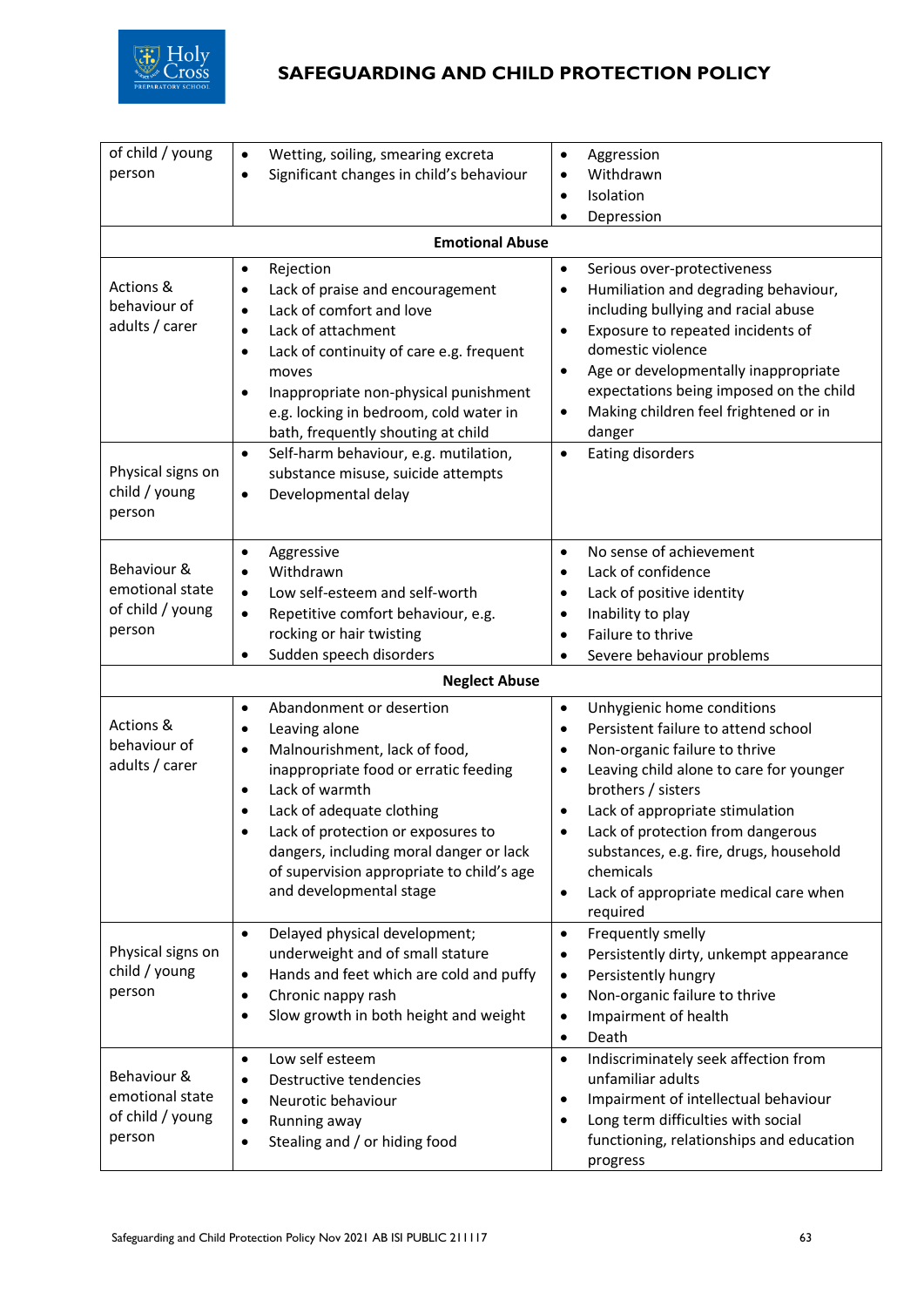

## <span id="page-63-0"></span>**Appendix 5 – Links**

**Children Act 1989 Care Planning, Placement and Case Review:** [www.gov.uk/government/publications/children-act-1989-care-planning-placement-and-case](http://www.gov.uk/government/publications/children-act-1989-care-planning-placement-and-case-review)[review](http://www.gov.uk/government/publications/children-act-1989-care-planning-placement-and-case-review)

**Children Act 2004:** [www.legislation.gov.uk/ukpga/2004/31/contents](http://www.legislation.gov.uk/ukpga/2004/31/contents)

**Education Act 2002:** [www.legislation.gov.uk/ukpga/2002/32/section/175](http://www.legislation.gov.uk/ukpga/2002/32/section/175)

**London Child Protection Procedures and Practice Guidance:** [www.londoncp.co.uk](http://www.londoncp.co.uk/)

**Keeping Children Safe in Education 2021:** [www.gov.uk/government/publications/keeping](http://www.gov.uk/government/publications/keeping-children-safe-in-education--2)[children-safe-in-education--2](http://www.gov.uk/government/publications/keeping-children-safe-in-education--2) 

**Working Together to Safeguard Children 2018:**  [www.gov.uk/government/publications/working-together-to-safeguard-children--2](http://www.gov.uk/government/publications/working-together-to-safeguard-children--2)

**What to do if You're Worried a Child is Being Abused:**  [www.gov.uk/government/publications/what-to-do-if-youre-worried-a-child-is-being-abused--2](http://www.gov.uk/government/publications/what-to-do-if-youre-worried-a-child-is-being-abused--2)

**Information Sharing**: [www.gov.uk/government/publications/safeguarding-practitioners-information-sharing-advice](http://www.gov.uk/government/publications/safeguarding-practitioners-information-sharing-advice)

## **Guidance on full opening for schools, early years and further education:**

[https://www.gov.uk/government/publications/actions-for-schools-during-the-coronavirus](https://www.gov.uk/government/publications/actions-for-schools-during-the-coronavirus-outbreak/guidance-for-full-opening-schools)[outbreak/guidance-for-full-opening-schools](https://www.gov.uk/government/publications/actions-for-schools-during-the-coronavirus-outbreak/guidance-for-full-opening-schools)

[https://www.gov.uk/government/publications/coronavirus-covid-19-early-years-and-childcare](https://www.gov.uk/government/publications/coronavirus-covid-19-early-years-and-childcare-closures/coronavirus-covid-19-early-years-and-childcare-closures)[closures/coronavirus-covid-19-early-years-and-childcare-closures](https://www.gov.uk/government/publications/coronavirus-covid-19-early-years-and-childcare-closures/coronavirus-covid-19-early-years-and-childcare-closures)

[https://www.gov.uk/government/publications/coronavirus-covid-19-maintaining-further](https://www.gov.uk/government/publications/coronavirus-covid-19-maintaining-further-education-provision/what-fe-colleges-and-providers-will-need-to-do-from-the-start-of-the-2020-autumn-term)[education-provision/what-fe-colleges-and-providers-will-need-to-do-from-the-start-of-the-2020](https://www.gov.uk/government/publications/coronavirus-covid-19-maintaining-further-education-provision/what-fe-colleges-and-providers-will-need-to-do-from-the-start-of-the-2020-autumn-term) [autumn-term](https://www.gov.uk/government/publications/coronavirus-covid-19-maintaining-further-education-provision/what-fe-colleges-and-providers-will-need-to-do-from-the-start-of-the-2020-autumn-term)

**Mental Health:** <https://www.mentalhealth.org.uk/a-to-z/c/children-and-young-people>

**Children Missing Education Statutory Guidance:** [Children missing education -](https://www.gov.uk/government/publications/children-missing-education) GOV.UK

**Safeguarding Children from Sexual Exploitation:** 

[www.londoncp.co.uk/chapters/sg\\_sex\\_exploit\\_ch.html](http://www.londoncp.co.uk/chapters/sg_sex_exploit_ch.html)

**Child Sexual Exploitation Definition and Guide**:

[www.gov.uk/government/publications/child-sexual-exploitation-definition-and-guide-for](http://www.gov.uk/government/publications/child-sexual-exploitation-definition-and-guide-for-practitioners)[practitioners](http://www.gov.uk/government/publications/child-sexual-exploitation-definition-and-guide-for-practitioners)

**Sharing nudes and semi-nudes:** [Sharing nudes and semi-nudes: advice for education settings](https://www.gov.uk/government/publications/sharing-nudes-and-semi-nudes-advice-for-education-settings-working-with-children-and-young-people)  [working with children and young people -](https://www.gov.uk/government/publications/sharing-nudes-and-semi-nudes-advice-for-education-settings-working-with-children-and-young-people) GOV.UK (www.gov.uk)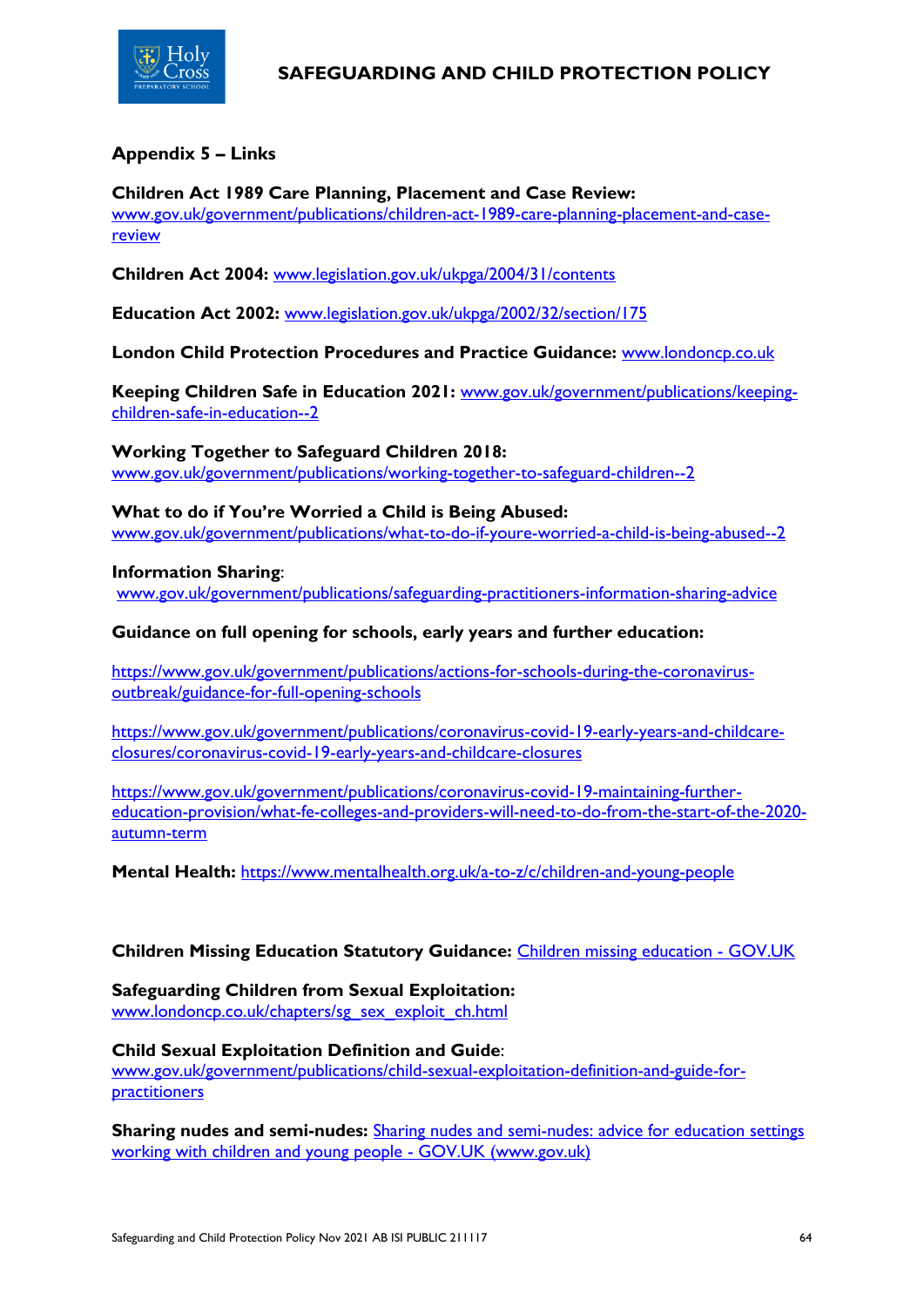

**Searching, Screening and Confiscation:** [Searching, screening and confiscation at school -](https://www.gov.uk/government/publications/searching-screening-and-confiscation) [GOV.UK](https://www.gov.uk/government/publications/searching-screening-and-confiscation)

**Female Genital Mutilation Statutory Guidance:**  [www.gov.uk/government/publications/multi-agency-statutory-guidance-on-female-genital](http://www.gov.uk/government/publications/multi-agency-statutory-guidance-on-female-genital-mutilation)[mutilation](http://www.gov.uk/government/publications/multi-agency-statutory-guidance-on-female-genital-mutilation)

**Kingston and Richmond Safeguarding Children Partnership Female Genital Mutilation Policy:** [https://kingstonandrichmondlscb.org.uk/news-resources/policies-and-procedures-](https://kingstonandrichmondlscb.org.uk/news-resources/policies-and-procedures-87/female-genital-mutilation-policy-203.php)[87/female-genital-mutilation-policy-203.php](https://kingstonandrichmondlscb.org.uk/news-resources/policies-and-procedures-87/female-genital-mutilation-policy-203.php)

**Guidance Forced Marriage:** [www.gov.uk/guidance/forced-marriage](http://www.gov.uk/guidance/forced-marriage)

**Looking After Someone Else's Child:** [www.gov.uk/looking-after-someone-elses-child](http://www.gov.uk/looking-after-someone-elses-child)

**Protecting Children from Radicalisation: The Prevent Duty:**  [www.gov.uk/government/publications/protecting-children-from-radicalisation-the-prevent-duty](http://www.gov.uk/government/publications/protecting-children-from-radicalisation-the-prevent-duty)

**Educate Against Hate:** [Educate against hate](http://educateagainsthate.com/)

**Role and Responsibilities of the Designated Teacher:**  [https://assets.publishing.service.gov.uk/government/uploads/system/uploads/attachment\\_data/file/](https://assets.publishing.service.gov.uk/government/uploads/system/uploads/attachment_data/file/683561/The_designated_teacher_for_looked-after_and_previously_looked-after_children.pdf) [683561/The\\_designated\\_teacher\\_for\\_looked-after\\_and\\_previously\\_looked-after\\_children.pdf](https://assets.publishing.service.gov.uk/government/uploads/system/uploads/attachment_data/file/683561/The_designated_teacher_for_looked-after_and_previously_looked-after_children.pdf)

**AfC Virtual School:** [www.afcvirtualschool.org.uk](https://www.afcvirtualschool.org.uk/)

**Early Help Assessment:** [www.achievingforchildren.org.uk/early-help-assessment](http://www.achievingforchildren.org.uk/early-help-assessment)

**Guidance for Safer Working Practice:** [https://www.safeguardinginschools.co.uk/wp](https://www.safeguardinginschools.co.uk/wp-content/uploads/2015/10/Guidance-for-Safer-Working-Practices-2015-final1.pdf)[content/uploads/2015/10/Guidance-for-Safer-Working-Practices-2015-final1.pdf](https://www.safeguardinginschools.co.uk/wp-content/uploads/2015/10/Guidance-for-Safer-Working-Practices-2015-final1.pdf)

**London Child Protection Procedures: Allegations:**  [www.londoncp.co.uk/chapters/alleg\\_staff.html](http://www.londoncp.co.uk/chapters/alleg_staff.html)

**Contextual Safeguarding:** [https://contextualsafeguarding.org.uk/about/what-is-contextual](https://contextualsafeguarding.org.uk/about/what-is-contextual-safeguarding)**[safeguarding](https://contextualsafeguarding.org.uk/about/what-is-contextual-safeguarding)** 

**Criminal Exploitation of Children and Vulnerable Adults: County Lines:**  [https://www.gov.uk/government/publications/criminal-exploitation-of-children-and-vulnerable](https://www.gov.uk/government/publications/criminal-exploitation-of-children-and-vulnerable-adults-county-lines)[adults-county-lines](https://www.gov.uk/government/publications/criminal-exploitation-of-children-and-vulnerable-adults-county-lines)

**Sexual Violence and Sexual Harassment:** [www.gov.uk/government/publications/sexual](file:///C:/Users/linda.sheehan/AppData/Roaming/Microsoft/Word/www.gov.uk/government/publications/sexual-violence-and-sexual-harassment-between-children-in-schools-and-colleges)[violence-and-sexual-harassment-between-children-in-schools-and-colleges](file:///C:/Users/linda.sheehan/AppData/Roaming/Microsoft/Word/www.gov.uk/government/publications/sexual-violence-and-sexual-harassment-between-children-in-schools-and-colleges)

**Teaching Online Safety**: [https://www.gov.uk/government/publications/teaching-online-safety](https://www.gov.uk/government/publications/teaching-online-safety-in-schools)[in-schools](https://www.gov.uk/government/publications/teaching-online-safety-in-schools)

**Operation Encompass:** <https://www.operationencompass.org/>

**Children who run away or go missing from home or care:**  [https://www.gov.uk/government/publications/children-who-run-away-or-go-missing-from-home](https://www.gov.uk/government/publications/children-who-run-away-or-go-missing-from-home-or-care)[or-care](https://www.gov.uk/government/publications/children-who-run-away-or-go-missing-from-home-or-care)

Safeguarding and Child Protection Policy Nov 2021 AB ISI PUBLIC 211117 65



**E** achieving